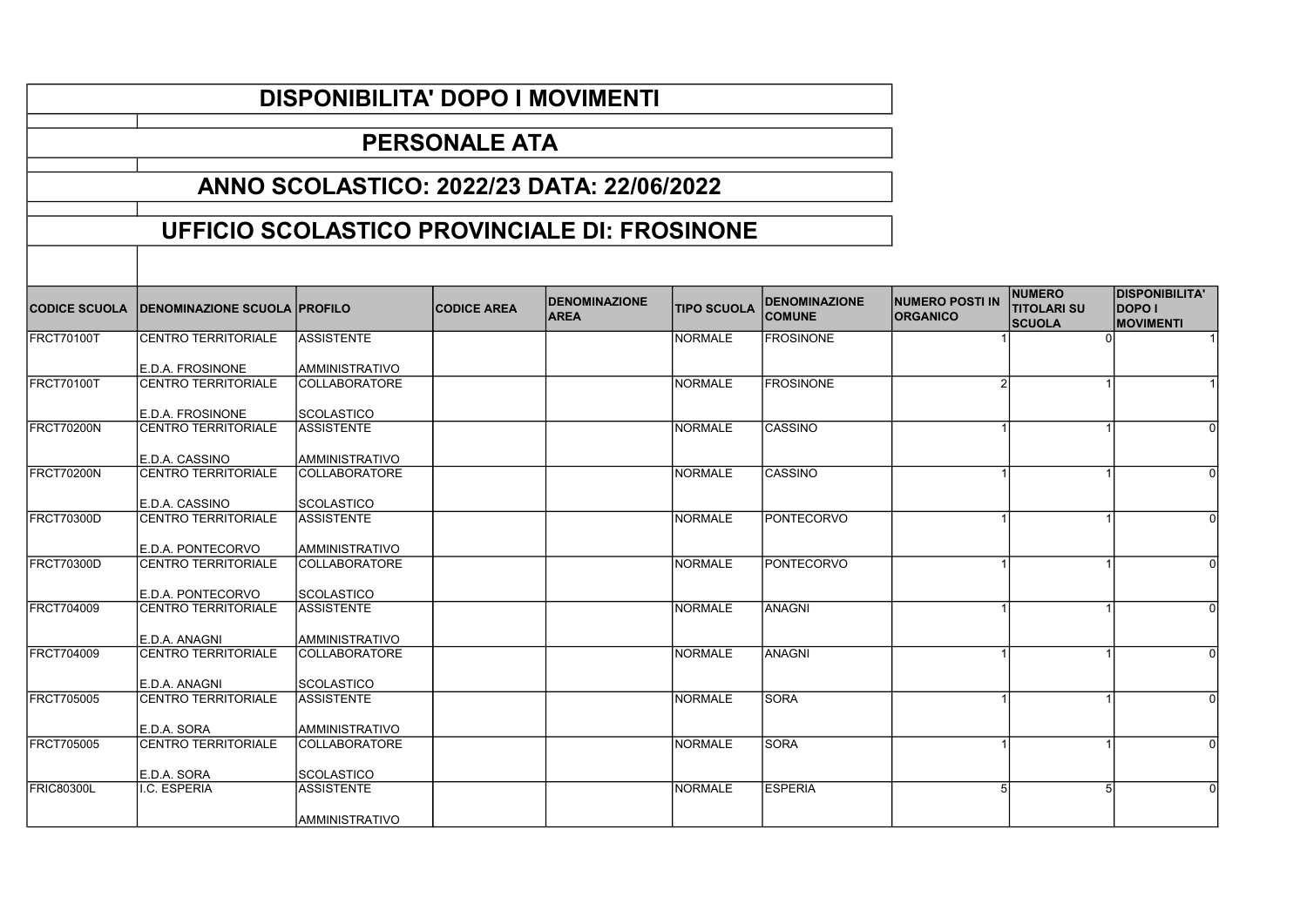| <b>FRIC80300L</b> | I.C. ESPERIA             | <b>COLLABORATORE</b><br>SCOLASTICO TECNICO<br>(ADDETTO AZIENDE             | <b>NORMALE</b> | <b>ESPERIA</b>  | $\Omega$        | $\Omega$        | $\Omega$ |
|-------------------|--------------------------|----------------------------------------------------------------------------|----------------|-----------------|-----------------|-----------------|----------|
| FRIC80300L        | I.C. ESPERIA             | <b>COLLABORATORE</b>                                                       | NORMALE        | <b>ESPERIA</b>  | $\overline{23}$ | $\overline{23}$ | $\Omega$ |
|                   |                          | <b>SCOLASTICO</b>                                                          |                |                 |                 |                 |          |
| <b>FRIC80300L</b> | I.C. ESPERIA             | <b>DIRETTORE DEI</b><br><b>SERVIZI GENERALI E</b><br><b>AMMINISTRATIVI</b> | <b>NORMALE</b> | <b>ESPERIA</b>  |                 |                 | $\Omega$ |
| <b>FRIC80400C</b> | I.C. GUARCINO            | <b>ASSISTENTE</b>                                                          | <b>NORMALE</b> | GUARCINO        |                 |                 |          |
|                   |                          | <b>AMMINISTRATIVO</b>                                                      |                |                 |                 |                 |          |
| <b>FRIC80400C</b> | I.C. GUARCINO            | <b>COLLABORATORE</b><br>SCOLASTICO TECNICO<br>(ADDETTO AZIENDE             | <b>NORMALE</b> | <b>GUARCINO</b> | 0               | $\Omega$        |          |
| <b>FRIC80400C</b> | I.C. GUARCINO            | <b>COLLABORATORE</b>                                                       | <b>NORMALE</b> | GUARCINO        | 13 <sup>1</sup> | 9               |          |
|                   |                          | <b>SCOLASTICO</b>                                                          |                |                 |                 |                 |          |
| <b>FRIC80400C</b> | I.C. GUARCINO            | <b>DIRETTORE DEI</b><br><b>SERVIZI GENERALI E</b><br><b>AMMINISTRATIVI</b> | <b>NORMALE</b> | GUARCINO        |                 |                 | $\Omega$ |
| <b>FRIC806004</b> | I.C. SERRONE             | <b>ASSISTENTE</b>                                                          | <b>NORMALE</b> | <b>SERRONE</b>  |                 | $\Omega$        |          |
|                   |                          | <b>AMMINISTRATIVO</b>                                                      |                |                 |                 |                 |          |
| <b>FRIC806004</b> | I.C. SERRONE             | <b>COLLABORATORE</b><br>SCOLASTICO TECNICO<br>(ADDETTO AZIENDE             | <b>NORMALE</b> | <b>SERRONE</b>  | $\Omega$        | $\Omega$        | $\Omega$ |
| <b>FRIC806004</b> | I.C. SERRONE             | <b>COLLABORATORE</b>                                                       | <b>NORMALE</b> | <b>SERRONE</b>  |                 |                 | $\Omega$ |
|                   |                          | <b>SCOLASTICO</b>                                                          |                |                 |                 |                 |          |
| <b>FRIC806004</b> | <b>I.C. SERRONE</b>      | <b>DIRETTORE DEI</b><br>SERVIZI GENERALI E<br><b>AMMINISTRATIVI</b>        | <b>NORMALE</b> | <b>SERRONE</b>  | ΩI              | $\Omega$        | $\Omega$ |
| <b>FRIC80700X</b> | I.C. "O. BOTTINI" PIGLIO | <b>ASSISTENTE</b>                                                          | <b>NORMALE</b> | PIGLIO          | З               | 3               | $\Omega$ |
|                   |                          | <b>AMMINISTRATIVO</b>                                                      |                |                 |                 |                 |          |
| <b>FRIC80700X</b> | I.C. "O. BOTTINI" PIGLIO | <b>COLLABORATORE</b><br><b>SCOLASTICO TECNICO</b><br>(ADDETTO AZIENDE      | <b>NORMALE</b> | <b>PIGLIO</b>   | $\Omega$        | $\Omega$        | $\Omega$ |
| <b>FRIC80700X</b> | I.C. "O. BOTTINI" PIGLIO | COLLABORATORE                                                              | <b>NORMALE</b> | <b>PIGLIO</b>   | $\overline{12}$ | 10              |          |
|                   |                          | <b>SCOLASTICO</b>                                                          |                |                 |                 |                 |          |
| <b>FRIC80700X</b> | I.C. "O. BOTTINI" PIGLIO | <b>DIRETTORE DEI</b><br>SERVIZI GENERALI E<br><b>AMMINISTRATIVI</b>        | <b>NORMALE</b> | PIGLIO          |                 | $\Omega$        |          |
| <b>FRIC80800Q</b> | I.C. "E. DANTI" ALATRI   | <b>ASSISTENTE</b>                                                          | <b>NORMALE</b> | <b>ALATRI</b>   | 6               | 6               | $\Omega$ |
|                   |                          | <b>AMMINISTRATIVO</b>                                                      |                |                 |                 |                 |          |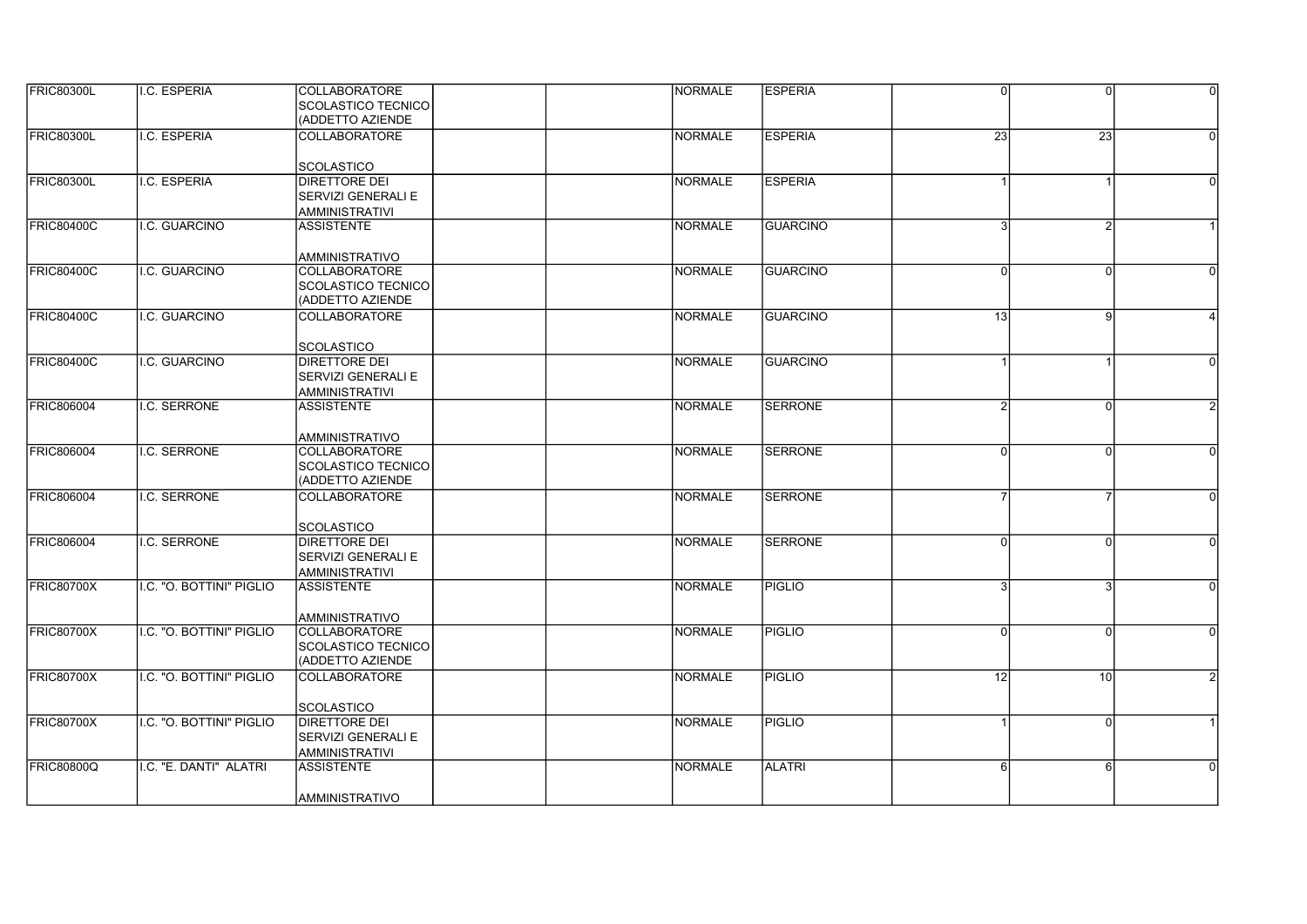| <b>FRIC80800Q</b> | II.C. "E. DANTI" ALATRI | <b>ASSISTENTE TECNICO AR02</b>             | <b>IELETTRONICA ED</b> | <b>NORMALE</b> | <b>ALATRI</b>            | $\mathcal{P}$ | $\Omega$ |                |
|-------------------|-------------------------|--------------------------------------------|------------------------|----------------|--------------------------|---------------|----------|----------------|
|                   |                         |                                            | <b>ELETTROTECNICA</b>  |                |                          |               |          |                |
| <b>FRIC80800Q</b> | I.C. "E. DANTI" ALATRI  | <b>COLLABORATORE</b>                       |                        | <b>NORMALE</b> | <b>ALATRI</b>            | ΩI            | $\Omega$ |                |
|                   |                         | SCOLASTICO TECNICO                         |                        |                |                          |               |          |                |
|                   |                         | (ADDETTO AZIENDE                           |                        |                |                          |               |          |                |
| <b>FRIC80800Q</b> | I.C. "E. DANTI" ALATRI  | <b>COLLABORATORE</b>                       |                        | <b>NORMALE</b> | <b>ALATRI</b>            | 18            | 18       | $\Omega$       |
|                   |                         | <b>SCOLASTICO</b>                          |                        |                |                          |               |          |                |
| <b>FRIC80800Q</b> | I.C. "E. DANTI" ALATRI  | <b>DIRETTORE DEI</b>                       |                        | <b>NORMALE</b> | <b>ALATRI</b>            |               |          | $\Omega$       |
|                   |                         | SERVIZI GENERALI E                         |                        |                |                          |               |          |                |
|                   |                         | <b>AMMINISTRATIVI</b>                      |                        |                |                          |               |          |                |
| FRIC81100G        | I.C. RIPI               | <b>ASSISTENTE</b>                          |                        | <b>NORMALE</b> | <b>RIPI</b>              | 5             | 3        |                |
|                   |                         |                                            |                        |                |                          |               |          |                |
|                   |                         | <b>AMMINISTRATIVO</b>                      |                        |                |                          |               |          |                |
| <b>FRIC81100G</b> | I.C. RIPI               | <b>COLLABORATORE</b>                       |                        | <b>NORMALE</b> | <b>RIPI</b>              | 0l            | $\Omega$ | $\Omega$       |
|                   |                         | SCOLASTICO TECNICO                         |                        |                |                          |               |          |                |
|                   |                         | (ADDETTO AZIENDE                           |                        |                |                          |               |          |                |
| <b>FRIC81100G</b> | I.C. RIPI               | <b>COLLABORATORE</b>                       |                        | <b>NORMALE</b> | RIPI                     | 16            | 16       | $\Omega$       |
|                   |                         |                                            |                        |                |                          |               |          |                |
| <b>FRIC81100G</b> | I.C. RIPI               | SCOLASTICO<br>DIRETTORE DEI                |                        | <b>NORMALE</b> | <b>RIPI</b>              |               |          | $\Omega$       |
|                   |                         | SERVIZI GENERALI E                         |                        |                |                          |               |          |                |
|                   |                         | <b>AMMINISTRATIVI</b>                      |                        |                |                          |               |          |                |
| <b>FRIC81200B</b> | I.C. AMASENO            | <b>ASSISTENTE</b>                          |                        | <b>NORMALE</b> | <b>AMASENO</b>           | 5             |          |                |
|                   |                         |                                            |                        |                |                          |               |          |                |
|                   |                         | <b>AMMINISTRATIVO</b>                      |                        |                |                          |               |          |                |
| <b>FRIC81200B</b> | I.C. AMASENO            | <b>COLLABORATORE</b>                       |                        | <b>NORMALE</b> | <b>AMASENO</b>           | $\Omega$      |          |                |
|                   |                         | SCOLASTICO TECNICO                         |                        |                |                          |               |          |                |
|                   |                         | (ADDETTO AZIENDE                           |                        |                |                          |               |          |                |
| <b>FRIC81200B</b> | I.C. AMASENO            | <b>COLLABORATORE</b>                       |                        | <b>NORMALE</b> | AMASENO                  | 14            | 14       | $\Omega$       |
|                   |                         |                                            |                        |                |                          |               |          |                |
|                   |                         | <b>SCOLASTICO</b>                          |                        |                |                          |               |          |                |
| <b>FRIC81200B</b> | I.C. AMASENO            | <b>DIRETTORE DEI</b>                       |                        | <b>NORMALE</b> | <b>AMASENO</b>           |               |          | $\Omega$       |
|                   |                         | SERVIZI GENERALI E                         |                        |                |                          |               |          |                |
| FRIC814003        | I.C. CASTRO DEI VOLSCI  | <b>AMMINISTRATIVI</b><br><b>ASSISTENTE</b> |                        | <b>NORMALE</b> | <b>CASTRO DEI VOLSCI</b> | 5             |          |                |
|                   |                         |                                            |                        |                |                          |               |          |                |
|                   |                         | AMMINISTRATIVO                             |                        |                |                          |               |          |                |
| <b>FRIC814003</b> | I.C. CASTRO DEI VOLSCI  | <b>COLLABORATORE</b>                       |                        | <b>NORMALE</b> | <b>CASTRO DEI VOLSCI</b> | 0             | $\Omega$ | $\Omega$       |
|                   |                         | SCOLASTICO TECNICO                         |                        |                |                          |               |          |                |
|                   |                         | (ADDETTO AZIENDE                           |                        |                |                          |               |          |                |
| <b>FRIC814003</b> | I.C. CASTRO DEI VOLSCI  | <b>COLLABORATORE</b>                       |                        | <b>NORMALE</b> | CASTRO DEI VOLSCI        | 19            | 19       | $\overline{0}$ |
|                   |                         |                                            |                        |                |                          |               |          |                |
|                   |                         | <b>SCOLASTICO</b>                          |                        |                |                          |               |          |                |
| <b>FRIC814003</b> | I.C. CASTRO DEI VOLSCI  | DIRETTORE DEI                              |                        | <b>NORMALE</b> | <b>CASTRO DEI VOLSCI</b> |               |          | $\Omega$       |
|                   |                         | SERVIZI GENERALI E                         |                        |                |                          |               |          |                |
|                   |                         | <b>AMMINISTRATIVI</b>                      |                        |                |                          |               |          |                |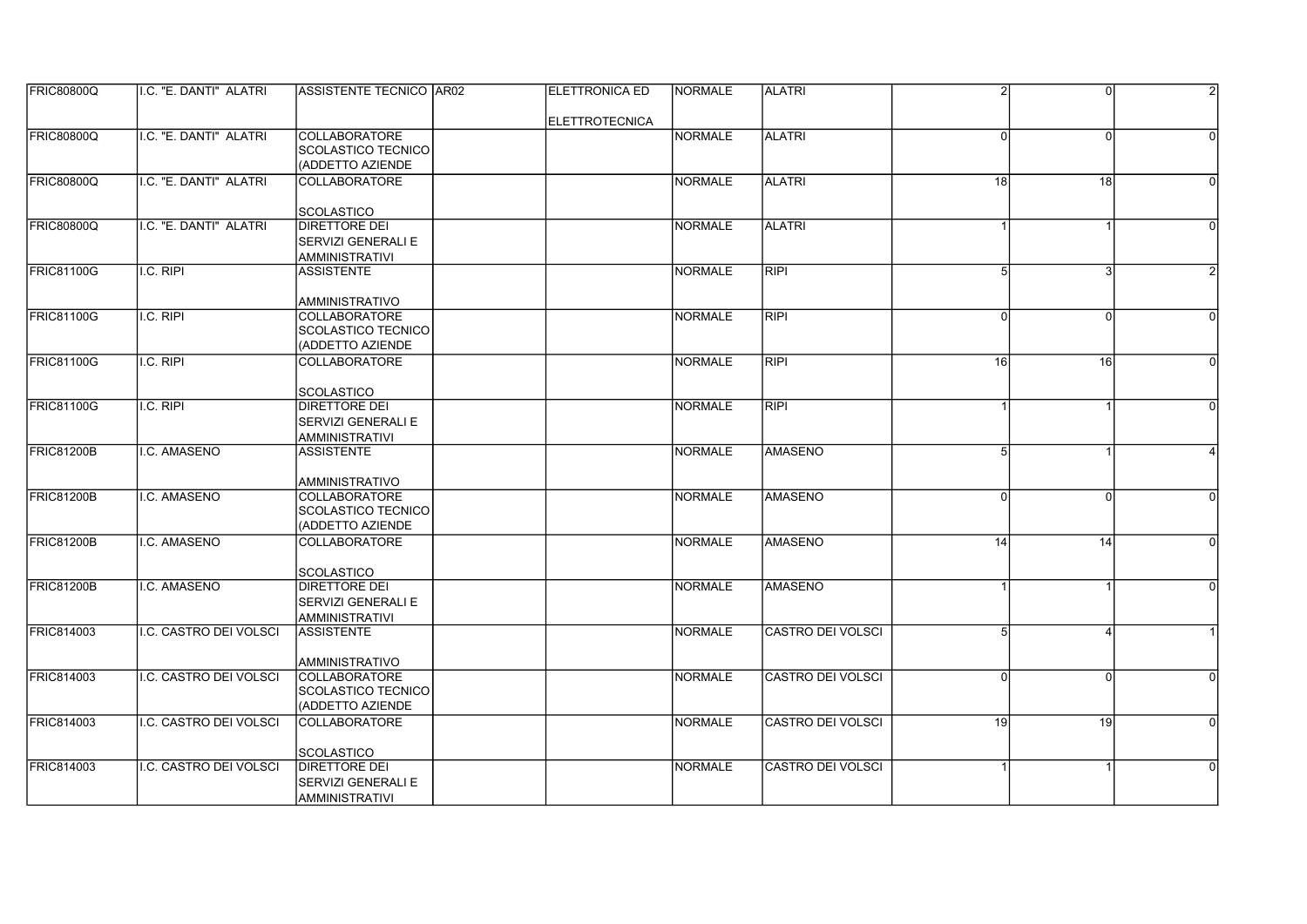| FRIC81600P        | I.C. "GIOV. PAOLO II" ARCE ASSISTENTE     |                                               | INORMALE       | <b>ARCE</b>          | 5 <sup>1</sup> | 5               | $\Omega$ |
|-------------------|-------------------------------------------|-----------------------------------------------|----------------|----------------------|----------------|-----------------|----------|
|                   |                                           |                                               |                |                      |                |                 |          |
|                   |                                           | <b>AMMINISTRATIVO</b>                         |                |                      |                |                 |          |
| <b>FRIC81600P</b> | I.C. "GIOV. PAOLO II" ARCE COLLABORATORE  |                                               | <b>NORMALE</b> | <b>ARCE</b>          | U              | $\Omega$        |          |
|                   |                                           | SCOLASTICO TECNICO                            |                |                      |                |                 |          |
|                   |                                           | (ADDETTO AZIENDE                              |                |                      |                |                 |          |
| FRIC81600P        | I.C. "GIOV. PAOLO II" ARCE COLLABORATORE  |                                               | NORMALE        | ARCE                 | 20             | 20              | $\Omega$ |
|                   |                                           |                                               |                |                      |                |                 |          |
|                   |                                           | SCOLASTICO                                    |                |                      |                |                 |          |
| <b>FRIC81600P</b> | I.C. "GIOV. PAOLO II" ARCE  DIRETTORE DEI |                                               | NORMALE        | ARCE                 |                |                 |          |
|                   |                                           | <b>SERVIZI GENERALI E</b>                     |                |                      |                |                 |          |
|                   |                                           | <b>AMMINISTRATIVI</b>                         |                |                      |                |                 |          |
| FRIC81700E        | I.C. "EVAN GORGA"                         | <b>ASSISTENTE</b>                             | <b>NORMALE</b> | <b>BROCCOSTELLA</b>  | 5              |                 |          |
|                   |                                           |                                               |                |                      |                |                 |          |
|                   | <b>BROCCOSTELLA</b>                       | AMMINISTRATIVO                                |                |                      |                |                 |          |
| <b>FRIC81700E</b> | I.C. "EVAN GORGA"                         | <b>COLLABORATORE</b>                          | NORMALE        | <b>IBROCCOSTELLA</b> | $\Omega$       | $\Omega$        | $\Omega$ |
|                   |                                           | SCOLASTICO TECNICO                            |                |                      |                |                 |          |
|                   | <b>BROCCOSTELLA</b>                       | <b>I(ADDETTO AZIENDE</b>                      |                |                      |                |                 |          |
| <b>FRIC81700E</b> | I.C. "EVAN GORGA"                         | <b>COLLABORATORE</b>                          | INORMALE       | <b>IBROCCOSTELLA</b> | 20             | $\overline{20}$ | $\Omega$ |
|                   |                                           |                                               |                |                      |                |                 |          |
|                   | <b>BROCCOSTELLA</b>                       | <b>SCOLASTICO</b>                             |                |                      |                |                 |          |
| FRIC81700E        | I.C. "EVAN GORGA"                         | <b>DIRETTORE DEI</b>                          | <b>NORMALE</b> | <b>BROCCOSTELLA</b>  |                |                 |          |
|                   |                                           | <b>SERVIZI GENERALI E</b>                     |                |                      |                |                 |          |
|                   | <b>BROCCOSTELLA</b>                       | <b>AMMINISTRATIVI</b>                         |                |                      |                |                 |          |
| FRIC82000A        | <b>ISTITUTO</b>                           | <b>ASSISTENTE</b>                             | NORMALE        | <b>ALVITO</b>        | 3              | 3               | $\Omega$ |
|                   | <b>OMNICOMPRENSIVO</b>                    |                                               |                |                      |                |                 |          |
|                   | <b>ALVITO</b>                             | AMMINISTRATIVO                                |                |                      |                |                 |          |
| FRIC82000A        | <b>ISTITUTO</b>                           | <b>COLLABORATORE</b>                          | <b>NORMALE</b> | <b>ALVITO</b>        | U              | $\Omega$        |          |
|                   | <b>OMNICOMPRENSIVO</b>                    | ISCOLASTICO TECNICO                           |                |                      |                |                 |          |
|                   | <b>ALVITO</b>                             | (ADDETTO AZIENDE                              |                |                      |                |                 |          |
| FRIC82000A        | <b>ISTITUTO</b>                           | COLLABORATORE                                 | NORMALE        | <b>ALVITO</b>        | 15             | 15              | $\Omega$ |
|                   | OMNICOMPRENSIVO                           |                                               |                |                      |                |                 |          |
| <b>FRIC82000A</b> | <b>ALVITO</b>                             | <b>SCOLASTICO</b>                             |                |                      |                |                 |          |
|                   | <b>ISTITUTO</b>                           | <b>DIRETTORE DEI</b>                          | NORMALE        | <b>ALVITO</b>        |                |                 | $\Omega$ |
|                   | <b>OMNICOMPRENSIVO</b>                    | <b>SERVIZI GENERALI E</b>                     |                |                      |                |                 |          |
| <b>FRIC821006</b> | <b>ALVITO</b>                             | <b>AMMINISTRATIVI</b>                         | NORMALE        | <b>ATINA</b>         | 5              |                 |          |
|                   | I.C. ATINA                                | <b>ASSISTENTE</b>                             |                |                      |                |                 |          |
|                   |                                           |                                               |                |                      |                |                 |          |
| <b>FRIC821006</b> | I.C. ATINA                                | <b>AMMINISTRATIVO</b><br><b>COLLABORATORE</b> | INORMALE       | <b>ATINA</b>         | <sup>0</sup>   | $\Omega$        | $\Omega$ |
|                   |                                           | SCOLASTICO TECNICO                            |                |                      |                |                 |          |
|                   |                                           | (ADDETTO AZIENDE                              |                |                      |                |                 |          |
| <b>FRIC821006</b> | I.C. ATINA                                | <b>COLLABORATORE</b>                          | <b>NORMALE</b> | <b>ATINA</b>         | 20             | $\overline{20}$ |          |
|                   |                                           |                                               |                |                      |                |                 |          |
|                   |                                           | SCOLASTICO                                    |                |                      |                |                 |          |
| <b>FRIC821006</b> | I.C. ATINA                                | <b>DIRETTORE DEI</b>                          | NORMALE        | <b>ATINA</b>         |                |                 |          |
|                   |                                           | <b>ISERVIZI GENERALI E</b>                    |                |                      |                |                 |          |
|                   |                                           | AMMINISTRATIVI                                |                |                      |                |                 |          |
|                   |                                           |                                               |                |                      |                |                 |          |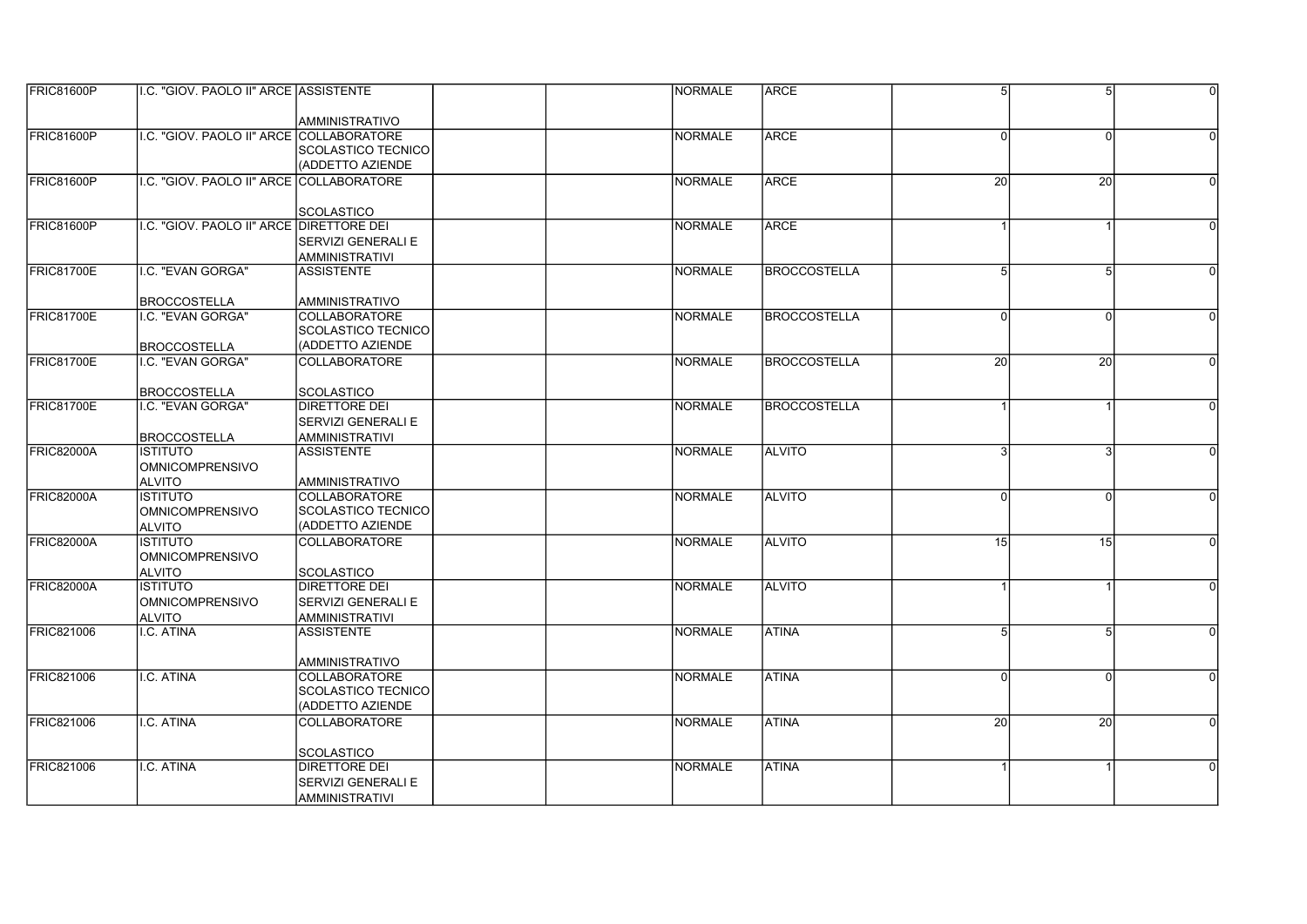| <b>FRIC82300T</b> | II. C. AQUINO                             | <b>ASSISTENTE</b>                          | <b>NORMALE</b> | <b>AQUINO</b>                        | 5 <sup>1</sup> | 5        | $\Omega$ |
|-------------------|-------------------------------------------|--------------------------------------------|----------------|--------------------------------------|----------------|----------|----------|
|                   |                                           | AMMINISTRATIVO                             |                |                                      |                |          |          |
| <b>FRIC82300T</b> | I. C. AQUINO                              | <b>COLLABORATORE</b>                       | <b>NORMALE</b> | <b>AQUINO</b>                        | ΩI             | $\Omega$ | $\Omega$ |
|                   |                                           | SCOLASTICO TECNICO                         |                |                                      |                |          |          |
|                   |                                           | (ADDETTO AZIENDE                           |                |                                      |                |          |          |
| <b>FRIC82300T</b> | I. C. AQUINO                              | <b>COLLABORATORE</b>                       | <b>NORMALE</b> | AQUINO                               | 18             | 18       | $\Omega$ |
|                   |                                           |                                            |                |                                      |                |          |          |
|                   |                                           | <b>SCOLASTICO</b>                          |                |                                      |                |          |          |
| <b>FRIC82300T</b> | I. C. AQUINO                              | DIRETTORE DEI                              | <b>NORMALE</b> | Iaquino                              |                |          | $\Omega$ |
|                   |                                           | SERVIZI GENERALI E                         |                |                                      |                |          |          |
|                   |                                           | <b>AMMINISTRATIVI</b>                      |                |                                      |                |          |          |
| <b>FRIC82500D</b> | I.C. PIEDIMONTE SAN                       | <b>ASSISTENTE</b>                          | <b>NORMALE</b> | <b>PIEDIMONTE SAN</b>                |                |          |          |
|                   | <b>GERMANO</b>                            | <b>AMMINISTRATIVO</b>                      |                | GERMANO                              |                |          |          |
| <b>FRIC82500D</b> | I.C. PIEDIMONTE SAN                       | <b>COLLABORATORE</b>                       | <b>NORMALE</b> | <b>PIEDIMONTE SAN</b>                | $\Omega$       | $\Omega$ | $\Omega$ |
|                   |                                           | SCOLASTICO TECNICO                         |                |                                      |                |          |          |
|                   | <b>GERMANO</b>                            | (ADDETTO AZIENDE                           |                | <b>GERMANO</b>                       |                |          |          |
| <b>FRIC82500D</b> | <b>I.C. PIEDIMONTE SAN</b>                | <b>COLLABORATORE</b>                       | <b>NORMALE</b> | <b>PIEDIMONTE SAN</b>                | 19             | 19       | $\Omega$ |
|                   |                                           |                                            |                |                                      |                |          |          |
|                   | <b>GERMANO</b>                            | SCOLASTICO                                 |                | <b>GERMANO</b>                       |                |          |          |
| <b>FRIC82500D</b> | I.C. PIEDIMONTE SAN                       | DIRETTORE DEI                              | <b>NORMALE</b> | <b>PIEDIMONTE SAN</b>                |                |          |          |
|                   |                                           | SERVIZI GENERALI E                         |                |                                      |                |          |          |
| <b>FRIC826009</b> | <b>GERMANO</b><br>I.C. SAN GIORGIO A LIRI | <b>AMMINISTRATIVI</b><br><b>ASSISTENTE</b> | <b>NORMALE</b> | GERMANO<br><b>SAN GIORGIO A LIRI</b> | 5              | 5        | $\Omega$ |
|                   |                                           |                                            |                |                                      |                |          |          |
|                   |                                           | <b>AMMINISTRATIVO</b>                      |                |                                      |                |          |          |
| <b>FRIC826009</b> | I.C. SAN GIORGIO A LIRI                   | <b>COLLABORATORE</b>                       | <b>NORMALE</b> | <b>SAN GIORGIO A LIRI</b>            | $\Omega$       | n        |          |
|                   |                                           | <b>SCOLASTICO TECNICO</b>                  |                |                                      |                |          |          |
|                   |                                           | (ADDETTO AZIENDE                           |                |                                      |                |          |          |
| <b>FRIC826009</b> | I.C. SAN GIORGIO A LIRI                   | COLLABORATORE                              | <b>NORMALE</b> | <b>SAN GIORGIO A LIRI</b>            | 21             | 21       | $\Omega$ |
|                   |                                           |                                            |                |                                      |                |          |          |
|                   |                                           | <b>SCOLASTICO</b>                          |                |                                      |                |          |          |
| <b>FRIC826009</b> | I.C. SAN GIORGIO A LIRI                   | <b>DIRETTORE DEI</b>                       | <b>NORMALE</b> | <b>SAN GIORGIO A LIRI</b>            |                |          | $\Omega$ |
|                   |                                           | SERVIZI GENERALI E                         |                |                                      |                |          |          |
| <b>FRIC827005</b> | I.C. PALIANO                              | <b>AMMINISTRATIVI</b><br><b>ASSISTENTE</b> | <b>NORMALE</b> | PALIANO                              | 5              |          |          |
|                   |                                           |                                            |                |                                      |                |          |          |
|                   |                                           | AMMINISTRATIVO                             |                |                                      |                |          |          |
| <b>FRIC827005</b> | I.C. PALIANO                              | <b>COLLABORATORE</b>                       | <b>NORMALE</b> | PALIANO                              | ΩI             | $\Omega$ | $\Omega$ |
|                   |                                           | SCOLASTICO TECNICO                         |                |                                      |                |          |          |
|                   |                                           | (ADDETTO AZIENDE                           |                |                                      |                |          |          |
| <b>FRIC827005</b> | I.C. PALIANO                              | <b>COLLABORATORE</b>                       | <b>NORMALE</b> | PALIANO                              | 13             | 8        |          |
|                   |                                           |                                            |                |                                      |                |          |          |
| <b>FRIC827005</b> | I.C. PALIANO                              | SCOLASTICO<br><b>DIRETTORE DEI</b>         | <b>NORMALE</b> | PALIANO                              |                | $\Omega$ |          |
|                   |                                           | SERVIZI GENERALI E                         |                |                                      |                |          |          |
|                   |                                           | <b>AMMINISTRATIVI</b>                      |                |                                      |                |          |          |
|                   |                                           |                                            |                |                                      |                |          |          |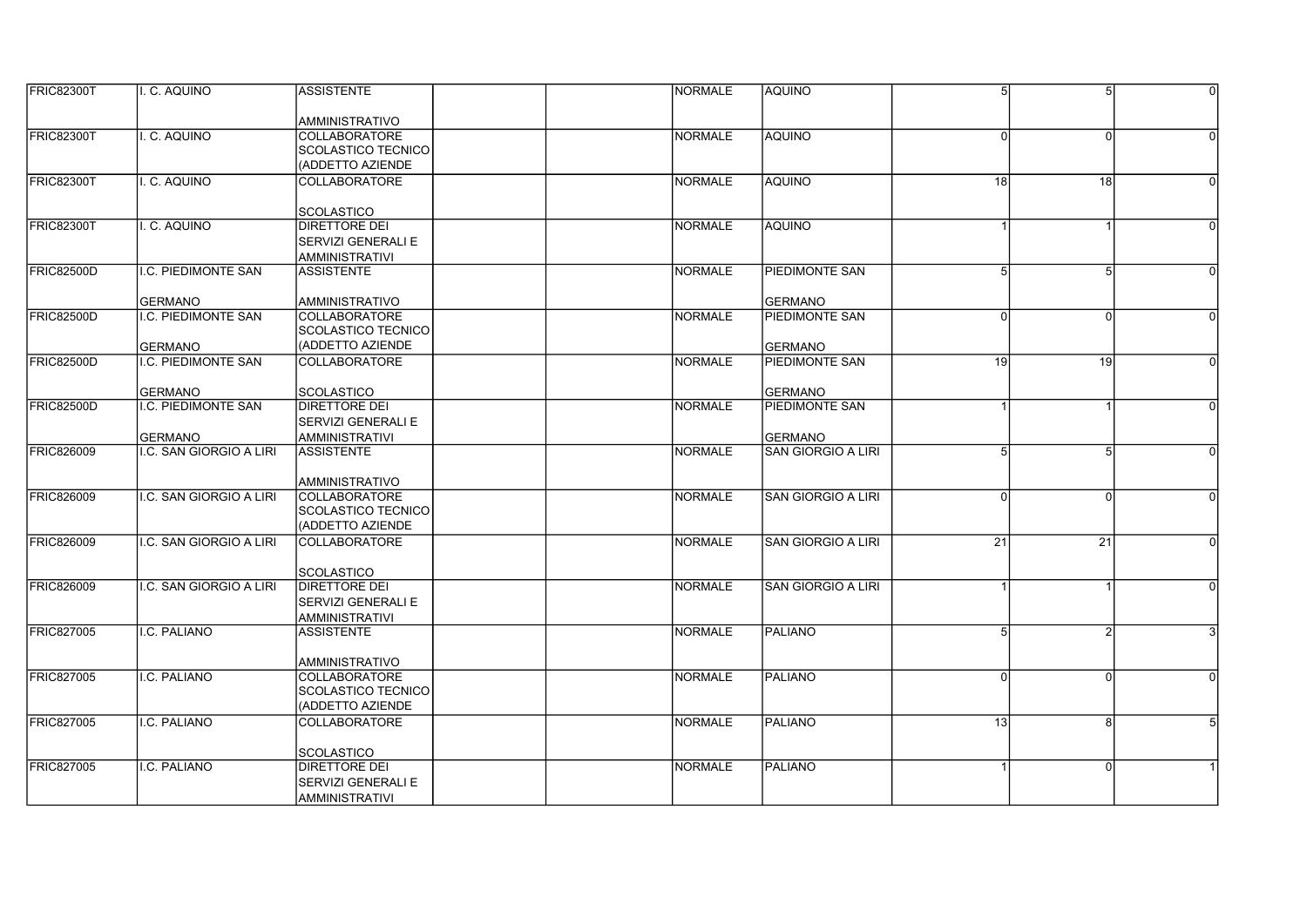| <b>FRIC828001</b> | <b>II.C. BOVILLE ERNICA</b> | <b>ASSISTENTE</b>                             | <b>NORMALE</b> | <b>BOVILLE ERNICA</b> | 5               | 5               | $\Omega$ |
|-------------------|-----------------------------|-----------------------------------------------|----------------|-----------------------|-----------------|-----------------|----------|
|                   |                             |                                               |                |                       |                 |                 |          |
| <b>FRIC828001</b> | I.C. BOVILLE ERNICA         | <b>AMMINISTRATIVO</b><br><b>COLLABORATORE</b> | <b>NORMALE</b> | <b>BOVILLE ERNICA</b> | ΩI              | $\Omega$        |          |
|                   |                             | SCOLASTICO TECNICO                            |                |                       |                 |                 |          |
|                   |                             | (ADDETTO AZIENDE                              |                |                       |                 |                 |          |
|                   |                             |                                               |                |                       |                 |                 |          |
| <b>FRIC828001</b> | I.C. BOVILLE ERNICA         | <b>COLLABORATORE</b>                          | <b>NORMALE</b> | <b>BOVILLE ERNICA</b> | 15              | 15              | $\Omega$ |
|                   |                             | <b>SCOLASTICO</b>                             |                |                       |                 |                 |          |
| <b>FRIC828001</b> | I.C. BOVILLE ERNICA         | <b>DIRETTORE DEI</b>                          | <b>NORMALE</b> | <b>BOVILLE ERNICA</b> |                 |                 | $\Omega$ |
|                   |                             | SERVIZI GENERALI E                            |                |                       |                 |                 |          |
|                   |                             | <b>AMMINISTRATIVI</b>                         |                |                       |                 |                 |          |
| <b>FRIC82900R</b> | I.C. ARPINO                 | <b>ASSISTENTE</b>                             | <b>NORMALE</b> | <b>ARPINO</b>         | 6               | 6               | $\Omega$ |
|                   |                             |                                               |                |                       |                 |                 |          |
|                   |                             | AMMINISTRATIVO                                |                |                       |                 |                 |          |
| FRIC82900R        | I.C. ARPINO                 | CUOCO                                         | <b>NORMALE</b> | <b>ARPINO</b>         | 2               | $\mathcal{P}$   | $\Omega$ |
|                   |                             |                                               |                |                       |                 |                 |          |
|                   |                             |                                               |                |                       |                 |                 |          |
| <b>FRIC82900R</b> | I.C. ARPINO                 | <b>COLLABORATORE</b>                          | <b>NORMALE</b> | <b>ARPINO</b>         | ΩI              | <sup>0</sup>    | $\Omega$ |
|                   |                             | SCOLASTICO TECNICO                            |                |                       |                 |                 |          |
|                   |                             | (ADDETTO AZIENDE                              |                |                       |                 |                 |          |
| <b>FRIC82900R</b> | I.C. ARPINO                 | <b>COLLABORATORE</b>                          | <b>NORMALE</b> | ARPINO                | 30 <sub>0</sub> | $\overline{30}$ |          |
|                   |                             |                                               |                |                       |                 |                 |          |
|                   |                             | <b>SCOLASTICO</b>                             |                |                       |                 |                 |          |
| FRIC82900R        | II.C. ARPINO                | DIRETTORE DEI                                 | <b>NORMALE</b> | <b>ARPINO</b>         |                 |                 | $\Omega$ |
|                   |                             | SERVIZI GENERALI E                            |                |                       |                 |                 |          |
|                   |                             | <b>AMMINISTRATIVI</b>                         |                |                       |                 |                 |          |
| <b>FRIC82900R</b> | I.C. ARPINO                 | <b>GUARDAROBIERE</b>                          | <b>NORMALE</b> | <b>ARPINO</b>         |                 |                 |          |
|                   |                             |                                               |                |                       |                 |                 |          |
| <b>FRIC82900R</b> | I.C. ARPINO                 | <b>INFERMIERE</b>                             | <b>NORMALE</b> | <b>ARPINO</b>         | ΩI              | $\Omega$        |          |
|                   |                             |                                               |                |                       |                 |                 |          |
|                   |                             |                                               |                |                       |                 |                 |          |
| <b>FRIC830001</b> | I. C. SUPINO                | <b>ASSISTENTE</b>                             | <b>NORMALE</b> | <b>ISUPINO</b>        | 5               | 2               |          |
|                   |                             |                                               |                |                       |                 |                 |          |
|                   |                             | AMMINISTRATIVO                                |                |                       |                 |                 |          |
| <b>FRIC830001</b> | I. C. SUPINO                | <b>COLLABORATORE</b>                          | <b>NORMALE</b> | <b>SUPINO</b>         | 0               | $\Omega$        |          |
|                   |                             | SCOLASTICO TECNICO                            |                |                       |                 |                 |          |
|                   |                             | (ADDETTO AZIENDE                              |                |                       |                 |                 |          |
| <b>FRIC830001</b> | II. C. SUPINO               | <b>COLLABORATORE</b>                          | <b>NORMALE</b> | <b>SUPINO</b>         | 17              | 14              |          |
|                   |                             |                                               |                |                       |                 |                 |          |
|                   |                             | <b>SCOLASTICO</b>                             |                |                       |                 |                 |          |
| <b>FRIC830001</b> | I. C. SUPINO                | <b>DIRETTORE DEI</b>                          | <b>NORMALE</b> | <b>SUPINO</b>         |                 | $\Omega$        |          |
|                   |                             | SERVIZI GENERALI E                            |                |                       |                 |                 |          |
|                   |                             | <b>AMMINISTRATIVI</b>                         |                |                       |                 |                 |          |
| <b>FRIC83100R</b> | I. C. CEPRANO               | <b>ASSISTENTE</b>                             | <b>NORMALE</b> | CEPRANO               | 5               |                 |          |
|                   |                             |                                               |                |                       |                 |                 |          |
|                   |                             | AMMINISTRATIVO                                |                |                       |                 |                 |          |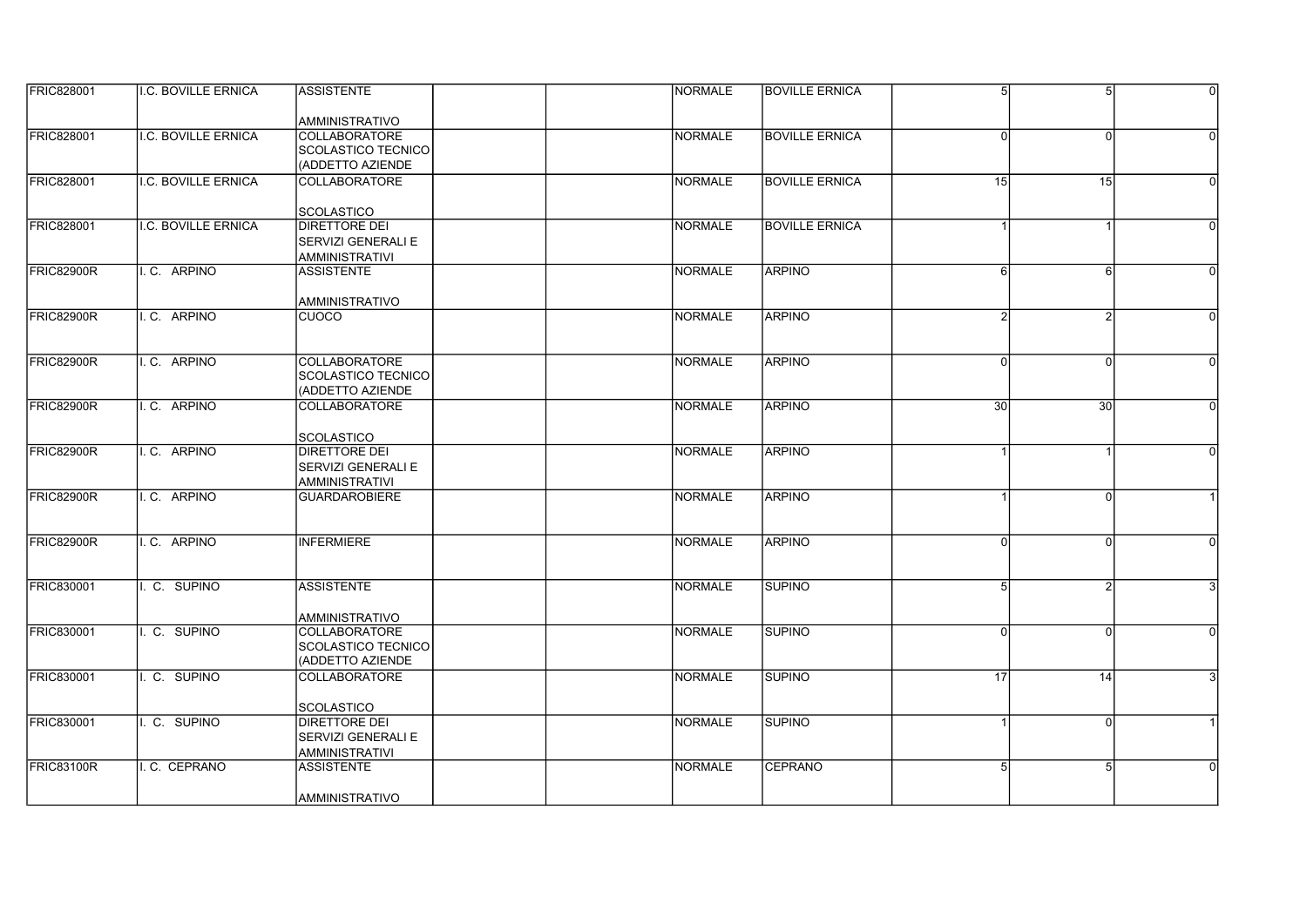| FRIC83100R        | I.C. CEPRANO                               | <b>COLLABORATORE</b>                       | <b>NORMALE</b> | <b>ICEPRANO</b>         | $\Omega$        | $\Omega$        | $\Omega$ |
|-------------------|--------------------------------------------|--------------------------------------------|----------------|-------------------------|-----------------|-----------------|----------|
|                   |                                            | SCOLASTICO TECNICO                         |                |                         |                 |                 |          |
|                   |                                            | (ADDETTO AZIENDE                           |                |                         |                 |                 |          |
| FRIC83100R        | I. C. CEPRANO                              | <b>COLLABORATORE</b>                       | <b>NORMALE</b> | CEPRANO                 | 17              | $\overline{17}$ |          |
|                   |                                            |                                            |                |                         |                 |                 |          |
|                   |                                            | <b>SCOLASTICO</b>                          |                |                         |                 |                 |          |
| <b>FRIC83100R</b> | I. C. CEPRANO                              | <b>DIRETTORE DEI</b>                       | <b>NORMALE</b> | <b>CEPRANO</b>          |                 | $\Omega$        |          |
|                   |                                            | SERVIZI GENERALI E                         |                |                         |                 |                 |          |
|                   |                                            |                                            |                |                         |                 |                 |          |
|                   |                                            | <b>AMMINISTRATIVI</b>                      |                |                         |                 |                 |          |
| <b>FRIC83200L</b> | I.C. ISOLA DEL LIRI                        | <b>ASSISTENTE</b>                          | <b>NORMALE</b> | <b>ISOLA DEL LIRI</b>   | 6               | 6               |          |
|                   |                                            |                                            |                |                         |                 |                 |          |
|                   |                                            | <b>AMMINISTRATIVO</b>                      |                |                         |                 |                 |          |
| FRIC83200L        | I.C. ISOLA DEL LIRI                        | <b>COLLABORATORE</b>                       | <b>NORMALE</b> | <b>ISOLA DEL LIRI</b>   | ΩI              | $\Omega$        |          |
|                   |                                            | SCOLASTICO TECNICO                         |                |                         |                 |                 |          |
|                   |                                            | (ADDETTO AZIENDE                           |                |                         |                 |                 |          |
| <b>FRIC83200L</b> | I.C. ISOLA DEL LIRI                        | <b>COLLABORATORE</b>                       | <b>NORMALE</b> | <b>ISOLA DEL LIRI</b>   | 24              | 24              | 0        |
|                   |                                            |                                            |                |                         |                 |                 |          |
|                   |                                            | <b>SCOLASTICO</b>                          |                |                         |                 |                 |          |
| FRIC83200L        | I.C. ISOLA DEL LIRI                        | <b>DIRETTORE DEI</b>                       | <b>NORMALE</b> | <b>ISOLA DEL LIRI</b>   |                 |                 |          |
|                   |                                            | SERVIZI GENERALI E                         |                |                         |                 |                 |          |
|                   |                                            | <b>AMMINISTRATIVI</b>                      |                |                         |                 |                 |          |
| FRIC83300C        | I.C. 1^ M.S. GIOVANNI                      | <b>ASSISTENTE</b>                          | <b>NORMALE</b> | <b>MONTE SAN</b>        |                 | З               |          |
|                   |                                            |                                            |                |                         |                 |                 |          |
|                   | <b>CAMPANO</b>                             | <b>AMMINISTRATIVO</b>                      |                | <b>GIOVANNI CAMPANO</b> |                 |                 |          |
| <b>FRIC83300C</b> | I.C. 1^ M.S. GIOVANNI                      | <b>COLLABORATORE</b>                       | <b>NORMALE</b> | <b>MONTE SAN</b>        | $\Omega$        | $\Omega$        | $\Omega$ |
|                   |                                            | <b>SCOLASTICO TECNICO</b>                  |                |                         |                 |                 |          |
|                   | <b>CAMPANO</b>                             | (ADDETTO AZIENDE                           |                | <b>GIOVANNI CAMPANO</b> |                 |                 |          |
| <b>FRIC83300C</b> | I.C. 1^ M.S. GIOVANNI                      | <b>COLLABORATORE</b>                       | <b>NORMALE</b> | <b>MONTE SAN</b>        | $\overline{13}$ | 13              | $\Omega$ |
|                   |                                            |                                            |                |                         |                 |                 |          |
|                   | CAMPANO                                    | <b>SCOLASTICO</b>                          |                | <b>GIOVANNI CAMPANO</b> |                 |                 |          |
| <b>FRIC83300C</b> | I.C. 1^ M.S. GIOVANNI                      | <b>DIRETTORE DEI</b>                       | <b>NORMALE</b> | <b>MONTE SAN</b>        |                 |                 |          |
|                   |                                            | SERVIZI GENERALI E                         |                |                         |                 |                 |          |
|                   | <b>CAMPANO</b>                             | <b>AMMINISTRATIVI</b>                      |                | <b>GIOVANNI CAMPANO</b> |                 |                 |          |
| <b>FRIC834008</b> | IST.OMNICOMPRENSIVO                        | <b>ASSISTENTE</b>                          | <b>NORMALE</b> | <b>ROCCASECCA</b>       | २               | 3               | $\Omega$ |
|                   |                                            |                                            |                |                         |                 |                 |          |
|                   | <b>ROCCASECCA</b>                          | <b>AMMINISTRATIVO</b>                      |                |                         |                 |                 |          |
| <b>FRIC834008</b> | IST.OMNICOMPRENSIVO                        | <b>COLLABORATORE</b>                       | <b>NORMALE</b> | <b>ROCCASECCA</b>       | $\Omega$        | <sup>0</sup>    |          |
|                   |                                            | <b>SCOLASTICO TECNICO</b>                  |                |                         |                 |                 |          |
|                   | <b>ROCCASECCA</b>                          | (ADDETTO AZIENDE                           |                |                         |                 |                 |          |
| <b>FRIC834008</b> | <b>IST.OMNICOMPRENSIVO</b>                 | <b>COLLABORATORE</b>                       | <b>NORMALE</b> | <b>ROCCASECCA</b>       | $\overline{12}$ | $\overline{12}$ |          |
|                   |                                            |                                            |                |                         |                 |                 |          |
|                   | <b>ROCCASECCA</b>                          | <b>SCOLASTICO</b>                          |                |                         |                 |                 |          |
| <b>FRIC834008</b> | IST.OMNICOMPRENSIVO                        | <b>DIRETTORE DEI</b>                       | <b>NORMALE</b> | <b>ROCCASECCA</b>       |                 |                 | $\Omega$ |
|                   |                                            | SERVIZI GENERALI E                         |                |                         |                 |                 |          |
|                   |                                            |                                            |                |                         |                 |                 |          |
|                   | <b>ROCCASECCA</b><br>I.C. 2^ M.S. GIOVANNI | <b>AMMINISTRATIVI</b><br><b>ASSISTENTE</b> | <b>NORMALE</b> | IMONTE SAN              |                 |                 |          |
| <b>FRIC835004</b> |                                            |                                            |                |                         |                 |                 |          |
|                   |                                            |                                            |                |                         |                 |                 |          |
|                   | <b>CAMPANO</b>                             | IAMMINISTRATIVO                            |                | IGIOVANNI CAMPANO       |                 |                 |          |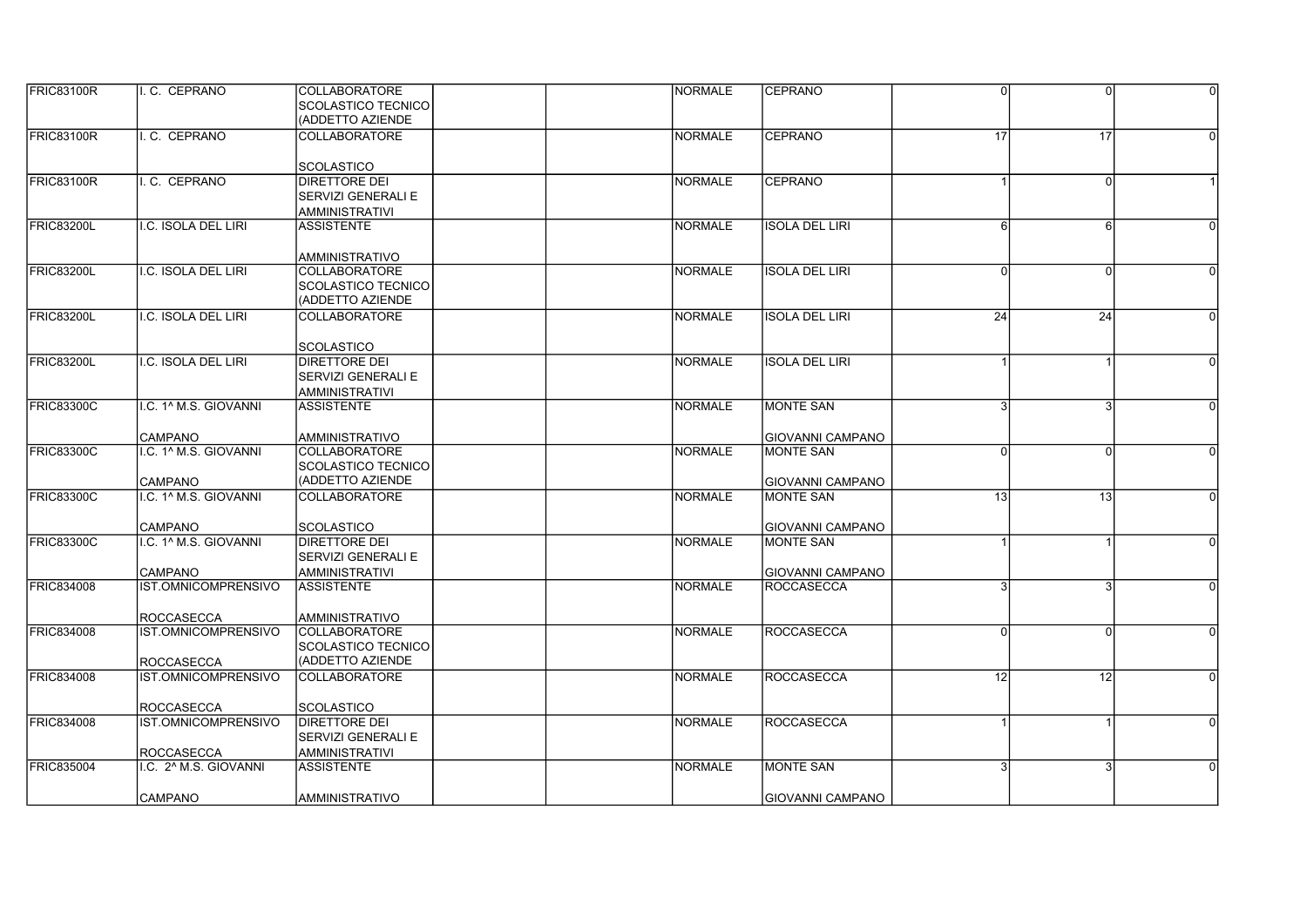| <b>FRIC835004</b> | II.C. 2^ M.S. GIOVANNI                           | ASSISTENTE TECNICO AR02                       | <b>IELETTRONICA ED</b> | <b>INORMALE</b> | <b>IMONTE SAN</b>       | $\Omega$ |          |          |
|-------------------|--------------------------------------------------|-----------------------------------------------|------------------------|-----------------|-------------------------|----------|----------|----------|
|                   | <b>CAMPANO</b>                                   |                                               | <b>ELETTROTECNICA</b>  |                 | <b>GIOVANNI CAMPANO</b> |          |          |          |
| <b>FRIC835004</b> | I.C. 2^ M.S. GIOVANNI                            | <b>COLLABORATORE</b>                          |                        | NORMALE         | <b>MONTE SAN</b>        | U        | $\Omega$ |          |
|                   |                                                  | SCOLASTICO TECNICO                            |                        |                 |                         |          |          |          |
|                   | CAMPANO                                          | (ADDETTO AZIENDE                              |                        |                 | GIOVANNI CAMPANO        |          |          |          |
| <b>FRIC835004</b> | I.C. 2^ M.S. GIOVANNI                            | <b>COLLABORATORE</b>                          |                        | NORMALE         | IMONTE SAN              | 15       | 15       | $\Omega$ |
|                   |                                                  |                                               |                        |                 |                         |          |          |          |
|                   | <b>CAMPANO</b>                                   | <b>SCOLASTICO</b>                             |                        |                 | <b>GIOVANNI CAMPANO</b> |          |          |          |
| <b>FRIC835004</b> | I.C. 2 <sup>^</sup> M.S. GIOVANNI                | <b>DIRETTORE DEI</b>                          |                        | NORMALE         | MONTE SAN               |          |          |          |
|                   |                                                  | <b>SERVIZI GENERALI E</b>                     |                        |                 |                         |          |          |          |
|                   | <b>CAMPANO</b>                                   | <b>AMMINISTRATIVI</b>                         |                        |                 | <b>GIOVANNI CAMPANO</b> |          |          |          |
| <b>FRIC83600X</b> | I.C. FIUGGI                                      | <b>ASSISTENTE</b>                             |                        | NORMALE         | <b>FIUGGI</b>           |          | 5        |          |
|                   |                                                  |                                               |                        |                 |                         |          |          |          |
|                   |                                                  | AMMINISTRATIVO                                |                        |                 |                         |          |          |          |
| <b>FRIC83600X</b> | I.C. FIUGGI                                      | <b>COLLABORATORE</b>                          |                        | NORMALE         | <b>FIUGGI</b>           | $\Omega$ | $\Omega$ | 0        |
|                   |                                                  | <b>SCOLASTICO TECNICO</b>                     |                        |                 |                         |          |          |          |
|                   |                                                  | (ADDETTO AZIENDE                              |                        |                 |                         |          |          |          |
| <b>FRIC83600X</b> | I.C. FIUGGI                                      | <b>COLLABORATORE</b>                          |                        | NORMALE         | <b>FIUGGI</b>           | 16       | 10       |          |
|                   |                                                  |                                               |                        |                 |                         |          |          |          |
|                   |                                                  | SCOLASTICO                                    |                        |                 |                         |          |          |          |
| <b>FRIC83600X</b> | I.C. FIUGGI                                      | DIRETTORE DEI                                 |                        | NORMALE         | <b>FIUGGI</b>           |          |          |          |
|                   |                                                  | SERVIZI GENERALI E                            |                        |                 |                         |          |          |          |
|                   |                                                  | <b>AMMINISTRATIVI</b>                         |                        |                 |                         |          |          |          |
| <b>FRIC83700Q</b> | <b>ISTITUTO COMPRENSIVO 1 ASSISTENTE</b>         |                                               |                        | NORMALE         | <b>ALATRI</b>           | 5        | 5        | $\Omega$ |
|                   |                                                  |                                               |                        |                 |                         |          |          |          |
|                   | <b>ALATRI</b>                                    | <b>AMMINISTRATIVO</b>                         |                        |                 |                         |          |          |          |
| <b>FRIC83700Q</b> | ISTITUTO COMPRENSIVO 1 COLLABORATORE             |                                               |                        | NORMALE         | <b>ALATRI</b>           | $\Omega$ |          |          |
|                   |                                                  | SCOLASTICO TECNICO                            |                        |                 |                         |          |          |          |
|                   | <b>ALATRI</b>                                    | (ADDETTO AZIENDE                              |                        |                 |                         |          |          |          |
| <b>FRIC83700Q</b> | ISTITUTO COMPRENSIVO 1 COLLABORATORE             |                                               |                        | <b>NORMALE</b>  | <b>ALATRI</b>           | 17       | 13       |          |
|                   |                                                  |                                               |                        |                 |                         |          |          |          |
|                   | <b>ALATRI</b>                                    | <b>SCOLASTICO</b>                             |                        |                 |                         |          |          |          |
| FRIC83700Q        | ISTITUTO COMPRENSIVO 1 DIRETTORE DEI             |                                               |                        | <b>NORMALE</b>  | <b>ALATRI</b>           |          |          | $\Omega$ |
|                   |                                                  | <b>SERVIZI GENERALI E</b>                     |                        |                 |                         |          |          |          |
|                   | <b>ALATRI</b>                                    | <b>AMMINISTRATIVI</b>                         |                        |                 |                         |          |          |          |
| <b>FRIC83800G</b> | <b>I.C.2 ALATRI SACCHETTI</b>                    | <b>ASSISTENTE</b>                             |                        | <b>NORMALE</b>  | <b>ALATRI</b>           | 5        |          |          |
|                   |                                                  |                                               |                        |                 |                         |          |          |          |
| FRIC83800G        | <b>SASSETTI</b>                                  | AMMINISTRATIVO                                |                        |                 |                         | $\Omega$ |          |          |
|                   | <b>I.C.2 ALATRI SACCHETTI</b>                    | <b>COLLABORATORE</b>                          |                        | <b>NORMALE</b>  | <b>ALATRI</b>           |          | $\Omega$ |          |
|                   |                                                  | <b>SCOLASTICO TECNICO</b><br>(ADDETTO AZIENDE |                        |                 |                         |          |          |          |
|                   | <b>SASSETTI</b>                                  |                                               |                        |                 |                         |          |          |          |
| <b>FRIC83800G</b> | I.C.2 ALATRI SACCHETTI                           | <b>COLLABORATORE</b>                          |                        | NORMALE         | <b>ALATRI</b>           | 17       | 9        | 8        |
|                   |                                                  |                                               |                        |                 |                         |          |          |          |
| <b>FRIC83800G</b> | <b>SASSETTI</b><br><b>I.C.2 ALATRI SACCHETTI</b> | <b>SCOLASTICO</b><br><b>DIRETTORE DEI</b>     |                        | NORMALE         | <b>ALATRI</b>           |          |          |          |
|                   |                                                  | <b>SERVIZI GENERALI E</b>                     |                        |                 |                         |          |          |          |
|                   |                                                  |                                               |                        |                 |                         |          |          |          |
|                   | <b>SASSETTI</b>                                  | <b>AMMINISTRATIVI</b>                         |                        |                 |                         |          |          |          |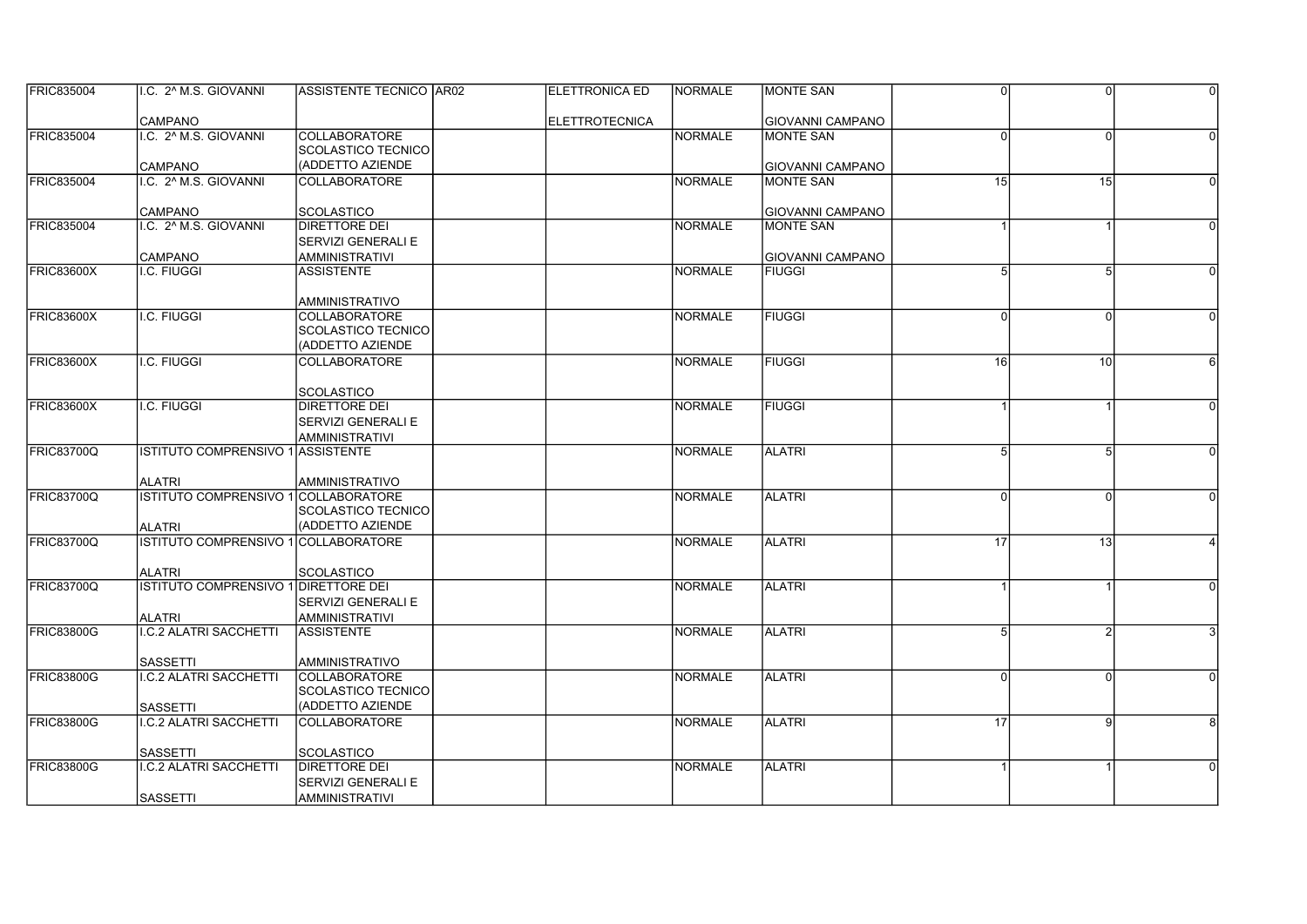| <b>FRIC83900B</b> | II.C. 1^ FERENTINO | <b>ASSISTENTE</b>              |                       | <b>NORMALE</b> | <b>IFERENTINO</b> | 5 <sup>1</sup>  | 3        | $\mathfrak{p}$ |
|-------------------|--------------------|--------------------------------|-----------------------|----------------|-------------------|-----------------|----------|----------------|
|                   |                    | AMMINISTRATIVO                 |                       |                |                   |                 |          |                |
| <b>FRIC83900B</b> | I.C. 1^ FERENTINO  | COLLABORATORE                  |                       | <b>NORMALE</b> | <b>FERENTINO</b>  | ΩI              | $\Omega$ | $\Omega$       |
|                   |                    | SCOLASTICO TECNICO             |                       |                |                   |                 |          |                |
|                   |                    | (ADDETTO AZIENDE               |                       |                |                   |                 |          |                |
| <b>FRIC83900B</b> | I.C. 1^ FERENTINO  | <b>COLLABORATORE</b>           |                       | <b>NORMALE</b> | <b>FERENTINO</b>  | 17              | 17       | $\Omega$       |
|                   |                    | <b>SCOLASTICO</b>              |                       |                |                   |                 |          |                |
| <b>FRIC83900B</b> | I.C. 1^ FERENTINO  | <b>DIRETTORE DEI</b>           |                       | <b>NORMALE</b> | <b>FERENTINO</b>  |                 |          | $\Omega$       |
|                   |                    | SERVIZI GENERALI E             |                       |                |                   |                 |          |                |
|                   |                    | <b>AMMINISTRATIVI</b>          |                       |                |                   |                 |          |                |
| <b>FRIC84000G</b> | I.C. 2^ FERENTINO  | <b>ASSISTENTE</b>              |                       | <b>NORMALE</b> | <b>FERENTINO</b>  | 5               | 3        |                |
|                   |                    | <b>AMMINISTRATIVO</b>          |                       |                |                   |                 |          |                |
| <b>FRIC84000G</b> | I.C. 2^ FERENTINO  | <b>COLLABORATORE</b>           |                       | <b>NORMALE</b> | <b>FERENTINO</b>  | $\Omega$        | $\Omega$ | $\Omega$       |
|                   |                    | <b>SCOLASTICO TECNICO</b>      |                       |                |                   |                 |          |                |
|                   |                    | (ADDETTO AZIENDE               |                       |                |                   |                 |          |                |
| <b>FRIC84000G</b> | I.C. 2^ FERENTINO  | <b>COLLABORATORE</b>           |                       | <b>NORMALE</b> | <b>FERENTINO</b>  | 17 <sup>1</sup> | 11       | 6              |
|                   |                    |                                |                       |                |                   |                 |          |                |
|                   |                    | SCOLASTICO                     |                       |                |                   |                 |          |                |
| <b>FRIC84000G</b> | I.C. 2^ FERENTINO  | <b>DIRETTORE DEI</b>           |                       | <b>NORMALE</b> | FERENTINO         |                 |          |                |
|                   |                    | SERVIZI GENERALI E             |                       |                |                   |                 |          |                |
|                   |                    | <b>AMMINISTRATIVI</b>          |                       |                |                   |                 |          |                |
| <b>FRIC842007</b> | I.C. 1^ CECCANO    | <b>ASSISTENTE</b>              |                       | <b>NORMALE</b> | CECCANO           | 6               | 6        | $\Omega$       |
|                   |                    | <b>AMMINISTRATIVO</b>          |                       |                |                   |                 |          |                |
| <b>FRIC842007</b> | I.C. 1^ CECCANO    | <b>ASSISTENTE TECNICO AR02</b> | <b>ELETTRONICA ED</b> | <b>NORMALE</b> | CECCANO           | $\Omega$        |          | $\Omega$       |
|                   |                    |                                |                       |                |                   |                 |          |                |
|                   |                    |                                | <b>ELETTROTECNICA</b> |                |                   |                 |          |                |
| <b>FRIC842007</b> | I.C. 1^ CECCANO    | COLLABORATORE                  |                       | <b>NORMALE</b> | <b>CECCANO</b>    | ΩI              | $\Omega$ | $\Omega$       |
|                   |                    | <b>SCOLASTICO TECNICO</b>      |                       |                |                   |                 |          |                |
|                   |                    | (ADDETTO AZIENDE               |                       |                |                   |                 |          |                |
| <b>FRIC842007</b> | I.C. 1^ CECCANO    | <b>COLLABORATORE</b>           |                       | <b>NORMALE</b> | CECCANO           | 22              | 22       | $\Omega$       |
|                   |                    |                                |                       |                |                   |                 |          |                |
|                   |                    | <b>SCOLASTICO</b>              |                       |                |                   |                 |          |                |
| <b>FRIC842007</b> | I.C. 1^ CECCANO    | DIRETTORE DEI                  |                       | <b>NORMALE</b> | CECCANO           |                 |          | $\Omega$       |
|                   |                    | SERVIZI GENERALI E             |                       |                |                   |                 |          |                |
|                   |                    | <b>AMMINISTRATIVI</b>          |                       |                |                   |                 |          |                |
| <b>FRIC843003</b> | I.C. CERVARO       | <b>ASSISTENTE</b>              |                       | <b>NORMALE</b> | <b>CERVARO</b>    | 5               | 5        | $\Omega$       |
|                   |                    | <b>AMMINISTRATIVO</b>          |                       |                |                   |                 |          |                |
| <b>FRIC843003</b> | I.C. CERVARO       | <b>COLLABORATORE</b>           |                       | <b>NORMALE</b> | CERVARO           | $\Omega$        | $\Omega$ | $\Omega$       |
|                   |                    | <b>SCOLASTICO TECNICO</b>      |                       |                |                   |                 |          |                |
|                   |                    | (ADDETTO AZIENDE               |                       |                |                   |                 |          |                |
| <b>FRIC843003</b> | I.C. CERVARO       | <b>COLLABORATORE</b>           |                       | <b>NORMALE</b> | <b>ICERVARO</b>   | 24              | 24       | $\Omega$       |
|                   |                    |                                |                       |                |                   |                 |          |                |
|                   |                    | <b>SCOLASTICO</b>              |                       |                |                   |                 |          |                |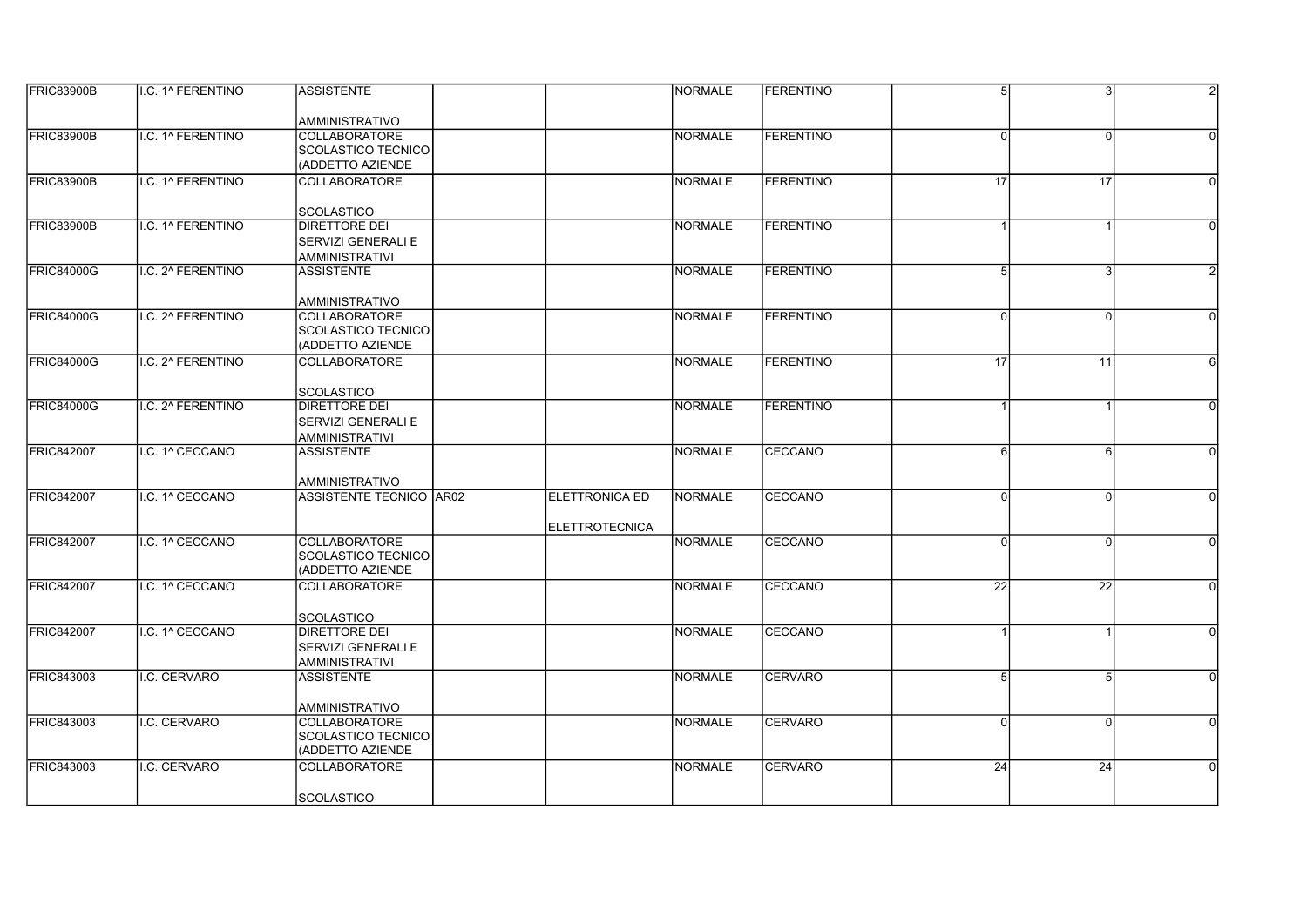| <b>FRIC843003</b> | I.C. CERVARO      | <b>DIRETTORE DEI</b><br>SERVIZI GENERALI E |                       | <b>NORMALE</b> | <b>CERVARO</b>   |                 |              | $\overline{0}$ |
|-------------------|-------------------|--------------------------------------------|-----------------------|----------------|------------------|-----------------|--------------|----------------|
|                   |                   | <b>AMMINISTRATIVI</b>                      |                       |                |                  |                 |              |                |
| <b>FRIC84400V</b> | I.C. 1^ ANAGNI    | <b>ASSISTENTE</b>                          |                       | <b>NORMALE</b> | ANAGNI           | ĥ               | 6            |                |
|                   |                   | <b>AMMINISTRATIVO</b>                      |                       |                |                  |                 |              |                |
| FRIC84400V        | I.C. 1^ ANAGNI    | <b>COLLABORATORE</b>                       |                       | <b>NORMALE</b> | <b>ANAGNI</b>    | 0               | <sup>0</sup> |                |
|                   |                   | SCOLASTICO TECNICO                         |                       |                |                  |                 |              |                |
|                   |                   | (ADDETTO AZIENDE                           |                       |                |                  |                 |              |                |
| <b>FRIC84400V</b> | I.C. 1^ ANAGNI    | <b>COLLABORATORE</b>                       |                       | NORMALE        | ANAGNI           | 18              | 17           |                |
|                   |                   | <b>SCOLASTICO</b>                          |                       |                |                  |                 |              |                |
| <b>FRIC84400V</b> | I.C. 1^ ANAGNI    | <b>DIRETTORE DEI</b>                       |                       | <b>NORMALE</b> | ANAGNI           |                 |              | $\Omega$       |
|                   |                   | <b>SERVIZI GENERALI E</b>                  |                       |                |                  |                 |              |                |
|                   |                   | <b>AMMINISTRATIVI</b>                      |                       |                |                  |                 |              |                |
| FRIC84500P        | I.C. 2^ ANAGNI    | <b>ASSISTENTE</b>                          |                       | <b>NORMALE</b> | ANAGNI           | 5               |              |                |
|                   |                   | <b>AMMINISTRATIVO</b>                      |                       |                |                  |                 |              |                |
| FRIC84500P        | I.C. 2^ ANAGNI    | <b>COLLABORATORE</b>                       |                       | <b>NORMALE</b> | ANAGNI           | $\Omega$        | <sup>0</sup> |                |
|                   |                   | SCOLASTICO TECNICO                         |                       |                |                  |                 |              |                |
|                   |                   | (ADDETTO AZIENDE                           |                       |                |                  |                 |              |                |
| <b>FRIC84500P</b> | I.C. 2^ ANAGNI    | <b>COLLABORATORE</b>                       |                       | <b>NORMALE</b> | ANAGNI           | 17              | 15           |                |
|                   |                   | <b>SCOLASTICO</b>                          |                       |                |                  |                 |              |                |
| FRIC84500P        | I.C. 2^ ANAGNI    | <b>DIRETTORE DEI</b>                       |                       | <b>NORMALE</b> | ANAGNI           |                 |              | $\Omega$       |
|                   |                   | <b>SERVIZI GENERALI E</b>                  |                       |                |                  |                 |              |                |
|                   |                   | <b>AMMINISTRATIVI</b>                      |                       |                |                  |                 |              |                |
| <b>FRIC84600E</b> | I.C. 4^ FROSINONE | <b>ASSISTENTE</b>                          |                       | <b>NORMALE</b> | <b>FROSINONE</b> |                 |              | $\Omega$       |
|                   |                   | <b>AMMINISTRATIVO</b>                      |                       |                |                  |                 |              |                |
| FRIC84600E        | I.C. 4^ FROSINONE | <b>ASSISTENTE TECNICO AR02</b>             | <b>ELETTRONICA ED</b> | <b>NORMALE</b> | <b>FROSINONE</b> |                 |              |                |
|                   |                   |                                            |                       |                |                  |                 |              |                |
|                   |                   |                                            | <b>ELETTROTECNICA</b> |                |                  |                 |              |                |
| <b>FRIC84600E</b> | I.C. 4^ FROSINONE | <b>COLLABORATORE</b>                       |                       | <b>NORMALE</b> | <b>FROSINONE</b> | $\Omega$        | $\Omega$     |                |
|                   |                   | SCOLASTICO TECNICO                         |                       |                |                  |                 |              |                |
|                   |                   | (ADDETTO AZIENDE                           |                       |                |                  |                 |              |                |
| FRIC84600E        | I.C. 4^ FROSINONE | <b>COLLABORATORE</b>                       |                       | <b>NORMALE</b> | <b>FROSINONE</b> | 20 <sup>1</sup> | 16           |                |
|                   |                   | <b>SCOLASTICO</b>                          |                       |                |                  |                 |              |                |
| FRIC84600E        | I.C. 4^ FROSINONE | <b>DIRETTORE DEI</b>                       |                       | <b>NORMALE</b> | <b>FROSINONE</b> |                 |              | $\Omega$       |
|                   |                   | SERVIZI GENERALI E                         |                       |                |                  |                 |              |                |
|                   |                   | <b>AMMINISTRATIVI</b>                      |                       |                |                  |                 |              |                |
| <b>FRIC84700A</b> | I.C. 2^ FROSINONE | <b>ASSISTENTE</b>                          |                       | <b>NORMALE</b> | <b>FROSINONE</b> |                 |              | $\Omega$       |
|                   |                   |                                            |                       |                |                  |                 |              |                |
|                   |                   | AMMINISTRATIVO                             |                       |                |                  |                 |              |                |
| FRIC84700A        | I.C. 2^ FROSINONE | <b>COLLABORATORE</b>                       |                       | <b>NORMALE</b> | <b>FROSINONE</b> | Οl              | $\Omega$     | $\Omega$       |
|                   |                   | SCOLASTICO TECNICO<br>(ADDETTO AZIENDE     |                       |                |                  |                 |              |                |
|                   |                   |                                            |                       |                |                  |                 |              |                |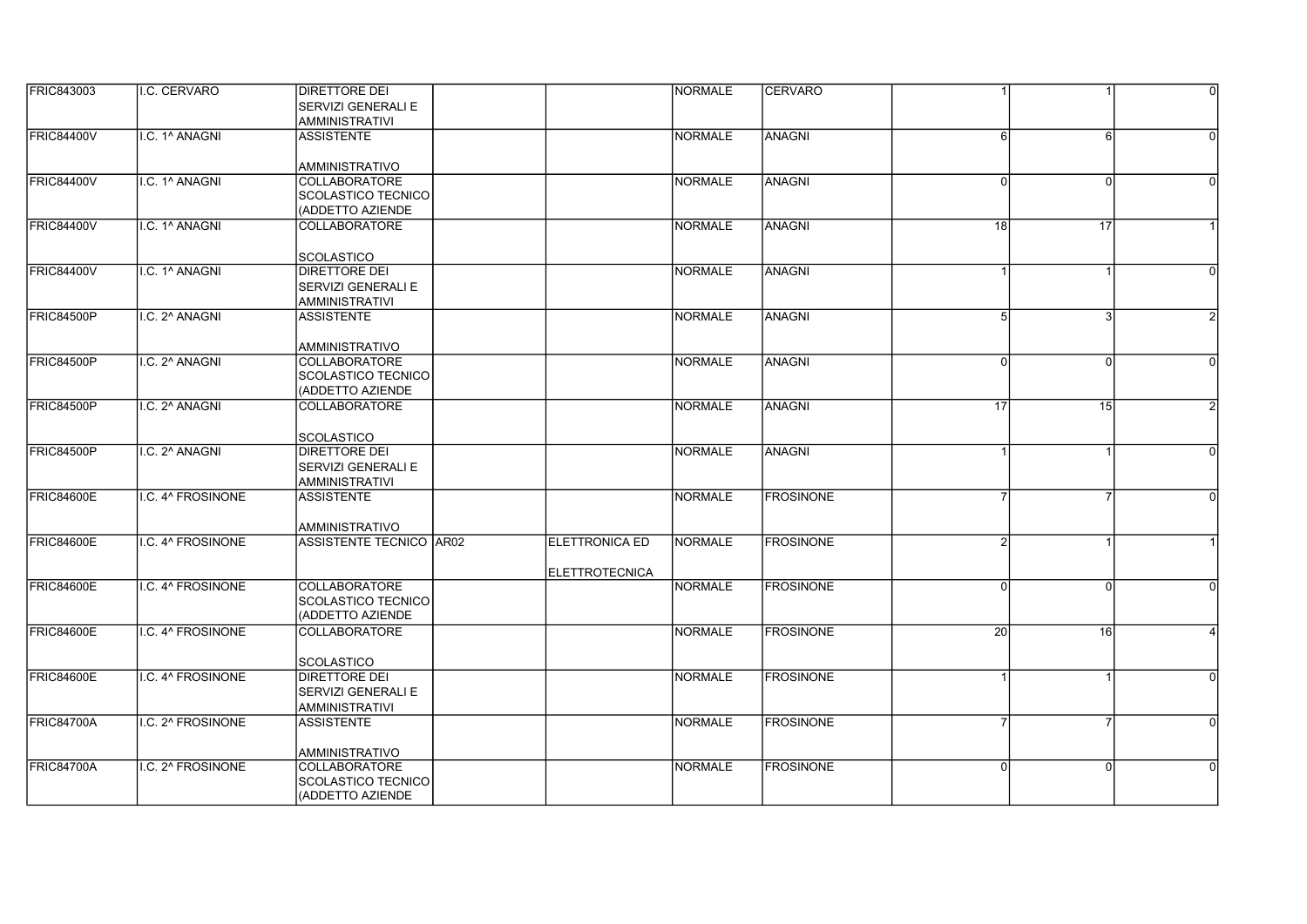| <b>FRIC84700A</b> | I.C. 2^ FROSINONE        | <b>COLLABORATORE</b>                          |                       | <b>NORMALE</b> | <b>IFROSINONE</b> | $\overline{20}$ | 20              | $\Omega$ |
|-------------------|--------------------------|-----------------------------------------------|-----------------------|----------------|-------------------|-----------------|-----------------|----------|
|                   |                          | <b>SCOLASTICO</b>                             |                       |                |                   |                 |                 |          |
| FRIC84700A        | I.C. 2^ FROSINONE        | <b>DIRETTORE DEI</b>                          |                       | <b>NORMALE</b> | <b>FROSINONE</b>  |                 |                 |          |
|                   |                          | SERVIZI GENERALI E                            |                       |                |                   |                 |                 |          |
|                   |                          | <b>AMMINISTRATIVI</b>                         |                       |                |                   |                 |                 |          |
| <b>FRIC848006</b> | I.C. 2^ VEROLI           | <b>ASSISTENTE</b>                             |                       | <b>NORMALE</b> | VEROLI            | 5               | 5               | $\Omega$ |
|                   |                          |                                               |                       |                |                   |                 |                 |          |
|                   |                          | <b>AMMINISTRATIVO</b>                         |                       |                |                   |                 |                 |          |
| <b>FRIC848006</b> | I.C. 2^ VEROLI           | <b>COLLABORATORE</b>                          |                       | <b>NORMALE</b> | VEROLI            | $\Omega$        | $\Omega$        | $\Omega$ |
|                   |                          | SCOLASTICO TECNICO                            |                       |                |                   |                 |                 |          |
|                   |                          | (ADDETTO AZIENDE                              |                       |                |                   |                 |                 |          |
| <b>FRIC848006</b> | I.C. 2^ VEROLI           | <b>COLLABORATORE</b>                          |                       | <b>NORMALE</b> | VEROLI            | $\overline{18}$ | $\overline{18}$ | $\Omega$ |
|                   |                          | <b>SCOLASTICO</b>                             |                       |                |                   |                 |                 |          |
| <b>FRIC848006</b> | I.C. 2^ VEROLI           | DIRETTORE DEI                                 |                       | <b>NORMALE</b> | <b>VEROLI</b>     |                 |                 | $\Omega$ |
|                   |                          | <b>SERVIZI GENERALI E</b>                     |                       |                |                   |                 |                 |          |
|                   |                          | <b>AMMINISTRATIVI</b>                         |                       |                |                   |                 |                 |          |
| <b>FRIC849002</b> | I.C. 1^ SORA             | <b>ASSISTENTE</b>                             |                       | <b>NORMALE</b> | SORA              |                 |                 | $\Omega$ |
|                   |                          |                                               |                       |                |                   |                 |                 |          |
|                   |                          | AMMINISTRATIVO                                |                       |                |                   |                 |                 |          |
| <b>FRIC849002</b> | I.C. 1^ SORA             | ASSISTENTE TECNICO AR02                       | <b>ELETTRONICA ED</b> | <b>NORMALE</b> | SORA              |                 | $\Omega$        |          |
|                   |                          |                                               |                       |                |                   |                 |                 |          |
|                   |                          |                                               | <b>ELETTROTECNICA</b> |                |                   |                 |                 |          |
| FRIC849002        | I.C. 1^ SORA             | <b>COLLABORATORE</b>                          |                       | <b>NORMALE</b> | <b>SORA</b>       | 0               | $\Omega$        | $\Omega$ |
|                   |                          | <b>SCOLASTICO TECNICO</b><br>(ADDETTO AZIENDE |                       |                |                   |                 |                 |          |
| FRIC849002        | I.C. 1^ SORA             | <b>COLLABORATORE</b>                          |                       | <b>NORMALE</b> | <b>SORA</b>       | 13              | 13              | $\Omega$ |
|                   |                          |                                               |                       |                |                   |                 |                 |          |
|                   |                          | <b>SCOLASTICO</b>                             |                       |                |                   |                 |                 |          |
| <b>FRIC849002</b> | I.C. 1^ SORA             | DIRETTORE DEI                                 |                       | <b>NORMALE</b> | <b>SORA</b>       |                 |                 | $\Omega$ |
|                   |                          | SERVIZI GENERALI E                            |                       |                |                   |                 |                 |          |
|                   |                          | <b>AMMINISTRATIVI</b>                         |                       |                |                   |                 |                 |          |
| <b>FRIC850006</b> | I.C. 2^ "RICCARDO GULIA" | <b>ASSISTENTE</b>                             |                       | <b>NORMALE</b> | <b>SORA</b>       | 5               | 5               | $\Omega$ |
|                   |                          |                                               |                       |                |                   |                 |                 |          |
|                   | <b>SORA</b>              | <b>AMMINISTRATIVO</b>                         |                       |                |                   |                 |                 |          |
| <b>FRIC850006</b> | I.C. 2^ "RICCARDO GULIA" | ASSISTENTE TECNICO AR02                       | <b>ELETTRONICA ED</b> | <b>NORMALE</b> | <b>SORA</b>       | $\Omega$        | $\Omega$        | $\Omega$ |
|                   | <b>SORA</b>              |                                               | <b>ELETTROTECNICA</b> |                |                   |                 |                 |          |
| <b>FRIC850006</b> | I.C. 2^ "RICCARDO GULIA" | <b>COLLABORATORE</b>                          |                       | <b>NORMALE</b> | <b>SORA</b>       | 0               | $\Omega$        | $\Omega$ |
|                   |                          | SCOLASTICO TECNICO                            |                       |                |                   |                 |                 |          |
|                   | <b>SORA</b>              | (ADDETTO AZIENDE                              |                       |                |                   |                 |                 |          |
| <b>FRIC850006</b> | I.C. 2^ "RICCARDO GULIA" | <b>COLLABORATORE</b>                          |                       | <b>NORMALE</b> | <b>SORA</b>       | 17              | 17              | $\Omega$ |
|                   |                          |                                               |                       |                |                   |                 |                 |          |
|                   | <b>SORA</b>              | <b>SCOLASTICO</b>                             |                       |                |                   |                 |                 |          |
| <b>FRIC850006</b> | I.C. 2^ "RICCARDO GULIA" | DIRETTORE DEI                                 |                       | <b>NORMALE</b> | <b>SORA</b>       |                 | $\Omega$        |          |
|                   |                          | <b>SERVIZI GENERALI E</b>                     |                       |                |                   |                 |                 |          |
|                   | <b>SORA</b>              | AMMINISTRATIVI                                |                       |                |                   |                 |                 |          |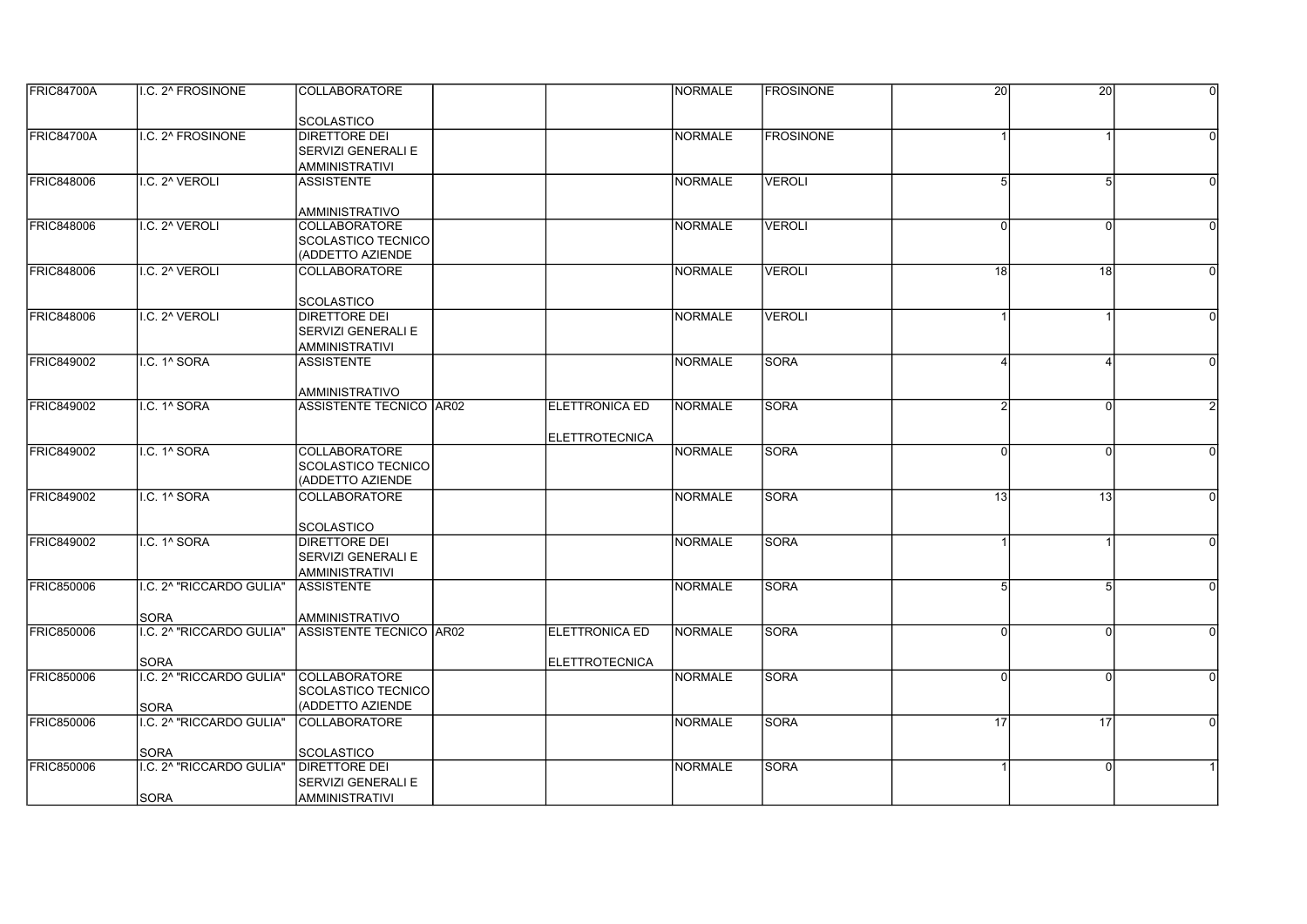| <b>FRIC851002</b> | I.C. 3 <sup>^</sup> SORA | <b>ASSISTENTE</b>         |                       | <b>NORMALE</b> | <b>SORA</b>       | 5 <sup>1</sup>  | 5 <sub>l</sub>  | $\Omega$ |
|-------------------|--------------------------|---------------------------|-----------------------|----------------|-------------------|-----------------|-----------------|----------|
|                   |                          |                           |                       |                |                   |                 |                 |          |
|                   |                          | <b>AMMINISTRATIVO</b>     |                       |                |                   |                 |                 |          |
| FRIC851002        | I.C. 3^ SORA             | COLLABORATORE             |                       | <b>NORMALE</b> | <b>SORA</b>       | ΩI              | $\Omega$        | $\Omega$ |
|                   |                          | SCOLASTICO TECNICO        |                       |                |                   |                 |                 |          |
|                   |                          | (ADDETTO AZIENDE          |                       |                |                   |                 |                 |          |
| FRIC851002        | I.C. 3^ SORA             | <b>COLLABORATORE</b>      |                       | <b>NORMALE</b> | <b>SORA</b>       | 13              | 13              | $\Omega$ |
|                   |                          |                           |                       |                |                   |                 |                 |          |
|                   |                          | <b>SCOLASTICO</b>         |                       |                |                   |                 |                 |          |
| FRIC851002        | I.C. 3^ SORA             | DIRETTORE DEI             |                       | <b>NORMALE</b> | <b>SORA</b>       |                 |                 | $\Omega$ |
|                   |                          | <b>SERVIZI GENERALI E</b> |                       |                |                   |                 |                 |          |
|                   |                          | <b>AMMINISTRATIVI</b>     |                       |                |                   |                 |                 |          |
| FRIC85200T        | I.C. 2^ PONTECORVO       | <b>ASSISTENTE</b>         |                       | <b>NORMALE</b> | <b>PONTECORVO</b> | 5               |                 |          |
|                   |                          |                           |                       |                |                   |                 |                 |          |
|                   |                          | <b>AMMINISTRATIVO</b>     |                       |                |                   |                 |                 |          |
| FRIC85200T        | I.C. 2^ PONTECORVO       | ASSISTENTE TECNICO AR02   | <b>ELETTRONICA ED</b> | <b>NORMALE</b> | <b>PONTECORVO</b> | $\Omega$        | $\Omega$        | $\Omega$ |
|                   |                          |                           |                       |                |                   |                 |                 |          |
|                   |                          |                           | <b>ELETTROTECNICA</b> |                |                   |                 |                 |          |
| FRIC85200T        | I.C. 2^ PONTECORVO       | <b>COLLABORATORE</b>      |                       | <b>NORMALE</b> | <b>PONTECORVO</b> | <sup>0</sup>    | $\Omega$        | $\Omega$ |
|                   |                          | SCOLASTICO TECNICO        |                       |                |                   |                 |                 |          |
|                   |                          | (ADDETTO AZIENDE          |                       |                |                   |                 |                 |          |
| FRIC85200T        | I.C. 2^ PONTECORVO       | COLLABORATORE             |                       | <b>NORMALE</b> | <b>PONTECORVO</b> | $\overline{18}$ | $\overline{18}$ |          |
|                   |                          |                           |                       |                |                   |                 |                 |          |
|                   |                          | <b>SCOLASTICO</b>         |                       |                |                   |                 |                 |          |
| <b>FRIC85200T</b> | I.C. 2^ PONTECORVO       | DIRETTORE DEI             |                       | <b>NORMALE</b> | PONTECORVO        |                 |                 | $\Omega$ |
|                   |                          |                           |                       |                |                   |                 |                 |          |
|                   |                          | SERVIZI GENERALI E        |                       |                |                   |                 |                 |          |
|                   |                          | AMMINISTRATIVI            |                       |                | <b>PONTECORVO</b> |                 |                 |          |
| FRIC85300N        | I.C. 1^ PONTECORVO       | <b>ASSISTENTE</b>         |                       | <b>NORMALE</b> |                   | 5 <sup>1</sup>  | 5               |          |
|                   |                          |                           |                       |                |                   |                 |                 |          |
|                   |                          | AMMINISTRATIVO            |                       |                |                   |                 |                 |          |
| FRIC85300N        | I.C. 1^ PONTECORVO       | COLLABORATORE             |                       | <b>NORMALE</b> | PONTECORVO        | ΩI              | $\Omega$        | $\Omega$ |
|                   |                          | SCOLASTICO TECNICO        |                       |                |                   |                 |                 |          |
|                   |                          | (ADDETTO AZIENDE          |                       |                |                   |                 |                 |          |
| <b>FRIC85300N</b> | I.C. 1^ PONTECORVO       | <b>COLLABORATORE</b>      |                       | <b>NORMALE</b> | <b>PONTECORVO</b> | 14              | 14              | $\Omega$ |
|                   |                          |                           |                       |                |                   |                 |                 |          |
|                   |                          | <b>SCOLASTICO</b>         |                       |                |                   |                 |                 |          |
| FRIC85300N        | I.C. 1^ PONTECORVO       | <b>DIRETTORE DEI</b>      |                       | <b>NORMALE</b> | PONTECORVO        |                 |                 |          |
|                   |                          | <b>SERVIZI GENERALI E</b> |                       |                |                   |                 |                 |          |
|                   |                          | <b>AMMINISTRATIVI</b>     |                       |                |                   |                 |                 |          |
| FRIC85400D        | I.C. 2^ CASSINO          | <b>ASSISTENTE</b>         |                       | <b>NORMALE</b> | <b>CASSINO</b>    | 6               | 6               | $\Omega$ |
|                   |                          |                           |                       |                |                   |                 |                 |          |
|                   |                          | <b>AMMINISTRATIVO</b>     |                       |                |                   |                 |                 |          |
| <b>FRIC85400D</b> | I.C. 2^ CASSINO          | <b>COLLABORATORE</b>      |                       | <b>NORMALE</b> | <b>CASSINO</b>    | ΩI              | $\Omega$        | $\Omega$ |
|                   |                          | SCOLASTICO TECNICO        |                       |                |                   |                 |                 |          |
|                   |                          | (ADDETTO AZIENDE          |                       |                |                   |                 |                 |          |
| FRIC85400D        | I.C. 2^ CASSINO          | <b>COLLABORATORE</b>      |                       | <b>NORMALE</b> | <b>CASSINO</b>    | $\overline{17}$ | 17              | $\Omega$ |
|                   |                          |                           |                       |                |                   |                 |                 |          |
|                   |                          | <b>SCOLASTICO</b>         |                       |                |                   |                 |                 |          |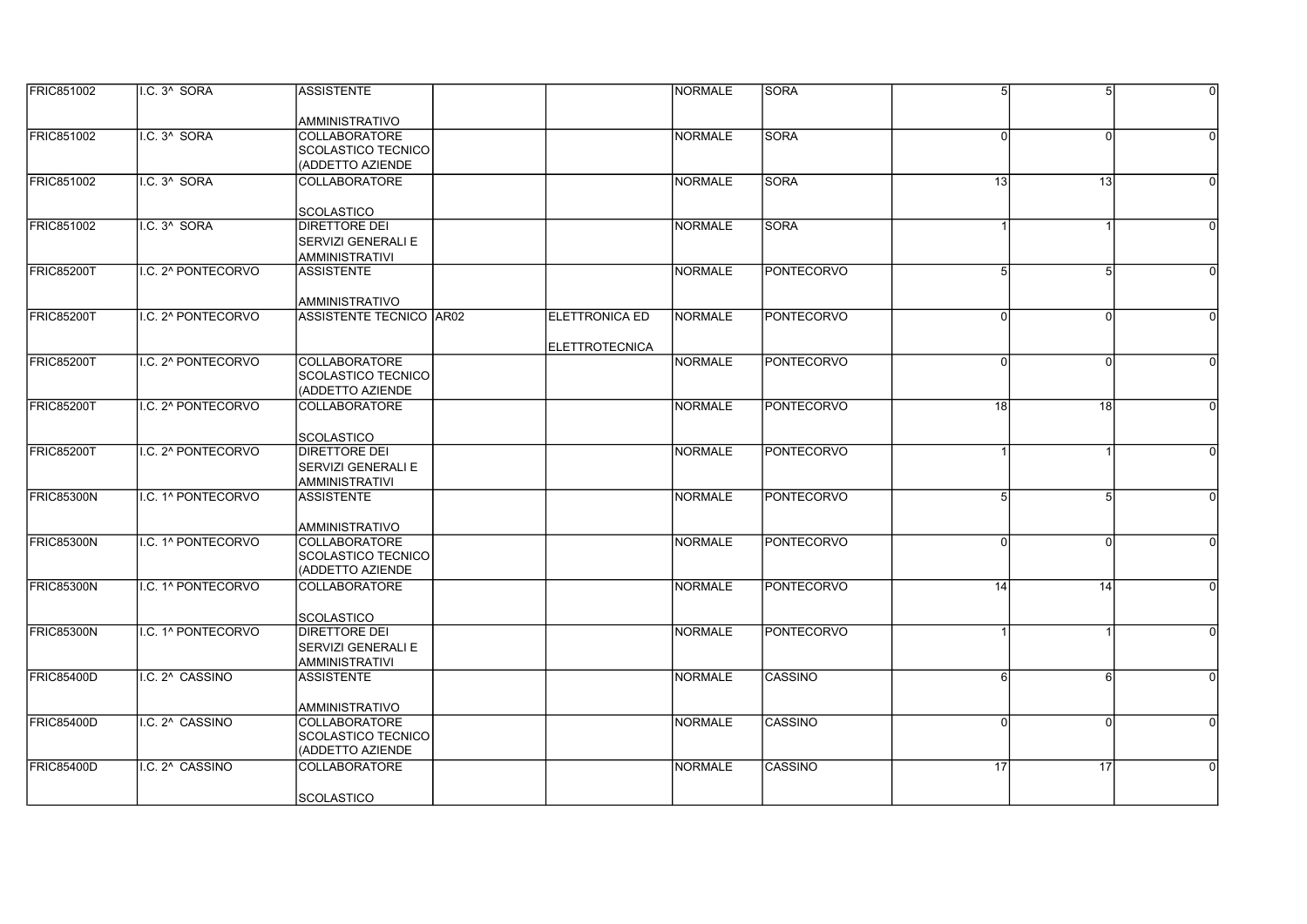| <b>FRIC85400D</b> | I.C. 2^ CASSINO                      | <b>DIRETTORE DEI</b>                          |                       | <b>NORMALE</b> | <b>CASSINO</b>                         |           |                 | $\overline{0}$ |
|-------------------|--------------------------------------|-----------------------------------------------|-----------------------|----------------|----------------------------------------|-----------|-----------------|----------------|
|                   |                                      | SERVIZI GENERALI E                            |                       |                |                                        |           |                 |                |
|                   |                                      | AMMINISTRATIVI                                |                       |                |                                        |           |                 |                |
| <b>FRIC855009</b> | I. C. 3 CASSINO                      | <b>ASSISTENTE</b>                             |                       | <b>NORMALE</b> | CASSINO                                | 5         | 5               |                |
|                   |                                      |                                               |                       |                |                                        |           |                 |                |
|                   |                                      | <b>AMMINISTRATIVO</b>                         |                       |                |                                        |           |                 |                |
| <b>FRIC855009</b> | I. C. 3 CASSINO                      | <b>COLLABORATORE</b>                          |                       | <b>NORMALE</b> | <b>CASSINO</b>                         | 0         | <sup>0</sup>    |                |
|                   |                                      | <b>SCOLASTICO TECNICO</b>                     |                       |                |                                        |           |                 |                |
|                   |                                      | (ADDETTO AZIENDE                              |                       |                |                                        |           |                 |                |
| <b>FRIC855009</b> | I. C. 3 CASSINO                      | <b>COLLABORATORE</b>                          |                       | <b>NORMALE</b> | CASSINO                                | 21        | $\overline{21}$ | $\Omega$       |
|                   |                                      |                                               |                       |                |                                        |           |                 |                |
|                   |                                      | <b>SCOLASTICO</b>                             |                       |                |                                        |           |                 |                |
| FRIC855009        | I. C. 3 CASSINO                      | DIRETTORE DEI                                 |                       | <b>NORMALE</b> | <b>CASSINO</b>                         |           |                 | $\Omega$       |
|                   |                                      | <b>SERVIZI GENERALI E</b>                     |                       |                |                                        |           |                 |                |
|                   |                                      | <b>AMMINISTRATIVI</b>                         |                       |                |                                        |           |                 |                |
| <b>FRIC856005</b> | I.C. 1^ CASSINO                      | <b>ASSISTENTE</b>                             |                       | <b>NORMALE</b> | CASSINO                                | 6         | 6               |                |
|                   |                                      |                                               |                       |                |                                        |           |                 |                |
|                   |                                      | <b>AMMINISTRATIVO</b>                         |                       |                |                                        |           |                 |                |
| <b>FRIC856005</b> | I.C. 1^ CASSINO                      | ASSISTENTE TECNICO AR02                       | <b>ELETTRONICA ED</b> | <b>NORMALE</b> | <b>CASSINO</b>                         |           |                 |                |
|                   |                                      |                                               |                       |                |                                        |           |                 |                |
|                   |                                      |                                               | <b>ELETTROTECNICA</b> |                |                                        |           |                 |                |
| <b>FRIC856005</b> | I.C. 1^ CASSINO                      | <b>COLLABORATORE</b>                          |                       | <b>NORMALE</b> | <b>CASSINO</b>                         | 0         | $\Omega$        |                |
|                   |                                      | <b>SCOLASTICO TECNICO</b>                     |                       |                |                                        |           |                 |                |
|                   |                                      | (ADDETTO AZIENDE                              |                       |                |                                        |           |                 |                |
| <b>FRIC856005</b> | I.C. 1^ CASSINO                      | <b>COLLABORATORE</b>                          |                       | <b>NORMALE</b> | <b>CASSINO</b>                         | 19        | 19              | $\Omega$       |
|                   |                                      |                                               |                       |                |                                        |           |                 |                |
|                   |                                      | <b>SCOLASTICO</b>                             |                       |                |                                        |           |                 |                |
| <b>FRIC856005</b> | I.C. 1^ CASSINO                      | <b>DIRETTORE DEI</b>                          |                       | <b>NORMALE</b> | CASSINO                                |           |                 | $\Omega$       |
|                   |                                      | <b>SERVIZI GENERALI E</b>                     |                       |                |                                        |           |                 |                |
|                   |                                      | <b>AMMINISTRATIVI</b>                         |                       |                |                                        |           |                 |                |
| <b>FRIC857001</b> | I.C. SANT'ELIA                       | <b>ASSISTENTE</b>                             |                       | <b>NORMALE</b> | <b>SANT'ELIA</b>                       |           |                 |                |
|                   |                                      |                                               |                       |                |                                        |           |                 |                |
| <b>FRIC857001</b> | <b>FIUMERAPIDO</b><br>I.C. SANT'ELIA | <b>AMMINISTRATIVO</b><br><b>COLLABORATORE</b> |                       | <b>NORMALE</b> | <b>FIUMERAPIDO</b><br><b>SANT'ELIA</b> | $\Omega$  | $\Omega$        |                |
|                   |                                      | SCOLASTICO TECNICO                            |                       |                |                                        |           |                 |                |
|                   |                                      | (ADDETTO AZIENDE                              |                       |                |                                        |           |                 |                |
| <b>FRIC857001</b> | <b>FIUMERAPIDO</b><br>I.C. SANT'ELIA | <b>COLLABORATORE</b>                          |                       | <b>NORMALE</b> | FIUMERAPIDO<br><b>SANT'ELIA</b>        | <b>20</b> | 20              | $\Omega$       |
|                   |                                      |                                               |                       |                |                                        |           |                 |                |
|                   | <b>FIUMERAPIDO</b>                   | <b>SCOLASTICO</b>                             |                       |                | <b>FIUMERAPIDO</b>                     |           |                 |                |
| <b>FRIC857001</b> | I.C. SANT'ELIA                       | <b>DIRETTORE DEI</b>                          |                       | <b>NORMALE</b> | <b>SANT'ELIA</b>                       |           |                 | $\Omega$       |
|                   |                                      | SERVIZI GENERALI E                            |                       |                |                                        |           |                 |                |
|                   | <b>FIUMERAPIDO</b>                   | <b>AMMINISTRATIVI</b>                         |                       |                | FIUMERAPIDO                            |           |                 |                |
| <b>FRIC85800R</b> | I.C. 2^ CECCANO                      | <b>ASSISTENTE</b>                             |                       | <b>NORMALE</b> | CECCANO                                | 5         | 5               |                |
|                   |                                      |                                               |                       |                |                                        |           |                 |                |
|                   |                                      | AMMINISTRATIVO                                |                       |                |                                        |           |                 |                |
| FRIC85800R        | I.C. 2^ CECCANO                      | <b>COLLABORATORE</b>                          |                       | <b>NORMALE</b> | CECCANO                                | 0l        | $\Omega$        | $\Omega$       |
|                   |                                      | SCOLASTICO TECNICO                            |                       |                |                                        |           |                 |                |
|                   |                                      | (ADDETTO AZIENDE                              |                       |                |                                        |           |                 |                |
|                   |                                      |                                               |                       |                |                                        |           |                 |                |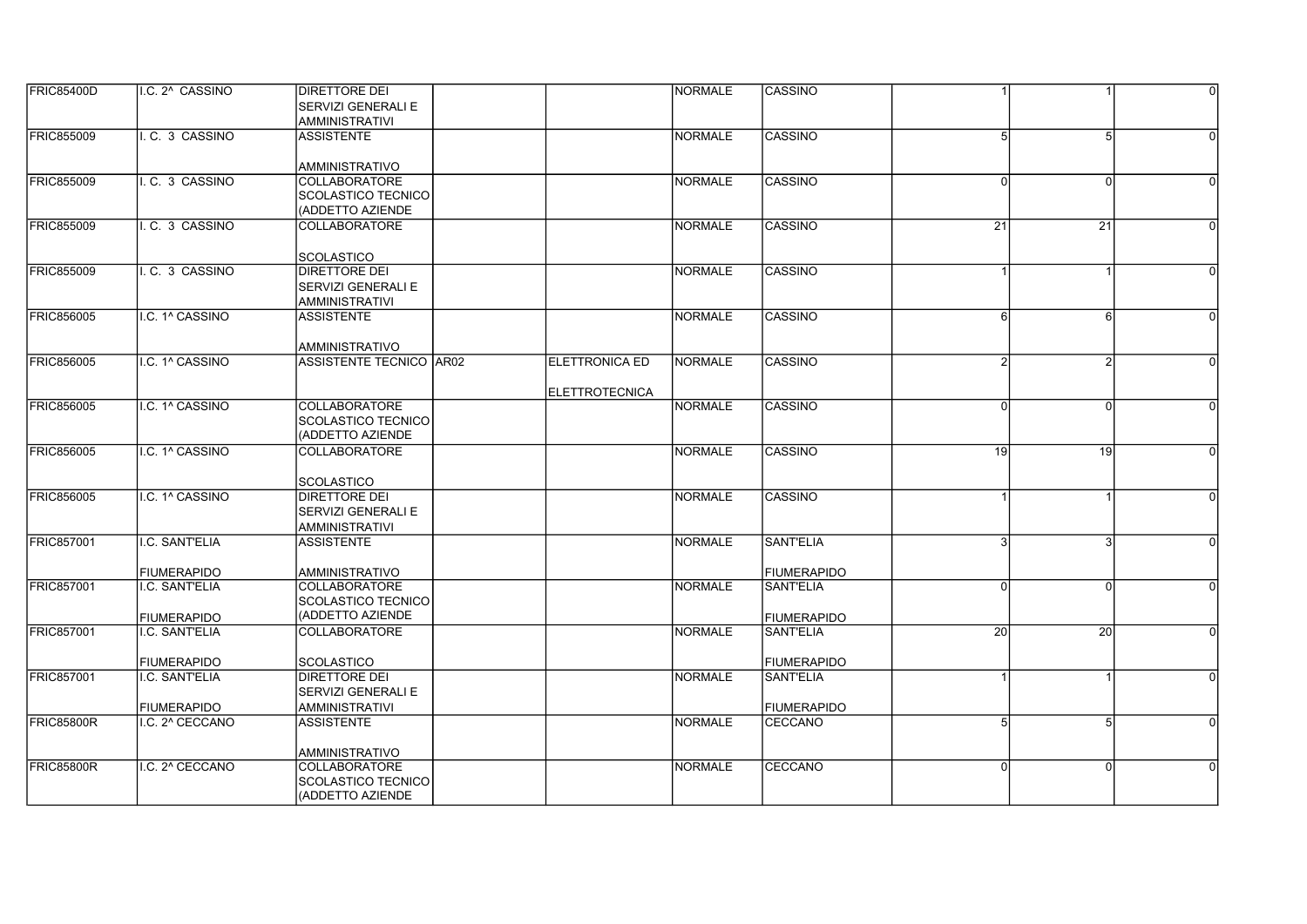| <b>FRIC85800R</b> | II.C. 2^ CECCANO  | <b>COLLABORATORE</b>                          |                       | <b>INORMALE</b> | <b>CECCANO</b>    | 18l            | $\overline{15}$ | $\mathbf{3}$ |
|-------------------|-------------------|-----------------------------------------------|-----------------------|-----------------|-------------------|----------------|-----------------|--------------|
|                   |                   | <b>SCOLASTICO</b>                             |                       |                 |                   |                |                 |              |
| <b>FRIC85800R</b> | I.C. 2^ CECCANO   | <b>DIRETTORE DEI</b>                          |                       | <b>NORMALE</b>  | CECCANO           |                |                 |              |
|                   |                   | <b>SERVIZI GENERALI E</b>                     |                       |                 |                   |                |                 |              |
|                   |                   | <b>AMMINISTRATIVI</b>                         |                       |                 |                   |                |                 |              |
| <b>FRIC85900L</b> | I.C. 1^ FROSINONE | <b>ASSISTENTE</b>                             |                       | NORMALE         | <b>FROSINONE</b>  | 5              | 5               |              |
|                   |                   | <b>AMMINISTRATIVO</b>                         |                       |                 |                   |                |                 |              |
| <b>FRIC85900L</b> | I.C. 1^ FROSINONE | <b>COLLABORATORE</b>                          |                       | NORMALE         | <b>FROSINONE</b>  | $\Omega$       | <sup>0</sup>    |              |
|                   |                   | SCOLASTICO TECNICO                            |                       |                 |                   |                |                 |              |
|                   |                   | (ADDETTO AZIENDE                              |                       |                 |                   |                |                 |              |
| <b>FRIC85900L</b> | I.C. 1^ FROSINONE | <b>COLLABORATORE</b>                          |                       | <b>NORMALE</b>  | <b>FROSINONE</b>  | 17             | 17              |              |
|                   |                   | <b>SCOLASTICO</b>                             |                       |                 |                   |                |                 |              |
| <b>FRIC85900L</b> | I.C. 1^ FROSINONE | <b>DIRETTORE DEI</b>                          |                       | NORMALE         | <b>FROSINONE</b>  |                |                 | $\Omega$     |
|                   |                   | <b>SERVIZI GENERALI E</b>                     |                       |                 |                   |                |                 |              |
|                   |                   | <b>AMMINISTRATIVI</b>                         |                       |                 |                   |                |                 |              |
| FRIC86000R        | I.C. 3^ FROSINONE | <b>ASSISTENTE</b>                             |                       | NORMALE         | <b>FROSINONE</b>  | 5 <sup>1</sup> | 5               |              |
|                   |                   |                                               |                       |                 |                   |                |                 |              |
|                   |                   | AMMINISTRATIVO                                |                       |                 |                   |                |                 |              |
| <b>FRIC86000R</b> | I.C. 3^ FROSINONE | <b>COLLABORATORE</b>                          |                       | <b>NORMALE</b>  | <b>FROSINONE</b>  | U              | $\Omega$        |              |
|                   |                   | <b>SCOLASTICO TECNICO</b><br>(ADDETTO AZIENDE |                       |                 |                   |                |                 |              |
| <b>FRIC86000R</b> | I.C. 3^ FROSINONE | <b>COLLABORATORE</b>                          |                       | NORMALE         | <b>IFROSINONE</b> | 17             | 12              |              |
|                   |                   |                                               |                       |                 |                   |                |                 |              |
|                   |                   | <b>SCOLASTICO</b>                             |                       |                 |                   |                |                 |              |
| <b>FRIC86000R</b> | I.C. 3^ FROSINONE | <b>DIRETTORE DEI</b>                          |                       | NORMALE         | <b>IFROSINONE</b> |                |                 |              |
|                   |                   | <b>SERVIZI GENERALI E</b>                     |                       |                 |                   |                |                 |              |
|                   |                   | <b>AMMINISTRATIVI</b>                         |                       |                 |                   |                |                 |              |
| <b>FRIC86100L</b> | I.C. 1^ VEROLI    | <b>ASSISTENTE</b>                             |                       | NORMALE         | VEROLI            | 5              |                 |              |
|                   |                   |                                               |                       |                 |                   |                |                 |              |
| <b>FRIC86100L</b> | I.C. 1^ VEROLI    | <b>AMMINISTRATIVO</b><br><b>COLLABORATORE</b> |                       | NORMALE         | <b>VEROLI</b>     | $\Omega$       | $\Omega$        | $\Omega$     |
|                   |                   | <b>SCOLASTICO TECNICO</b>                     |                       |                 |                   |                |                 |              |
|                   |                   | (ADDETTO AZIENDE                              |                       |                 |                   |                |                 |              |
| <b>FRIC86100L</b> | I.C. 1^ VEROLI    | COLLABORATORE                                 |                       | NORMALE         | <b>VEROLI</b>     | 21             | 21              |              |
|                   |                   |                                               |                       |                 |                   |                |                 |              |
|                   |                   | <b>SCOLASTICO</b>                             |                       |                 |                   |                |                 |              |
| <b>FRIC86100L</b> | I.C. 1^ VEROLI    | <b>DIRETTORE DEI</b>                          |                       | <b>INORMALE</b> | <b>VEROLI</b>     |                |                 |              |
|                   |                   | <b>SERVIZI GENERALI E</b>                     |                       |                 |                   |                |                 |              |
|                   |                   | <b>AMMINISTRATIVI</b>                         |                       |                 |                   |                |                 |              |
| <b>FRIS001005</b> | I.I.S. "FILETICO" | <b>ASSISTENTE</b>                             |                       | <b>NORMALE</b>  | <b>FERENTINO</b>  | 5              |                 |              |
|                   | <b>FERENTINO</b>  | <b>AMMINISTRATIVO</b>                         |                       |                 |                   |                |                 |              |
| <b>FRIS001005</b> | I.I.S. "FILETICO" | ASSISTENTE TECNICO AR02                       | <b>ELETTRONICA ED</b> | NORMALE         | <b>FERENTINO</b>  |                |                 |              |
|                   |                   |                                               |                       |                 |                   |                |                 |              |
|                   | <b>FERENTINO</b>  |                                               | <b>ELETTROTECNICA</b> |                 |                   |                |                 |              |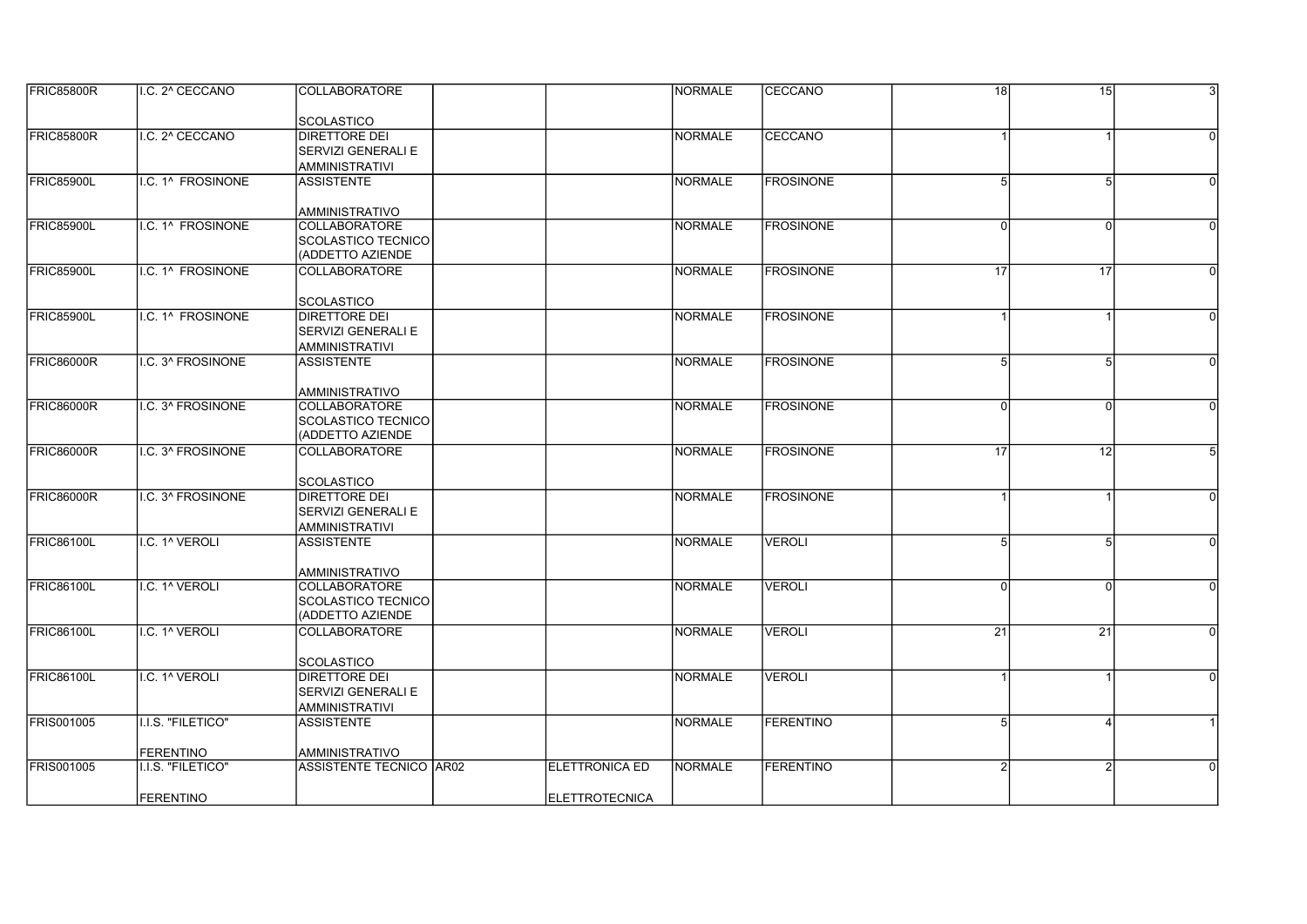| <b>FRIS001005</b> | II.I.S. "FILETICO"          | <b>ASSISTENTE TECNICO AR08</b>                   | <b>FISICA</b>                          | <b>INORMALE</b> | <b>IFERENTINO</b> |          |          | $\Omega$ |
|-------------------|-----------------------------|--------------------------------------------------|----------------------------------------|-----------------|-------------------|----------|----------|----------|
|                   | <b>FERENTINO</b>            |                                                  |                                        |                 |                   |          |          |          |
| <b>FRIS001005</b> | I.I.S. "FILETICO"           | <b>COLLABORATORE</b>                             |                                        | NORMALE         | <b>FERENTINO</b>  | $\Omega$ | $\Omega$ |          |
|                   |                             | SCOLASTICO TECNICO                               |                                        |                 |                   |          |          |          |
|                   | <b>FERENTINO</b>            | (ADDETTO AZIENDE                                 |                                        |                 |                   |          |          |          |
| <b>FRIS001005</b> | <b>I.I.S. "FILETICO"</b>    | <b>COLLABORATORE</b>                             |                                        | NORMALE         | FERENTINO         | 11       | 10       |          |
|                   | <b>FERENTINO</b>            | <b>SCOLASTICO</b>                                |                                        |                 |                   |          |          |          |
| <b>FRIS001005</b> | I.I.S. "FILETICO"           | <b>DIRETTORE DEI</b>                             |                                        | NORMALE         | FERENTINO         |          |          |          |
|                   |                             | <b>SERVIZI GENERALI E</b>                        |                                        |                 |                   |          |          |          |
|                   | <b>FERENTINO</b>            | <b>AMMINISTRATIVI</b>                            |                                        |                 |                   |          |          |          |
| FRIS00300R        | I.I.S. "S. PERTINI" ALATRI  | <b>ASSISTENTE</b>                                |                                        | NORMALE         | <b>ALATRI</b>     | 6        | 5        |          |
|                   |                             | <b>AMMINISTRATIVO</b>                            |                                        |                 |                   |          |          |          |
| FRIS00300R        | II.I.S. "S. PERTINI" ALATRI | <b>ASSISTENTE TECNICO ARR2</b>                   | MECCANICA (I32)                        | <b>INORMALE</b> | <b>ALATRI</b>     |          | $\Omega$ |          |
|                   |                             |                                                  |                                        |                 |                   |          |          |          |
| FRIS00300R        | I.I.S. "S. PERTINI" ALATRI  | ASSISTENTE TECNICO ARR3                          | <b>MECCANICA (ALTRI</b>                | NORMALE         | <b>ALATRI</b>     |          |          |          |
|                   |                             |                                                  |                                        |                 |                   |          |          |          |
|                   |                             |                                                  | LABORATORI)                            |                 |                   |          |          |          |
| <b>FRIS00300R</b> | I.I.S. "S. PERTINI" ALATRI  | ASSISTENTE TECNICO AR02                          | <b>ELETTRONICA ED</b>                  | <b>NORMALE</b>  | <b>ALATRI</b>     |          |          |          |
|                   |                             |                                                  |                                        |                 |                   |          |          |          |
| FRIS00300R        | I.I.S. "S. PERTINI" ALATRI  | ASSISTENTE TECNICO AR08                          | <b>ELETTROTECNICA</b><br><b>FISICA</b> | NORMALE         | <b>ALATRI</b>     | $\Omega$ | $\Omega$ | $\Omega$ |
|                   |                             |                                                  |                                        |                 |                   |          |          |          |
|                   |                             |                                                  |                                        |                 |                   |          |          |          |
| <b>FRIS00300R</b> | I.I.S. "S. PERTINI" ALATRI  | ASSISTENTE TECNICO   AR23                        | <b>CHIMICA</b>                         | NORMALE         | <b>ALATRI</b>     |          |          |          |
|                   |                             |                                                  |                                        |                 |                   |          |          |          |
| <b>FRIS00300R</b> |                             |                                                  |                                        |                 | <b>ALATRI</b>     | $\Omega$ | $\Omega$ | $\Omega$ |
|                   | I.I.S. "S. PERTINI" ALATRI  | <b>ASSISTENTE TECNICO AR28</b>                   | AZIENDA AGRARIA                        | NORMALE         |                   |          |          |          |
|                   |                             |                                                  |                                        |                 |                   |          |          |          |
| FRIS00300R        | I.I.S. "S. PERTINI" ALATRI  | <b>COLLABORATORE</b>                             |                                        | NORMALE         | <b>ALATRI</b>     |          |          | $\Omega$ |
|                   |                             | SCOLASTICO TECNICO                               |                                        |                 |                   |          |          |          |
|                   |                             | (ADDETTO AZIENDE                                 |                                        |                 |                   |          |          |          |
| <b>FRIS00300R</b> | I.I.S. "S. PERTINI" ALATRI  | <b>COLLABORATORE</b>                             |                                        | NORMALE         | <b>ALATRI</b>     | 15       | 15       | $\Omega$ |
|                   |                             | <b>SCOLASTICO</b>                                |                                        |                 |                   |          |          |          |
| FRIS00300R        | I.I.S. "S. PERTINI" ALATRI  | <b>DIRETTORE DEI</b>                             |                                        | <b>NORMALE</b>  | <b>ALATRI</b>     |          |          | $\Omega$ |
|                   |                             | SERVIZI GENERALI E                               |                                        |                 |                   |          |          |          |
|                   |                             | <b>AMMINISTRATIVI</b>                            |                                        |                 |                   |          |          |          |
| <b>FRIS006008</b> | I.I.S. "TULLIANO" ARPINO    | <b>ASSISTENTE</b>                                |                                        | NORMALE         | <b>ARPINO</b>     |          |          | $\Omega$ |
|                   |                             |                                                  |                                        |                 |                   |          |          |          |
| <b>FRIS006008</b> | I.I.S. "TULLIANO" ARPINO    | <b>AMMINISTRATIVO</b><br>ASSISTENTE TECNICO AR23 | <b>CHIMICA</b>                         | NORMALE         | <b>ARPINO</b>     | 5        |          |          |
|                   |                             |                                                  |                                        |                 |                   |          |          |          |
|                   |                             |                                                  |                                        |                 |                   |          |          |          |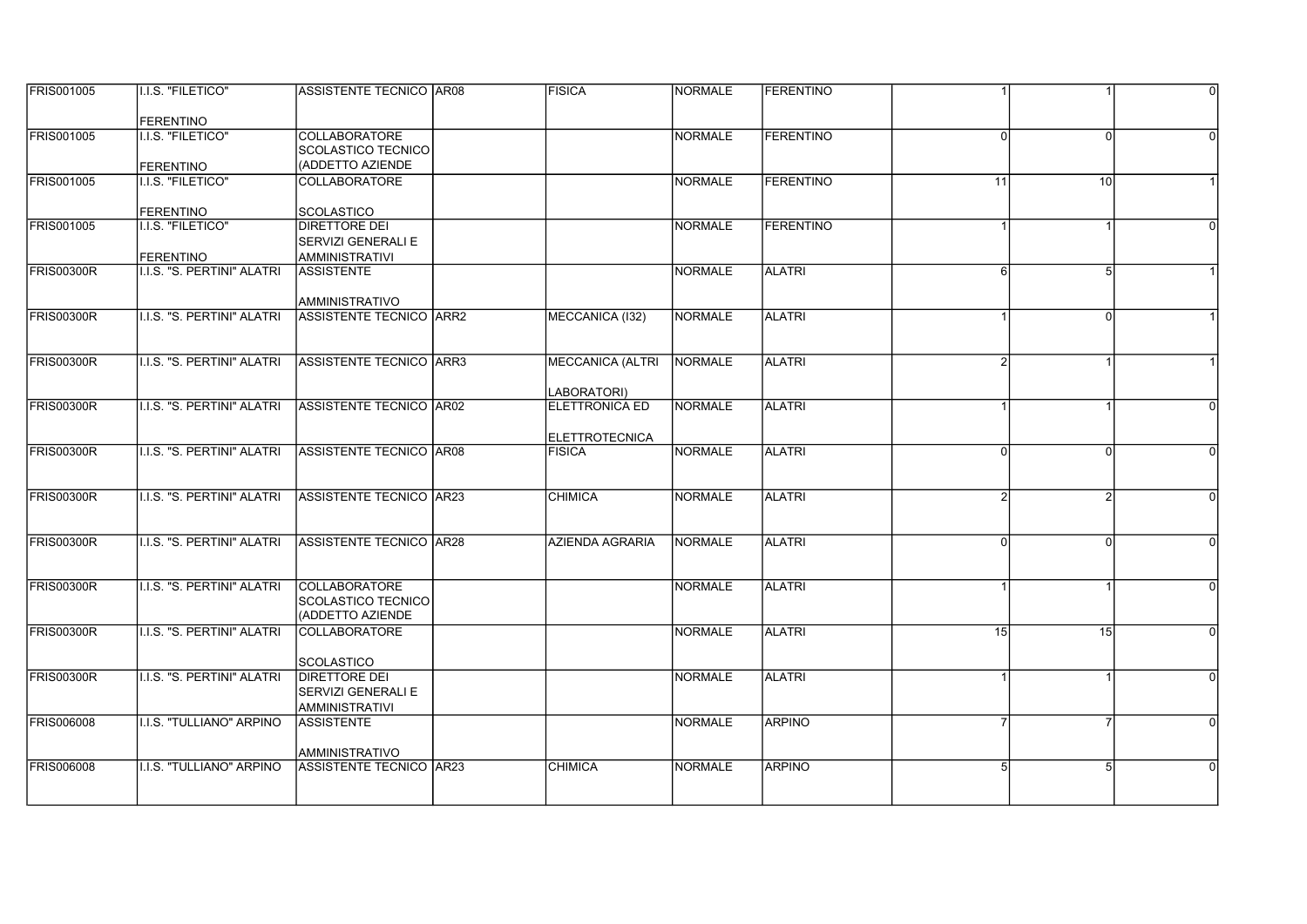| <b>FRIS006008</b> | I.I.S. "TULLIANO" ARPINO                 | <b>COLLABORATORE</b>                          |                       | INORMALE       | <b>ARPINO</b>    | 13           | 13       | $\Omega$ |
|-------------------|------------------------------------------|-----------------------------------------------|-----------------------|----------------|------------------|--------------|----------|----------|
|                   |                                          |                                               |                       |                |                  |              |          |          |
|                   |                                          | <b>SCOLASTICO</b>                             |                       |                |                  |              |          |          |
| <b>FRIS006008</b> | I.I.S. "TULLIANO" ARPINO                 | <b>DIRETTORE DEI</b>                          |                       | <b>NORMALE</b> | <b>ARPINO</b>    |              |          |          |
|                   |                                          | SERVIZI GENERALI E                            |                       |                |                  |              |          |          |
|                   |                                          | <b>AMMINISTRATIVI</b>                         |                       |                |                  |              |          |          |
| <b>FRIS007004</b> | I.I.S. "SAN BENEDETTO"                   | <b>ASSISTENTE</b>                             |                       | NORMALE        | CASSINO          | 6            | 6        |          |
|                   | <b>CASSINO</b>                           | AMMINISTRATIVO                                |                       |                |                  |              |          |          |
| <b>FRIS007004</b> | I.I.S. "SAN BENEDETTO"                   | ASSISTENTE TECNICO ARR2                       | MECCANICA (I32)       | NORMALE        | CASSINO          |              |          |          |
|                   |                                          |                                               |                       |                |                  |              |          |          |
|                   | CASSINO                                  |                                               |                       |                |                  |              |          |          |
| <b>FRIS007004</b> | I.I.S. "SAN BENEDETTO"                   | ASSISTENTE TECNICO AR02                       | <b>ELETTRONICA ED</b> | NORMALE        | CASSINO          |              |          |          |
|                   |                                          |                                               |                       |                |                  |              |          |          |
|                   | <b>CASSINO</b>                           |                                               | <b>ELETTROTECNICA</b> |                |                  |              |          |          |
| <b>FRIS007004</b> | I.I.S. "SAN BENEDETTO"                   | ASSISTENTE TECNICO AR20                       | <b>ALBERGHIERA</b>    | NORMALE        | CASSINO          | 5            | 5        | $\Omega$ |
|                   |                                          |                                               |                       |                |                  |              |          |          |
|                   | CASSINO                                  |                                               |                       |                |                  |              |          |          |
| <b>FRIS007004</b> | I.I.S. "SAN BENEDETTO"                   | ASSISTENTE TECNICO AR21                       | <b>ALBERGHIERA</b>    | NORMALE        | CASSINO          |              |          |          |
|                   |                                          |                                               | AMMINISTRATIVA        |                |                  |              |          |          |
| <b>FRIS007004</b> | CASSINO<br><b>I.I.S. "SAN BENEDETTO"</b> | <b>CUOCO</b>                                  | <b>CONTABILE</b>      | <b>NORMALE</b> | <b>CASSINO</b>   | U            | $\Omega$ |          |
|                   |                                          |                                               |                       |                |                  |              |          |          |
|                   | <b>CASSINO</b>                           |                                               |                       |                |                  |              |          |          |
| <b>FRIS007004</b> | <b>I.I.S. "SAN BENEDETTO"</b>            | <b>COLLABORATORE</b>                          |                       | NORMALE        | <b>CASSINO</b>   | $\Omega$     | $\Omega$ | $\Omega$ |
|                   |                                          | SCOLASTICO TECNICO                            |                       |                |                  |              |          |          |
|                   | CASSINO                                  | (ADDETTO AZIENDE                              |                       |                |                  |              |          |          |
| <b>FRIS007004</b> | I.I.S. "SAN BENEDETTO"                   | <b>COLLABORATORE</b>                          |                       | NORMALE        | <b>CASSINO</b>   | 14           | 14       |          |
|                   |                                          |                                               |                       |                |                  |              |          |          |
|                   | CASSINO                                  | <b>SCOLASTICO</b>                             |                       |                |                  |              |          |          |
| <b>FRIS007004</b> | <b>I.I.S. "SAN BENEDETTO"</b>            | <b>DIRETTORE DEI</b>                          |                       | <b>NORMALE</b> | CASSINO          |              |          |          |
|                   |                                          | <b>SERVIZI GENERALI E</b>                     |                       |                |                  |              |          |          |
| <b>FRIS007004</b> | <b>CASSINO</b><br>I.I.S. "SAN BENEDETTO" | <b>AMMINISTRATIVI</b><br><b>GUARDAROBIERE</b> |                       | NORMALE        | CASSINO          | <sup>0</sup> | $\Omega$ | $\Omega$ |
|                   |                                          |                                               |                       |                |                  |              |          |          |
|                   | CASSINO                                  |                                               |                       |                |                  |              |          |          |
| <b>FRIS007004</b> | I.I.S. "SAN BENEDETTO"                   | <b>INFERMIERE</b>                             |                       | NORMALE        | CASSINO          | $\Omega$     |          |          |
|                   |                                          |                                               |                       |                |                  |              |          |          |
|                   | CASSINO                                  |                                               |                       |                |                  |              |          |          |
| <b>FRIS00800X</b> | I.I.S. "L.ANGELONI"                      | <b>ASSISTENTE</b>                             |                       | NORMALE        | <b>FROSINONE</b> | 5            | 5        |          |
|                   |                                          |                                               |                       |                |                  |              |          |          |
|                   |                                          | AMMINISTRATIVO                                |                       |                |                  |              |          |          |
| FRIS00800X        | I.I.S. "L.ANGELONI"                      | IASSISTENTE TECNICO IARR2                     | MECCANICA (132)       | NORMALE        | <b>FROSINONE</b> |              | $\Omega$ |          |
|                   |                                          |                                               |                       |                |                  |              |          |          |
| <b>FRIS00800X</b> | I.I.S. "L.ANGELONI"                      | ASSISTENTE TECNICO AR02                       | <b>ELETTRONICA ED</b> | INORMALE       | <b>FROSINONE</b> |              |          |          |
|                   |                                          |                                               |                       |                |                  |              |          |          |
|                   |                                          |                                               | <b>ELETTROTECNICA</b> |                |                  |              |          |          |
|                   |                                          |                                               |                       |                |                  |              |          |          |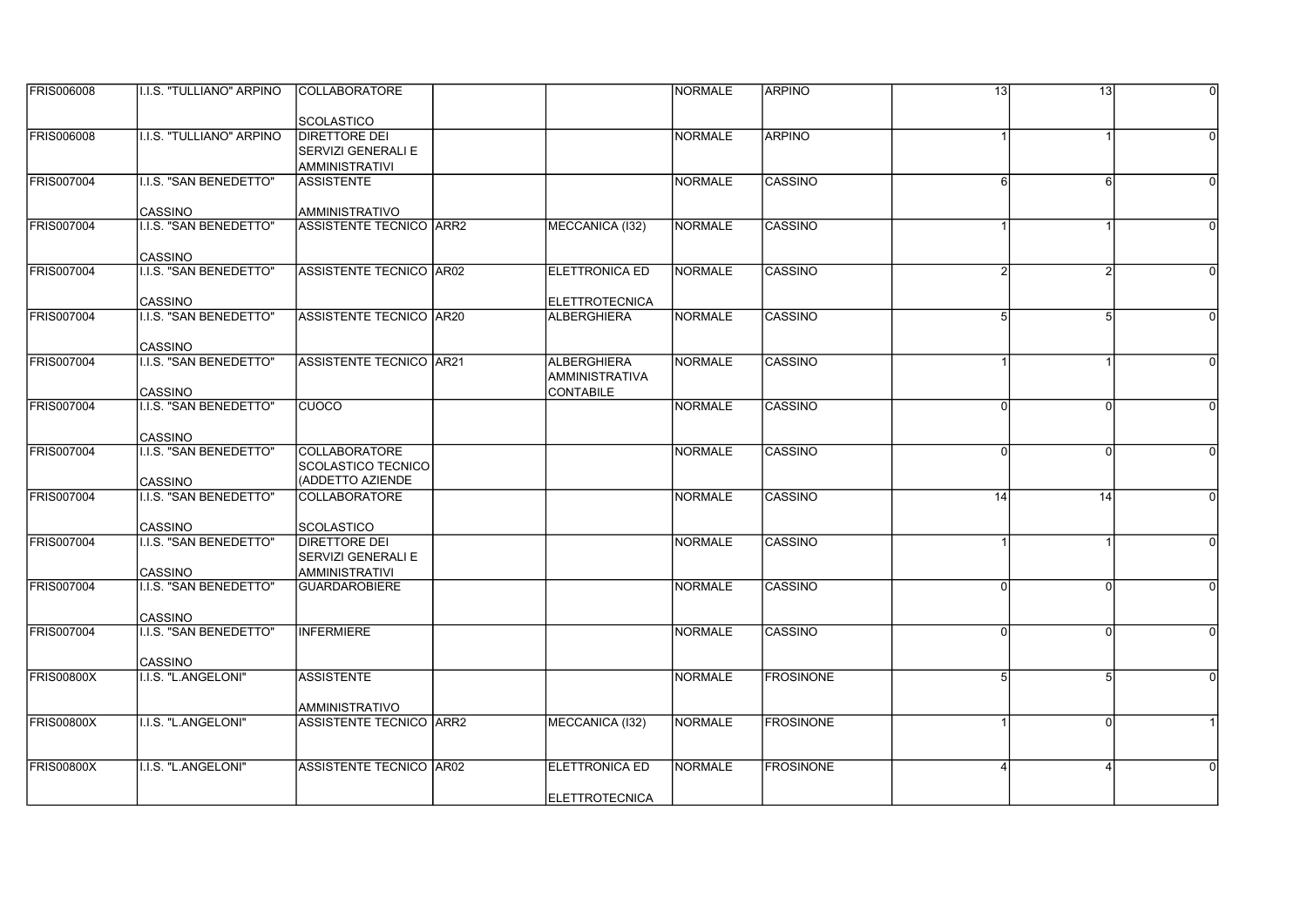| <b>FRIS00800X</b> | II.I.S. "L.ANGELONI"                        | <b>ASSISTENTE TECNICO AR19</b>                                        | <b>ASSISTENZA</b><br><b>INFANZIA E</b><br><b>ASSISTENZA</b> | <b>NORMALE</b> | <b>FROSINONE</b>  | $\Omega$ | $\Omega$     | $\Omega$ |
|-------------------|---------------------------------------------|-----------------------------------------------------------------------|-------------------------------------------------------------|----------------|-------------------|----------|--------------|----------|
| <b>FRIS00800X</b> | I.I.S. "L.ANGELONI"                         | <b>ASSISTENTE TECNICO AR22</b>                                        | MODA E COSTUME                                              | <b>NORMALE</b> | <b>FROSINONE</b>  | $\Omega$ | $\Omega$     |          |
| <b>FRIS00800X</b> | I.I.S. "L.ANGELONI"                         | <b>ASSISTENTE TECNICO AR28</b>                                        | <b>AZIENDA AGRARIA</b>                                      | <b>NORMALE</b> | <b>FROSINONE</b>  |          |              | $\Omega$ |
| <b>FRIS00800X</b> | I.I.S. "L.ANGELONI"                         | <b>ASSISTENTE TECNICO AR38</b>                                        | <b>AGROINDUSTRIALE</b>                                      | NORMALE        | <b>FROSINONE</b>  | $\Omega$ |              | $\Omega$ |
| <b>FRIS00800X</b> | I.I.S. "L.ANGELONI"                         | <b>COLLABORATORE</b><br>SCOLASTICO TECNICO<br>(ADDETTO AZIENDE        |                                                             | <b>NORMALE</b> | <b>FROSINONE</b>  |          |              |          |
| <b>FRIS00800X</b> | I.I.S. "L.ANGELONI"                         | <b>COLLABORATORE</b><br><b>SCOLASTICO</b>                             |                                                             | <b>NORMALE</b> | <b>FROSINONE</b>  | 15       | 15           | $\Omega$ |
| <b>FRIS00800X</b> | I.I.S. "L.ANGELONI"                         | <b>DIRETTORE DEI</b><br>SERVIZI GENERALI E<br><b>AMMINISTRATIVI</b>   |                                                             | <b>NORMALE</b> | <b>FROSINONE</b>  |          |              | $\Omega$ |
| <b>FRIS00900Q</b> | I.I.S. PONTECORVO                           | <b>ASSISTENTE</b><br><b>AMMINISTRATIVO</b>                            |                                                             | <b>NORMALE</b> | PONTECORVO        |          |              |          |
| <b>FRIS00900Q</b> | <b>I.I.S. PONTECORVO</b>                    | <b>ASSISTENTE TECNICO ARR3</b>                                        | <b>MECCANICA (ALTRI</b><br>LABORATORI)                      | <b>NORMALE</b> | <b>PONTECORVO</b> |          |              | $\Omega$ |
| <b>FRIS00900Q</b> | I.I.S. PONTECORVO                           | <b>ASSISTENTE TECNICO AR02</b>                                        | <b>ELETTRONICA ED</b><br><b>ELETTROTECNICA</b>              | <b>NORMALE</b> | <b>PONTECORVO</b> |          |              |          |
| <b>FRIS00900Q</b> | I.I.S. PONTECORVO                           | ASSISTENTE TECNICO AR08                                               | <b>FISICA</b>                                               | <b>NORMALE</b> | <b>PONTECORVO</b> |          |              |          |
| <b>FRIS00900Q</b> | I.I.S. PONTECORVO                           | <b>COLLABORATORE</b><br><b>SCOLASTICO TECNICO</b><br>(ADDETTO AZIENDE |                                                             | <b>NORMALE</b> | <b>PONTECORVO</b> | $\Omega$ | <sup>0</sup> | $\Omega$ |
| <b>FRIS00900Q</b> | <b>I.I.S. PONTECORVO</b>                    | <b>COLLABORATORE</b><br>SCOLASTICO                                    |                                                             | <b>NORMALE</b> | PONTECORVO        | 14       | 14           |          |
| <b>FRIS00900Q</b> | <b>I.I.S. PONTECORVO</b>                    | <b>DIRETTORE DEI</b><br>SERVIZI GENERALI E<br><b>AMMINISTRATIVI</b>   |                                                             | <b>NORMALE</b> | PONTECORVO        |          |              |          |
| <b>FRIS01100Q</b> | I.I.S. "A.G. BRAGAGLIA"<br><b>FROSINONE</b> | <b>ASSISTENTE</b><br>AMMINISTRATIVO                                   |                                                             | <b>NORMALE</b> | <b>FROSINONE</b>  | 6        | 6            | $\Omega$ |
| <b>FRIS01100Q</b> | I.I.S. "A.G. BRAGAGLIA"<br><b>FROSINONE</b> | <b>ASSISTENTE TECNICO ARR2</b>                                        | MECCANICA (I32)                                             | <b>NORMALE</b> | <b>FROSINONE</b>  |          |              |          |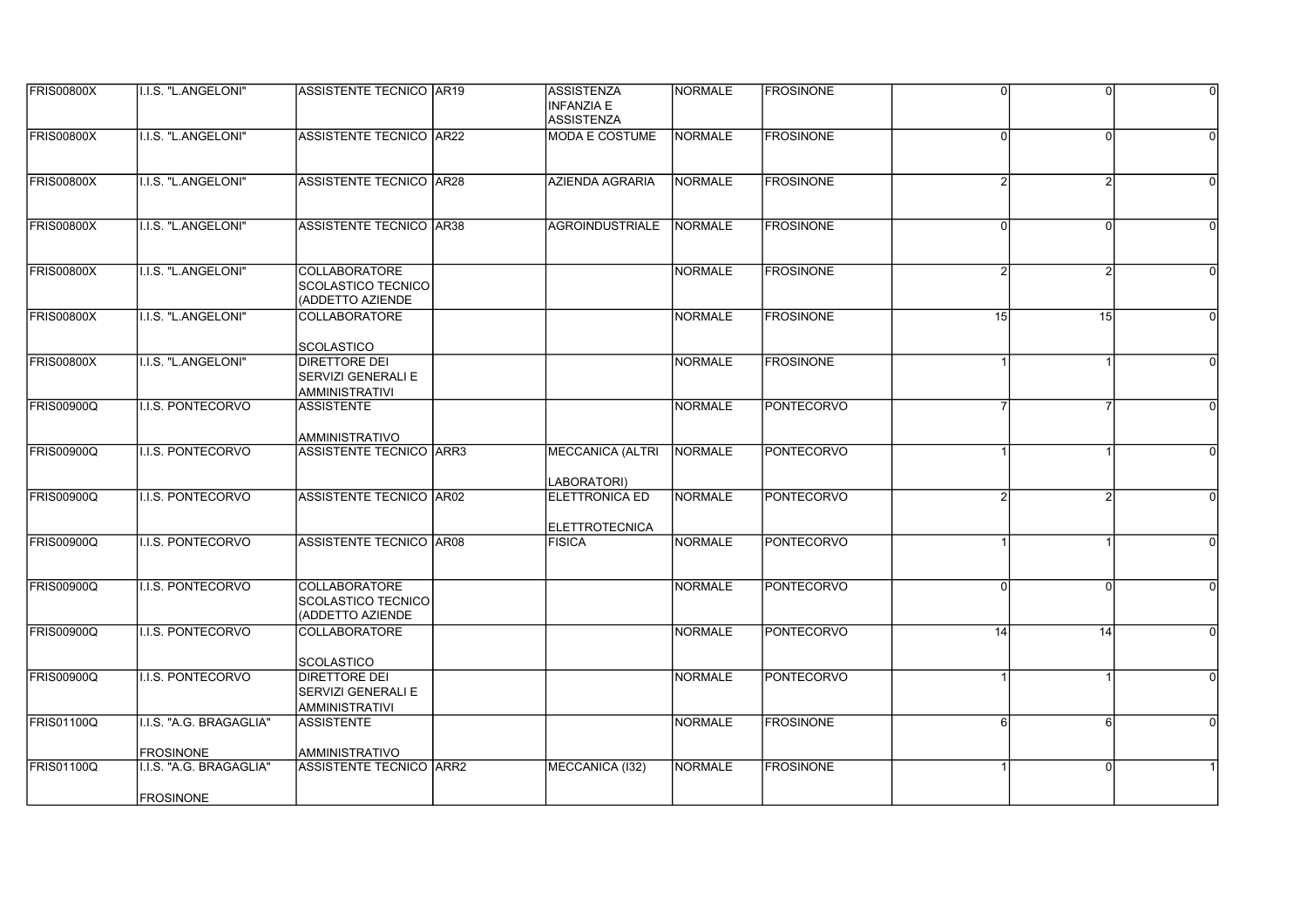| <b>FRIS01100Q</b> | I.I.S. "A.G. BRAGAGLIA"                 | <b>ASSISTENTE TECNICO   ARR3</b>           | MECCANICA (ALTRI   NORMALE |                 | <b>IFROSINONE</b> |                 | $\Omega$        |          |
|-------------------|-----------------------------------------|--------------------------------------------|----------------------------|-----------------|-------------------|-----------------|-----------------|----------|
|                   | <b>FROSINONE</b>                        |                                            | LABORATORI)                |                 |                   |                 |                 |          |
| <b>FRIS01100Q</b> | I.I.S. "A.G. BRAGAGLIA"                 | ASSISTENTE TECNICO AR02                    | <b>ELETTRONICA ED</b>      | NORMALE         | <b>FROSINONE</b>  |                 |                 |          |
|                   | <b>FROSINONE</b>                        |                                            | <b>ELETTROTECNICA</b>      |                 |                   |                 |                 |          |
| <b>FRIS01100Q</b> | .I.S. "A.G. BRAGAGLIA"                  | ASSISTENTE TECNICO AR08                    | <b>FISICA</b>              | NORMALE         | <b>FROSINONE</b>  |                 |                 |          |
|                   | <b>FROSINONE</b>                        |                                            |                            |                 |                   |                 |                 |          |
| <b>FRIS01100Q</b> | I.I.S. "A.G. BRAGAGLIA"                 | ASSISTENTE TECNICO AR26                    | <b>ODONTOTECNICA</b>       | INORMALE        | <b>FROSINONE</b>  |                 | $\Omega$        |          |
|                   | <b>FROSINONE</b>                        |                                            |                            |                 |                   |                 |                 |          |
| <b>FRIS01100Q</b> | I.I.S. "A.G. BRAGAGLIA"                 | <b>COLLABORATORE</b>                       |                            | NORMALE         | <b>FROSINONE</b>  | $\overline{13}$ | $\overline{13}$ |          |
|                   | <b>FROSINONE</b>                        | <b>SCOLASTICO</b>                          |                            |                 |                   |                 |                 |          |
| <b>FRIS01100Q</b> | I.I.S. "A.G. BRAGAGLIA"                 | DIRETTORE DEI                              |                            | NORMALE         | <b>FROSINONE</b>  |                 |                 |          |
|                   |                                         | SERVIZI GENERALI E                         |                            |                 |                   |                 |                 |          |
| <b>FRIS01300B</b> | <b>FROSINONE</b><br>I.I.S. "G. MARCONI" | <b>AMMINISTRATIVI</b><br><b>ASSISTENTE</b> |                            | INORMALE        | <b>ANAGNI</b>     | 5               |                 |          |
|                   |                                         |                                            |                            |                 |                   |                 |                 |          |
|                   | <b>ANAGNI</b>                           | AMMINISTRATIVO                             |                            |                 |                   |                 |                 |          |
| <b>FRIS01300B</b> | I.I.S. "G. MARCONI"                     | <b>ASSISTENTE TECNICO AR02</b>             | <b>ELETTRONICA ED</b>      | <b>NORMALE</b>  | <b>ANAGNI</b>     |                 | U               |          |
|                   | <b>ANAGNI</b>                           |                                            | <b>ELETTROTECNICA</b>      |                 |                   |                 |                 |          |
| <b>FRIS01300B</b> | I.I.S. "G. MARCONI"                     | ASSISTENTE TECNICO AR10                    | <b>EDILE</b>               | NORMALE         | <b>ANAGNI</b>     | 0               | $\Omega$        | $\Omega$ |
|                   | <b>ANAGNI</b>                           |                                            |                            |                 |                   |                 |                 |          |
| <b>FRIS01300B</b> | I.I.S. "G. MARCONI"                     | <b>COLLABORATORE</b><br>SCOLASTICO TECNICO |                            | <b>NORMALE</b>  | <b>ANAGNI</b>     |                 | $\Omega$        |          |
|                   | <b>ANAGNI</b>                           | (ADDETTO AZIENDE                           |                            |                 |                   |                 |                 |          |
| <b>FRIS01300B</b> | I.I.S. "G. MARCONI"                     | COLLABORATORE                              |                            | <b>NORMALE</b>  | ANAGNI            | 12              | 12              |          |
|                   | <b>ANAGNI</b>                           | <b>SCOLASTICO</b>                          |                            |                 |                   |                 |                 |          |
| <b>FRIS01300B</b> | I.I.S. "G. MARCONI"                     | DIRETTORE DEI                              |                            | NORMALE         | ANAGNI            | U               | $\Omega$        | $\Omega$ |
|                   |                                         | SERVIZI GENERALI E                         |                            |                 |                   |                 |                 |          |
|                   | <b>ANAGNI</b>                           | <b>AMMINISTRATIVI</b>                      |                            |                 |                   |                 |                 |          |
| FRIS01700P        | I.I.S. "BRUNELLESCHI-DA                 | <b>ASSISTENTE</b>                          |                            | NORMALE         | <b>FROSINONE</b>  |                 |                 |          |
|                   | VINCI" FROSINONE                        | AMMINISTRATIVO                             |                            |                 |                   |                 |                 |          |
| FRIS01700P        | I.I.S. "BRUNELLESCHI-DA                 | <b>ASSISTENTE TECNICO AR02</b>             | <b>ELETTRONICA ED</b>      | <b>INORMALE</b> | <b>FROSINONE</b>  |                 |                 |          |
|                   | <b>VINCI" FROSINONE</b>                 |                                            | <b>ELETTROTECNICA</b>      |                 |                   |                 |                 |          |
| FRIS01700P        | I.I.S. "BRUNELLESCHI-DA                 | COLLABORATORE<br>SCOLASTICO TECNICO        |                            | NORMALE         | <b>FROSINONE</b>  | U               | $\Omega$        | $\Omega$ |
|                   | VINCI" FROSINONE                        | (ADDETTO AZIENDE                           |                            |                 |                   |                 |                 |          |
| FRIS01700P        | I.I.S. "BRUNELLESCHI-DA                 | <b>COLLABORATORE</b>                       |                            | NORMALE         | <b>FROSINONE</b>  | R               |                 |          |
|                   | VINCI" FROSINONE                        | <b>SCOLASTICO</b>                          |                            |                 |                   |                 |                 |          |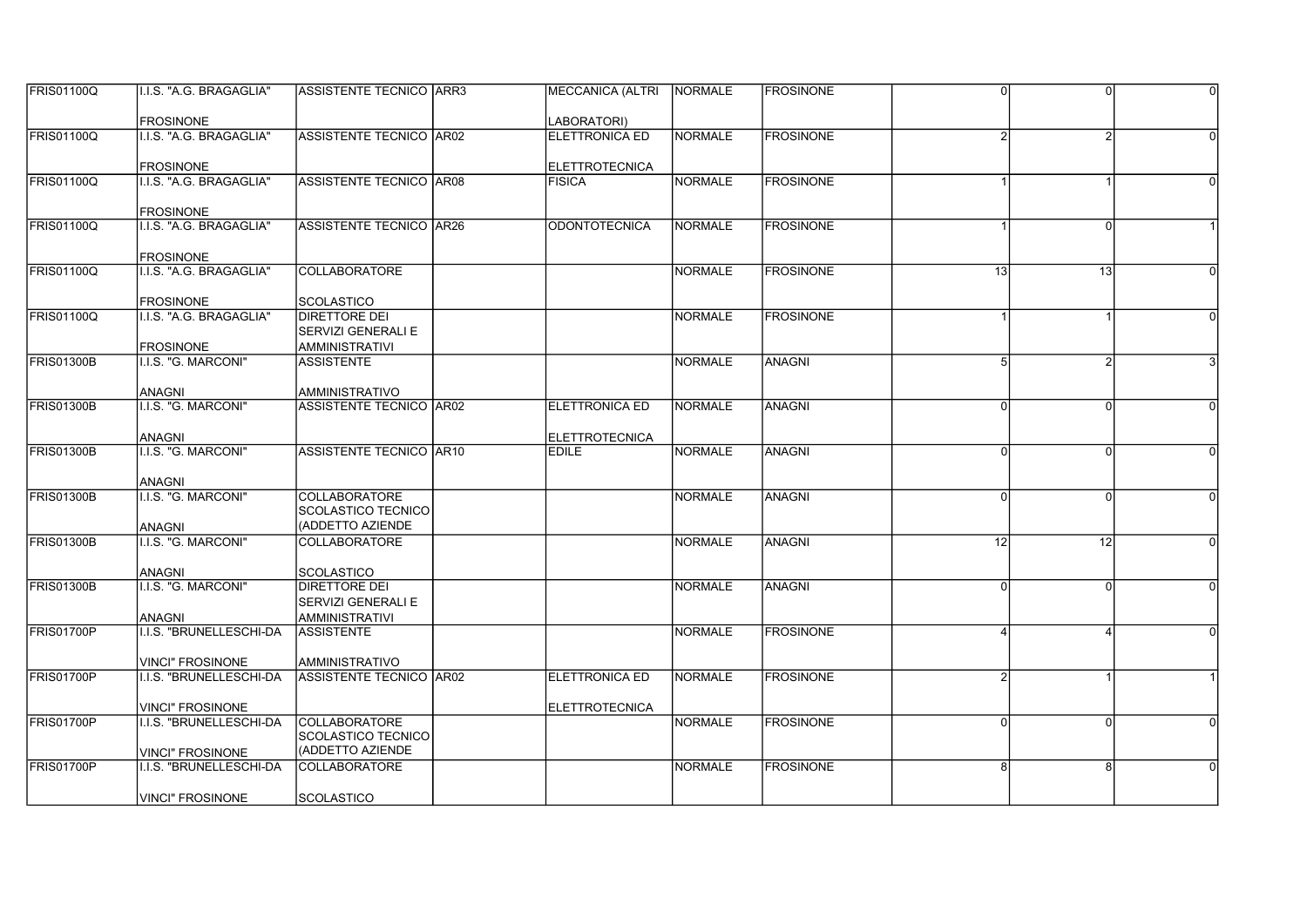| <b>FRIS01700P</b> | II.I.S. "BRUNELLESCHI-DA | <b>DIRETTORE DEI</b>                             |                         | <b>INORMALE</b> | <b>IFROSINONE</b> | U        | $\Omega$ | $\Omega$ |
|-------------------|--------------------------|--------------------------------------------------|-------------------------|-----------------|-------------------|----------|----------|----------|
|                   |                          | <b>SERVIZI GENERALI E</b>                        |                         |                 |                   |          |          |          |
|                   | VINCI" FROSINONE         | <b>AMMINISTRATIVI</b>                            |                         |                 |                   |          |          |          |
| <b>FRIS01800E</b> | I.I.S. "A. VOLTA"        | <b>ASSISTENTE</b>                                |                         | <b>NORMALE</b>  | <b>FROSINONE</b>  | 8        | R        |          |
|                   |                          |                                                  |                         |                 |                   |          |          |          |
|                   | <b>FROSINONE</b>         | <b>AMMINISTRATIVO</b>                            |                         |                 |                   |          |          |          |
| <b>FRIS01800E</b> | I.I.S. "A. VOLTA"        | <b>ASSISTENTE TECNICO ARR3</b>                   | <b>MECCANICA (ALTRI</b> | NORMALE         | <b>FROSINONE</b>  |          |          |          |
|                   |                          |                                                  |                         |                 |                   |          |          |          |
|                   | <b>FROSINONE</b>         |                                                  | LABORATORI)             |                 |                   |          |          |          |
| <b>FRIS01800E</b> | I.I.S. "A. VOLTA"        | ASSISTENTE TECNICO AR02                          | ELETTRONICA ED          | NORMALE         | <b>FROSINONE</b>  |          |          |          |
|                   |                          |                                                  |                         |                 |                   |          |          |          |
|                   | <b>FROSINONE</b>         |                                                  | <b>ELETTROTECNICA</b>   |                 |                   |          |          |          |
| <b>FRIS01800E</b> | I.I.S. "A. VOLTA"        | ASSISTENTE TECNICO AR08                          | <b>FISICA</b>           | NORMALE         | <b>FROSINONE</b>  | U        | $\Omega$ |          |
|                   |                          |                                                  |                         |                 |                   |          |          |          |
|                   | <b>FROSINONE</b>         |                                                  |                         |                 |                   |          |          |          |
| FRIS01800E        | I.I.S. "A. VOLTA"        | <b>ASSISTENTE TECNICO AR23</b>                   | <b>CHIMICA</b>          | NORMALE         | <b>FROSINONE</b>  | 3        |          |          |
|                   |                          |                                                  |                         |                 |                   |          |          |          |
|                   | <b>FROSINONE</b>         |                                                  |                         |                 |                   |          |          |          |
| <b>FRIS01800E</b> | I.I.S. "A. VOLTA"        | <b>COLLABORATORE</b>                             |                         | NORMALE         | <b>FROSINONE</b>  | U        |          |          |
|                   |                          | SCOLASTICO TECNICO                               |                         |                 |                   |          |          |          |
|                   | <b>FROSINONE</b>         | (ADDETTO AZIENDE                                 |                         |                 |                   |          |          |          |
| <b>FRIS01800E</b> | I.I.S. "A. VOLTA"        | <b>COLLABORATORE</b>                             |                         | <b>NORMALE</b>  | <b>FROSINONE</b>  | 14       | 14       |          |
|                   |                          |                                                  |                         |                 |                   |          |          |          |
|                   | <b>FROSINONE</b>         | <b>SCOLASTICO</b>                                |                         |                 |                   |          |          |          |
| <b>FRIS01800E</b> | I.I.S. "A. VOLTA"        | <b>DIRETTORE DEI</b>                             |                         | NORMALE         | <b>FROSINONE</b>  |          |          |          |
|                   |                          | <b>SERVIZI GENERALI E</b>                        |                         |                 |                   |          |          |          |
|                   | <b>FROSINONE</b>         | <b>AMMINISTRATIVI</b>                            |                         |                 |                   | g        |          |          |
| <b>FRIS01900A</b> | I.I.S. CECCANO           | <b>ASSISTENTE</b>                                |                         | NORMALE         | <b>CECCANO</b>    |          |          |          |
|                   |                          |                                                  |                         |                 |                   |          |          |          |
| <b>FRIS01900A</b> | I.I.S. CECCANO           | <b>AMMINISTRATIVO</b><br>ASSISTENTE TECNICO AR02 | <b>ELETTRONICA ED</b>   | NORMALE         | <b>CECCANO</b>    |          |          |          |
|                   |                          |                                                  |                         |                 |                   |          |          |          |
|                   |                          |                                                  | <b>ELETTROTECNICA</b>   |                 |                   |          |          |          |
| FRIS01900A        | I.I.S. CECCANO           | <b>ASSISTENTE TECNICO AR20</b>                   | <b>ALBERGHIERA</b>      | NORMALE         | <b>CECCANO</b>    | 8        | 8        |          |
|                   |                          |                                                  |                         |                 |                   |          |          |          |
|                   |                          |                                                  |                         |                 |                   |          |          |          |
| <b>FRIS01900A</b> | I.I.S. CECCANO           | <b>ASSISTENTE TECNICO AR21</b>                   | <b>ALBERGHIERA</b>      | NORMALE         | CECCANO           |          |          |          |
|                   |                          |                                                  | <b>AMMINISTRATIVA</b>   |                 |                   |          |          |          |
|                   |                          |                                                  | <b>CONTABILE</b>        |                 |                   |          |          |          |
| <b>FRIS01900A</b> | I.I.S. CECCANO           | <b>COLLABORATORE</b>                             |                         | <b>NORMALE</b>  | CECCANO           | $\Omega$ | $\Omega$ |          |
|                   |                          | <b>SCOLASTICO TECNICO</b>                        |                         |                 |                   |          |          |          |
|                   |                          | (ADDETTO AZIENDE                                 |                         |                 |                   |          |          |          |
| FRIS01900A        | I.I.S. CECCANO           | <b>COLLABORATORE</b>                             |                         | NORMALE         | CECCANO           | 20       | 20       | $\Omega$ |
|                   |                          |                                                  |                         |                 |                   |          |          |          |
|                   |                          | <b>SCOLASTICO</b>                                |                         |                 |                   |          |          |          |
| <b>FRIS01900A</b> | I.I.S. CECCANO           | <b>DIRETTORE DEI</b>                             |                         | NORMALE         | CECCANO           |          |          |          |
|                   |                          | <b>SERVIZI GENERALI E</b>                        |                         |                 |                   |          |          |          |
|                   |                          | <b>AMMINISTRATIVI</b>                            |                         |                 |                   |          |          |          |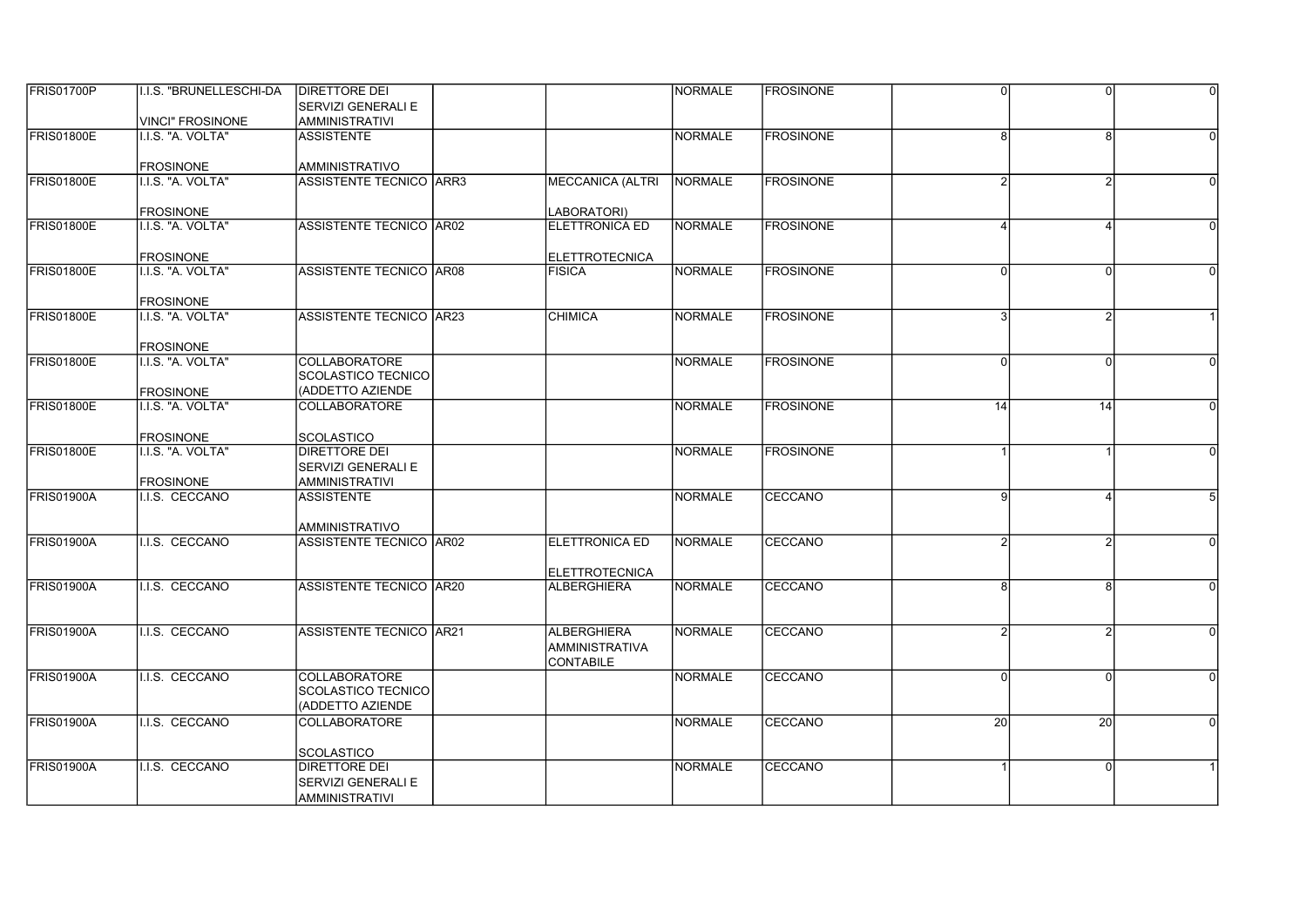| <b>FRIS02100A</b> | II.I.S. "SIMONCELLI" SORA ASSISTENTE |                                |                                        | INORMALE        | <b>SORA</b>       | 6            | 6        | $\Omega$       |
|-------------------|--------------------------------------|--------------------------------|----------------------------------------|-----------------|-------------------|--------------|----------|----------------|
|                   |                                      |                                |                                        |                 |                   |              |          |                |
|                   |                                      | AMMINISTRATIVO                 |                                        |                 |                   |              |          |                |
| <b>FRIS02100A</b> | I.I.S. "SIMONCELLI" SORA             | ASSISTENTE TECNICO AR02        | ELETTRONICA ED                         | <b>NORMALE</b>  | SORA              |              |          |                |
|                   |                                      |                                |                                        |                 |                   |              |          |                |
| <b>FRIS02100A</b> | <b>I.I.S. "SIMONCELLI" SORA</b>      |                                | <b>ELETTROTECNICA</b><br><b>FISICA</b> | NORMALE         |                   |              |          |                |
|                   |                                      | ASSISTENTE TECNICO AR08        |                                        |                 | <b>SORA</b>       |              |          |                |
|                   |                                      |                                |                                        |                 |                   |              |          |                |
| <b>FRIS02100A</b> | <b>I.I.S. "SIMONCELLI" SORA</b>      | ASSISTENTE TECNICO AR13        | <b>GRAFICA ED</b>                      | <b>INORMALE</b> | ISORA             | $\Omega$     | $\Omega$ | $\Omega$       |
|                   |                                      |                                |                                        |                 |                   |              |          |                |
|                   |                                      |                                | <b>INCISIONE</b>                       |                 |                   |              |          |                |
| <b>FRIS02100A</b> | <b>I.I.S. "SIMONCELLI" SORA</b>      | ASSISTENTE TECNICO AR22        | <b>MODA E COSTUME</b>                  | <b>NORMALE</b>  | SORA              |              |          |                |
|                   |                                      |                                |                                        |                 |                   |              |          |                |
|                   |                                      |                                |                                        |                 |                   |              |          |                |
| <b>FRIS02100A</b> | I.I.S. "SIMONCELLI" SORA             | ASSISTENTE TECNICO AR32        | <b>PITTURA</b>                         | NORMALE         | <b>SORA</b>       | $\Omega$     | $\Omega$ | $\Omega$       |
|                   |                                      |                                |                                        |                 |                   |              |          |                |
|                   |                                      |                                |                                        |                 |                   |              |          |                |
| <b>FRIS02100A</b> | <b>I.I.S. "SIMONCELLI" SORA</b>      | <b>COLLABORATORE</b>           |                                        | <b>INORMALE</b> | ISORA             | $\Omega$     | $\Omega$ | $\Omega$       |
|                   |                                      | <b>SCOLASTICO TECNICO</b>      |                                        |                 |                   |              |          |                |
|                   |                                      | (ADDETTO AZIENDE               |                                        |                 | <b>SORA</b>       |              |          |                |
| <b>FRIS02100A</b> | <b>I.I.S. "SIMONCELLI" SORA</b>      | <b>COLLABORATORE</b>           |                                        | <b>NORMALE</b>  |                   | 16           | 16       |                |
|                   |                                      | <b>SCOLASTICO</b>              |                                        |                 |                   |              |          |                |
| <b>FRIS02100A</b> | I.I.S. "SIMONCELLI" SORA             | <b>DIRETTORE DEI</b>           |                                        | NORMALE         | <b>SORA</b>       |              |          | $\overline{0}$ |
|                   |                                      | <b>SERVIZI GENERALI E</b>      |                                        |                 |                   |              |          |                |
|                   |                                      | <b>AMMINISTRATIVI</b>          |                                        |                 |                   |              |          |                |
| <b>FRIS023002</b> | <b>I.I.S. ANAGNI</b>                 | <b>ASSISTENTE</b>              |                                        | NORMALE         | <b>ANAGNI</b>     | 6            |          |                |
|                   |                                      |                                |                                        |                 |                   |              |          |                |
|                   |                                      | <b>AMMINISTRATIVO</b>          |                                        |                 |                   |              |          |                |
| <b>FRIS023002</b> | <b>I.I.S. ANAGNI</b>                 | <b>ASSISTENTE TECNICO AR02</b> | ELETTRONICA ED                         | <b>NORMALE</b>  | <b>ANAGNI</b>     | <sup>0</sup> | $\Omega$ |                |
|                   |                                      |                                |                                        |                 |                   |              |          |                |
|                   |                                      |                                | <b>ELETTROTECNICA</b>                  |                 |                   |              |          |                |
| <b>FRIS023002</b> | I.I.S. ANAGNI                        | ASSISTENTE TECNICO AR08        | <b>FISICA</b>                          | NORMALE         | ANAGNI            | 2            |          |                |
|                   |                                      |                                |                                        |                 |                   |              |          |                |
|                   |                                      |                                |                                        |                 |                   |              |          |                |
| <b>FRIS023002</b> | I.I.S. ANAGNI                        | <b>COLLABORATORE</b>           |                                        | <b>NORMALE</b>  | <b>ANAGNI</b>     | 13           | 11       |                |
|                   |                                      | <b>SCOLASTICO</b>              |                                        |                 |                   |              |          |                |
| <b>FRIS023002</b> | I.I.S. ANAGNI                        | <b>DIRETTORE DEI</b>           |                                        | <b>INORMALE</b> | ANAGNI            |              | $\Omega$ |                |
|                   |                                      | SERVIZI GENERALI E             |                                        |                 |                   |              |          |                |
|                   |                                      | <b>AMMINISTRATIVI</b>          |                                        |                 |                   |              |          |                |
| <b>FRIS02400T</b> | I.I.S. "TURRIZIANI"                  | <b>ASSISTENTE</b>              |                                        | NORMALE         | <b>FROSINONE</b>  |              | 6        |                |
|                   |                                      |                                |                                        |                 |                   |              |          |                |
|                   | <b>FROSINONE</b>                     | <b>AMMINISTRATIVO</b>          |                                        |                 |                   |              |          |                |
| <b>FRIS02400T</b> | <b>I.I.S. "TURRIZIANI"</b>           | ASSISTENTE TECNICO AR08        | <b>FISICA</b>                          | NORMALE         | <b>IFROSINONE</b> |              |          |                |
|                   |                                      |                                |                                        |                 |                   |              |          |                |
|                   | <b>FROSINONE</b>                     |                                |                                        |                 |                   |              |          |                |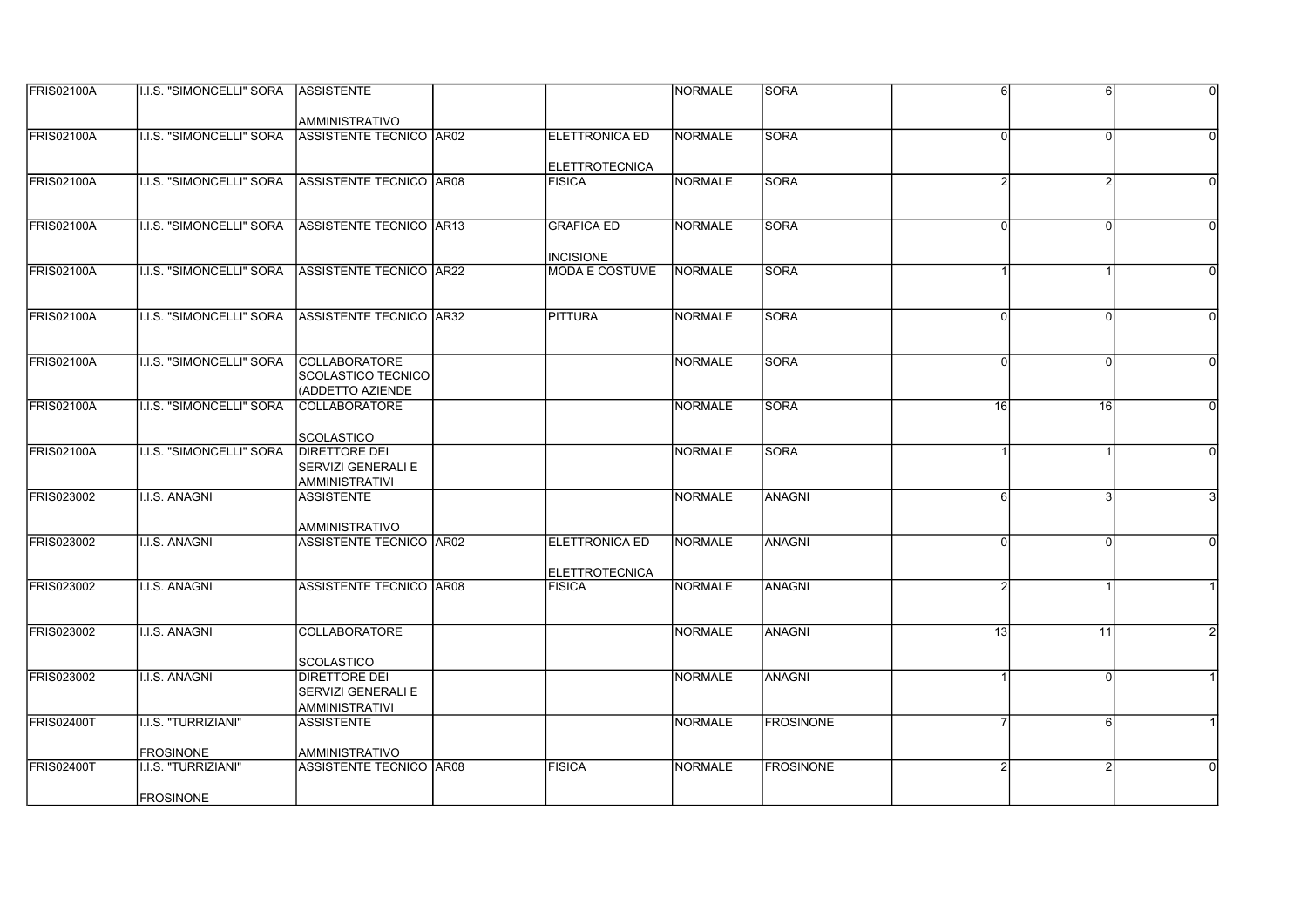| <b>FRIS02400T</b> | I.I.S. "TURRIZIANI"                                                        | <b>COLLABORATORE</b>      |                         | NORMALE         | <b>FROSINONE</b>      | 13       | 12       |          |
|-------------------|----------------------------------------------------------------------------|---------------------------|-------------------------|-----------------|-----------------------|----------|----------|----------|
|                   |                                                                            |                           |                         |                 |                       |          |          |          |
|                   | <b>FROSINONE</b>                                                           | <b>SCOLASTICO</b>         |                         |                 |                       |          |          |          |
| <b>FRIS02400T</b> | I.I.S. "TURRIZIANI"                                                        | <b>DIRETTORE DEI</b>      |                         | NORMALE         | <b>FROSINONE</b>      |          |          |          |
|                   |                                                                            | <b>SERVIZI GENERALI E</b> |                         |                 |                       |          |          |          |
|                   | <b>FROSINONE</b>                                                           | <b>AMMINISTRATIVI</b>     |                         |                 |                       |          |          |          |
| <b>FRIS02600D</b> | I.I.S. "NICOLUCCI-REGGIO"                                                  | <b>ASSISTENTE</b>         |                         | NORMALE         | <b>ISOLA DEL LIRI</b> |          |          |          |
|                   |                                                                            |                           |                         |                 |                       |          |          |          |
| <b>FRIS02600D</b> | <b>ISOLA DEL LIRI</b><br>I.I.S. "NICOLUCCI-REGGIO" ASSISTENTE TECNICO ARR2 | <b>AMMINISTRATIVO</b>     |                         | NORMALE         | <b>ISOLA DEL LIRI</b> |          |          |          |
|                   |                                                                            |                           | MECCANICA (I32)         |                 |                       |          |          |          |
|                   | <b>ISOLA DEL LIRI</b>                                                      |                           |                         |                 |                       |          |          |          |
| <b>FRIS02600D</b> | II.I.S. "NICOLUCCI-REGGIO" ASSISTENTE TECNICO ARR3                         |                           | <b>MECCANICA (ALTRI</b> | <b>INORMALE</b> | <b>ISOLA DEL LIRI</b> |          |          |          |
|                   |                                                                            |                           |                         |                 |                       |          |          |          |
|                   | <b>ISOLA DEL LIRI</b>                                                      |                           | LABORATORI)             |                 |                       |          |          |          |
| <b>FRIS02600D</b> | I.I.S. "NICOLUCCI-REGGIO" ASSISTENTE TECNICO AR02                          |                           | <b>ELETTRONICA ED</b>   | NORMALE         | <b>ISOLA DEL LIRI</b> | 8        | 8        |          |
|                   |                                                                            |                           |                         |                 |                       |          |          |          |
|                   | <b>ISOLA DEL LIRI</b>                                                      |                           | ELETTROTECNICA          |                 |                       |          |          |          |
| <b>FRIS02600D</b> | I.I.S. "NICOLUCCI-REGGIO" ASSISTENTE TECNICO AR23                          |                           | <b>CHIMICA</b>          | <b>NORMALE</b>  | <b>ISOLA DEL LIRI</b> |          |          |          |
|                   |                                                                            |                           |                         |                 |                       |          |          |          |
|                   | <b>ISOLA DEL LIRI</b>                                                      |                           |                         |                 |                       |          |          |          |
| <b>FRIS02600D</b> | I.I.S. "NICOLUCCI-REGGIO" COLLABORATORE                                    |                           |                         | NORMALE         | <b>ISOLA DEL LIRI</b> | $\Omega$ | $\Omega$ |          |
|                   |                                                                            | <b>SCOLASTICO TECNICO</b> |                         |                 |                       |          |          |          |
|                   | <b>ISOLA DEL LIRI</b>                                                      | (ADDETTO AZIENDE          |                         |                 |                       |          |          |          |
| <b>FRIS02600D</b> | I.I.S. "NICOLUCCI-REGGIO" COLLABORATORE                                    |                           |                         | NORMALE         | <b>ISOLA DEL LIRI</b> | 15       | 15       |          |
|                   | <b>ISOLA DEL LIRI</b>                                                      | <b>SCOLASTICO</b>         |                         |                 |                       |          |          |          |
| <b>FRIS02600D</b> | I.I.S. "NICOLUCCI-REGGIO"   DIRETTORE DEI                                  |                           |                         | NORMALE         | <b>ISOLA DEL LIRI</b> |          |          | $\Omega$ |
|                   |                                                                            | <b>SERVIZI GENERALI E</b> |                         |                 |                       |          |          |          |
|                   | <b>ISOLA DEL LIRI</b>                                                      | <b>AMMINISTRATIVI</b>     |                         |                 |                       |          |          |          |
| <b>FRIS027009</b> | I.I.S. "CESARE BARONIO"                                                    | <b>ASSISTENTE</b>         |                         | NORMALE         | SORA                  |          |          |          |
|                   |                                                                            |                           |                         |                 |                       |          |          |          |
|                   | <b>SORA</b>                                                                | <b>AMMINISTRATIVO</b>     |                         |                 |                       |          |          |          |
| <b>FRIS027009</b> | I.I.S. "CESARE BARONIO"                                                    | ASSISTENTE TECNICO AR02   | <b>ELETTRONICA ED</b>   | <b>NORMALE</b>  | <b>SORA</b>           |          |          |          |
|                   |                                                                            |                           |                         |                 |                       |          |          |          |
|                   | <b>SORA</b>                                                                |                           | <b>ELETTROTECNICA</b>   |                 |                       |          |          |          |
| <b>FRIS027009</b> | I.I.S. "CESARE BARONIO"                                                    | ASSISTENTE TECNICO AR10   | <b>EDILE</b>            | NORMALE         | <b>SORA</b>           | $\Omega$ | $\Omega$ | $\Omega$ |
|                   |                                                                            |                           |                         |                 |                       |          |          |          |
| <b>FRIS027009</b> | <b>SORA</b><br>I.I.S. "CESARE BARONIO"                                     | ASSISTENTE TECNICO   AR20 | <b>ALBERGHIERA</b>      | NORMALE         | <b>SORA</b>           |          |          | $\Omega$ |
|                   |                                                                            |                           |                         |                 |                       |          |          |          |
|                   | <b>SORA</b>                                                                |                           |                         |                 |                       |          |          |          |
| <b>FRIS027009</b> | I.I.S. "CESARE BARONIO"                                                    | ASSISTENTE TECNICO AR21   | <b>ALBERGHIERA</b>      | NORMALE         | SORA                  |          |          |          |
|                   |                                                                            |                           | <b>AMMINISTRATIVA</b>   |                 |                       |          |          |          |
|                   | <b>SORA</b>                                                                |                           | <b>CONTABILE</b>        |                 |                       |          |          |          |
| <b>FRIS027009</b> | I.I.S. "CESARE BARONIO"                                                    | <b>COLLABORATORE</b>      |                         | NORMALE         | <b>SORA</b>           | $\Omega$ | $\Omega$ |          |
|                   |                                                                            | <b>SCOLASTICO TECNICO</b> |                         |                 |                       |          |          |          |
|                   | <b>SORA</b>                                                                | (ADDETTO AZIENDE          |                         |                 |                       |          |          |          |
|                   |                                                                            |                           |                         |                 |                       |          |          |          |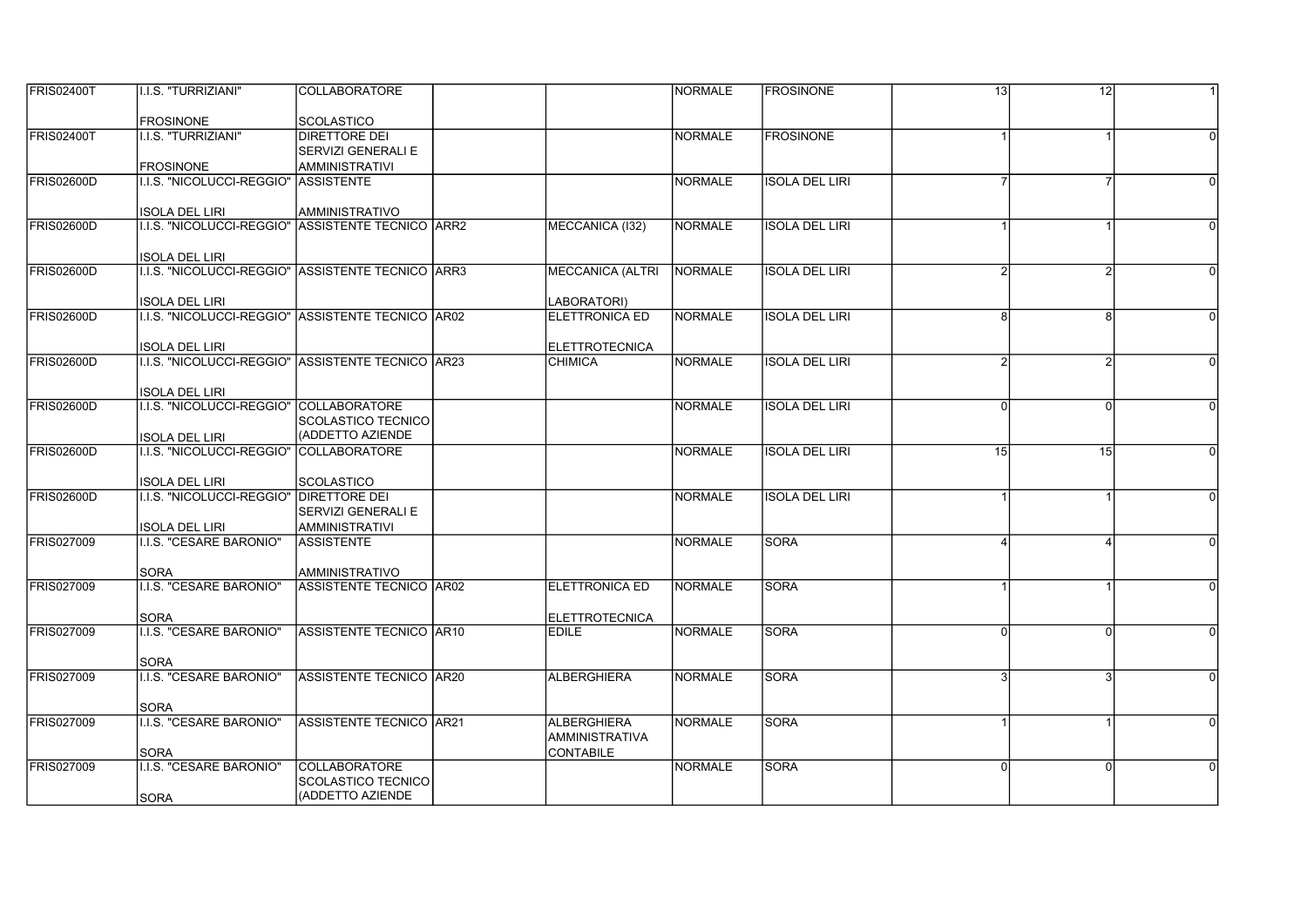| <b>FRIS027009</b> | <b>I.I.S. "CESARE BARONIO"</b>                       | <b>COLLABORATORE</b>      |                       | INORMALE       | <b>SORA</b>    | 12           | 12              | $\Omega$ |
|-------------------|------------------------------------------------------|---------------------------|-----------------------|----------------|----------------|--------------|-----------------|----------|
|                   | <b>SORA</b>                                          | <b>SCOLASTICO</b>         |                       |                |                |              |                 |          |
| <b>FRIS027009</b> | <b>I.I.S. "CESARE BARONIO"</b>                       | <b>DIRETTORE DEI</b>      |                       | INORMALE       | <b>SORA</b>    | <sup>0</sup> | $\Omega$        |          |
|                   |                                                      | SERVIZI GENERALI E        |                       |                |                |              |                 |          |
|                   | <b>SORA</b>                                          | <b>AMMINISTRATIVI</b>     |                       |                |                |              |                 |          |
| <b>FRIS028005</b> | I.I.S. "MED. ORO CITTA DI                            | <b>ASSISTENTE</b>         |                       | NORMALE        | CASSINO        | 6            | 6               |          |
|                   | CASSINO"                                             | AMMINISTRATIVO            |                       |                |                |              |                 |          |
| <b>FRIS028005</b> | I.I.S. "MED. ORO CITTA DI                            | ASSISTENTE TECNICO AR02   | <b>ELETTRONICA ED</b> | NORMALE        | CASSINO        |              |                 |          |
|                   | CASSINO"                                             |                           | <b>ELETTROTECNICA</b> |                |                |              |                 |          |
| <b>FRIS028005</b> | I.I.S. "MED. ORO CITTA DI                            | ASSISTENTE TECNICO AR28   | AZIENDA AGRARIA       | NORMALE        | CASSINO        | U            | $\Omega$        |          |
|                   | CASSINO"                                             |                           |                       |                |                |              |                 |          |
| <b>FRIS028005</b> | I.I.S. "MED. ORO CITTA DI                            | <b>COLLABORATORE</b>      |                       | INORMALE       | ICASSINO       |              |                 |          |
|                   |                                                      | SCOLASTICO TECNICO        |                       |                |                |              |                 |          |
|                   | CASSINO"                                             | (ADDETTO AZIENDE          |                       |                |                |              |                 |          |
| <b>FRIS028005</b> | I.I.S. "MED. ORO CITTA DI                            | <b>COLLABORATORE</b>      |                       | <b>NORMALE</b> | <b>CASSINO</b> | 14           | 14              |          |
|                   | <b>CASSINO"</b>                                      | <b>SCOLASTICO</b>         |                       |                |                |              |                 |          |
| <b>FRIS028005</b> | I.I.S. "MED. ORO CITTA DI                            | <b>DIRETTORE DEI</b>      |                       | <b>NORMALE</b> | <b>CASSINO</b> |              | $\Omega$        |          |
|                   |                                                      | <b>SERVIZI GENERALI E</b> |                       |                |                |              |                 |          |
|                   | CASSINO"                                             | AMMINISTRATIVI            |                       |                |                |              |                 |          |
| <b>FRIS029001</b> | I.I.S. "G.SULPICIO" - VEROLI ASSISTENTE              |                           |                       | NORMALE        | <b>VEROLI</b>  | $6 \mid$     | 6               | $\Omega$ |
|                   |                                                      |                           |                       |                |                |              |                 |          |
| <b>FRIS029001</b> | I.I.S. "G.SULPICIO" -VEROLI ASSISTENTE TECNICO AR02  | AMMINISTRATIVO            | <b>ELETTRONICA ED</b> | NORMALE        | <b>VEROLI</b>  |              |                 |          |
|                   |                                                      |                           |                       |                |                |              |                 |          |
|                   |                                                      |                           | <b>ELETTROTECNICA</b> |                |                |              |                 |          |
| <b>FRIS029001</b> | I.I.S. "G.SULPICIO" -VEROLI ASSISTENTE TECNICO LAR08 |                           | <b>FISICA</b>         | <b>NORMALE</b> | <b>VEROLI</b>  |              |                 |          |
|                   |                                                      |                           |                       |                |                |              |                 |          |
| <b>FRIS029001</b> | I.I.S. "G.SULPICIO" - VEROLI ASSISTENTE TECNICO AR20 |                           | <b>ALBERGHIERA</b>    | NORMALE        | <b>VEROLI</b>  | з            |                 |          |
|                   |                                                      |                           |                       |                |                |              |                 |          |
| <b>FRIS029001</b> | I.I.S. "G.SULPICIO" - VEROLI ASSISTENTE TECNICO AR21 |                           | <b>ALBERGHIERA</b>    | NORMALE        | VEROLI         | O            |                 |          |
|                   |                                                      |                           | <b>AMMINISTRATIVA</b> |                |                |              |                 |          |
|                   |                                                      |                           | <b>CONTABILE</b>      |                |                |              |                 |          |
| <b>FRIS029001</b> | I.I.S. "G.SULPICIO" -VEROLI COLLABORATORE            |                           |                       | <b>NORMALE</b> | <b>VEROLI</b>  | 13           | $\overline{13}$ | $\Omega$ |
|                   |                                                      |                           |                       |                |                |              |                 |          |
|                   |                                                      | SCOLASTICO                |                       |                |                |              |                 |          |
| FRIS029001        | I.I.S. "G.SULPICIO" - VEROLI DIRETTORE DEI           |                           |                       | NORMALE        | VEROLI         |              |                 | $\Omega$ |
|                   |                                                      | SERVIZI GENERALI E        |                       |                |                |              |                 |          |
|                   |                                                      | AMMINISTRATIVI            |                       |                |                |              |                 |          |
| <b>FRIS031001</b> | I.I.S. "CARDUCCI" CASSINO ASSISTENTE                 |                           |                       | NORMALE        | ICASSINO       | 5            | 5               |          |
|                   |                                                      | IAMMINISTRATIVO           |                       |                |                |              |                 |          |
|                   |                                                      |                           |                       |                |                |              |                 |          |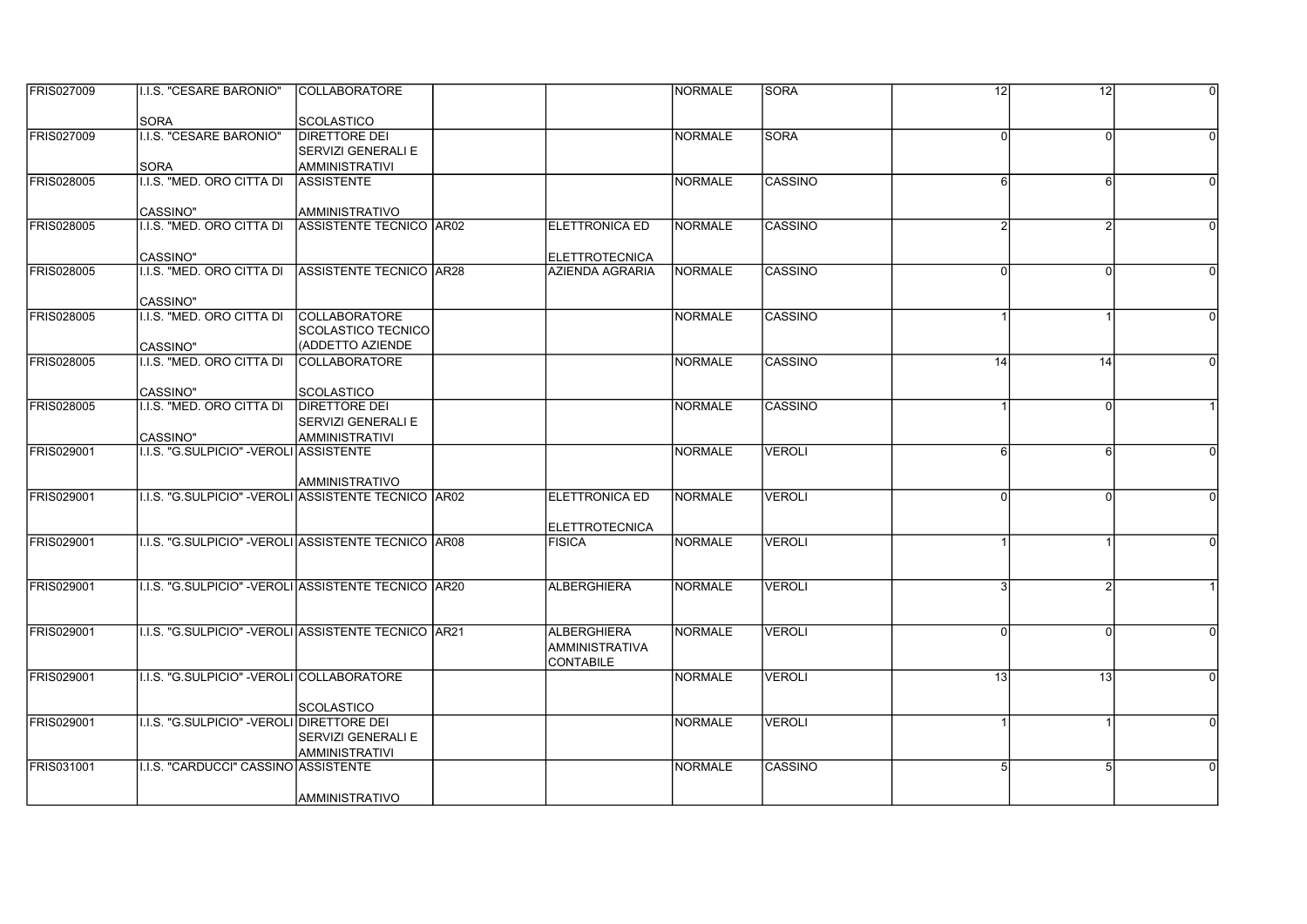| <b>FRIS031001</b> | I.I.S. "CARDUCCI" CASSINO ASSISTENTE TECNICO AR08 |                                                  | <b>FISICA</b>         | INORMALE       | ICASSINO         |          |          | $\Omega$ |
|-------------------|---------------------------------------------------|--------------------------------------------------|-----------------------|----------------|------------------|----------|----------|----------|
|                   |                                                   |                                                  |                       |                |                  |          |          |          |
| <b>FRIS031001</b> | I.I.S. "CARDUCCI" CASSINO COLLABORATORE           |                                                  |                       | <b>NORMALE</b> | CASSINO          | U        | $\Omega$ |          |
|                   |                                                   | SCOLASTICO TECNICO                               |                       |                |                  |          |          |          |
|                   |                                                   | (ADDETTO AZIENDE                                 |                       |                |                  |          |          |          |
| <b>FRIS031001</b> | I.I.S. "CARDUCCI" CASSINO COLLABORATORE           |                                                  |                       | NORMALE        | CASSINO          | 13       | 13       | $\Omega$ |
|                   |                                                   |                                                  |                       |                |                  |          |          |          |
|                   |                                                   | SCOLASTICO                                       |                       |                |                  |          |          |          |
| <b>FRIS031001</b> | I.I.S. "CARDUCCI" CASSINO DIRETTORE DEI           |                                                  |                       | NORMALE        | <b>CASSINO</b>   |          |          |          |
|                   |                                                   | <b>SERVIZI GENERALI E</b>                        |                       |                |                  |          |          |          |
|                   |                                                   | <b>AMMINISTRATIVI</b>                            |                       |                |                  |          |          |          |
| <b>FRMM466008</b> | 8 <sup>^</sup> CPIA PROVINCIA                     | <b>DIRETTORE DEI</b>                             |                       | <b>NORMALE</b> | <b>FROSINONE</b> |          |          |          |
|                   |                                                   | <b>ISERVIZI GENERALI E</b>                       |                       |                |                  |          |          |          |
|                   | <b>FROSINONE</b>                                  | AMMINISTRATIVI                                   |                       |                |                  |          |          |          |
| <b>FRPM070002</b> | "VARRONE" CASSINO                                 | <b>ASSISTENTE</b>                                |                       | NORMALE        | ICASSINO         | 6        | 6        | $\Omega$ |
|                   |                                                   |                                                  |                       |                |                  |          |          |          |
| <b>FRPM070002</b> | "VARRONE" CASSINO                                 | <b>AMMINISTRATIVO</b><br>ASSISTENTE TECNICO AR02 | <b>ELETTRONICA ED</b> | NORMALE        | CASSINO          | $\Omega$ |          |          |
|                   |                                                   |                                                  |                       |                |                  |          |          |          |
|                   |                                                   |                                                  | <b>ELETTROTECNICA</b> |                |                  |          |          |          |
| FRPM070002        | "VARRONE" CASSINO                                 | <b>ASSISTENTE TECNICO AR08</b>                   | <b>FISICA</b>         | NORMALE        | CASSINO          |          |          |          |
|                   |                                                   |                                                  |                       |                |                  |          |          |          |
|                   |                                                   |                                                  |                       |                |                  |          |          |          |
| <b>FRPM070002</b> | "VARRONE" CASSINO                                 | <b>COLLABORATORE</b>                             |                       | NORMALE        | ICASSINO         | 12       | 12       | $\Omega$ |
|                   |                                                   |                                                  |                       |                |                  |          |          |          |
|                   |                                                   | <b>SCOLASTICO</b>                                |                       |                |                  |          |          |          |
| <b>FRPM070002</b> | "VARRONE" CASSINO                                 | <b>DIRETTORE DEI</b>                             |                       | <b>NORMALE</b> | <b>CASSINO</b>   |          |          |          |
|                   |                                                   | <b>SERVIZI GENERALI E</b>                        |                       |                |                  |          |          |          |
|                   |                                                   | <b>AMMINISTRATIVI</b>                            |                       |                |                  |          |          |          |
| FRPM08000L        | "PIETROBONO" ALATRI                               | <b>ASSISTENTE</b>                                |                       | NORMALE        | <b>ALATRI</b>    | 6        | 5        |          |
|                   |                                                   |                                                  |                       |                |                  |          |          |          |
| FRPM08000L        |                                                   | AMMINISTRATIVO<br><b>ASSISTENTE TECNICO AR08</b> |                       |                |                  |          |          | $\Omega$ |
|                   | "PIETROBONO" ALATRI                               |                                                  | <b>FISICA</b>         | NORMALE        | <b>ALATRI</b>    |          |          |          |
|                   |                                                   |                                                  |                       |                |                  |          |          |          |
| FRPM08000L        | "PIETROBONO" ALATRI                               | <b>COLLABORATORE</b>                             |                       | NORMALE        | <b>ALATRI</b>    | 12       | 12       |          |
|                   |                                                   |                                                  |                       |                |                  |          |          |          |
|                   |                                                   | <b>SCOLASTICO</b>                                |                       |                |                  |          |          |          |
| FRPM08000L        | "PIETROBONO" ALATRI                               | <b>DIRETTORE DEI</b>                             |                       | <b>NORMALE</b> | <b>ALATRI</b>    |          |          | $\Omega$ |
|                   |                                                   | SERVIZI GENERALI E                               |                       |                |                  |          |          |          |
|                   |                                                   | <b>AMMINISTRATIVI</b>                            |                       |                |                  |          |          |          |
| FRPS010009        | "SEVERI" FROSINONE                                | <b>ASSISTENTE</b>                                |                       | NORMALE        | <b>FROSINONE</b> | $6 \mid$ | 6        | $\Omega$ |
|                   |                                                   |                                                  |                       |                |                  |          |          |          |
|                   |                                                   | AMMINISTRATIVO                                   |                       |                |                  |          |          |          |
| <b>FRPS010009</b> | "SEVERI" FROSINONE                                | ASSISTENTE TECNICO AR08                          | <b>FISICA</b>         | NORMALE        | <b>FROSINONE</b> |          |          |          |
|                   |                                                   |                                                  |                       |                |                  |          |          |          |
|                   |                                                   |                                                  |                       |                |                  |          |          |          |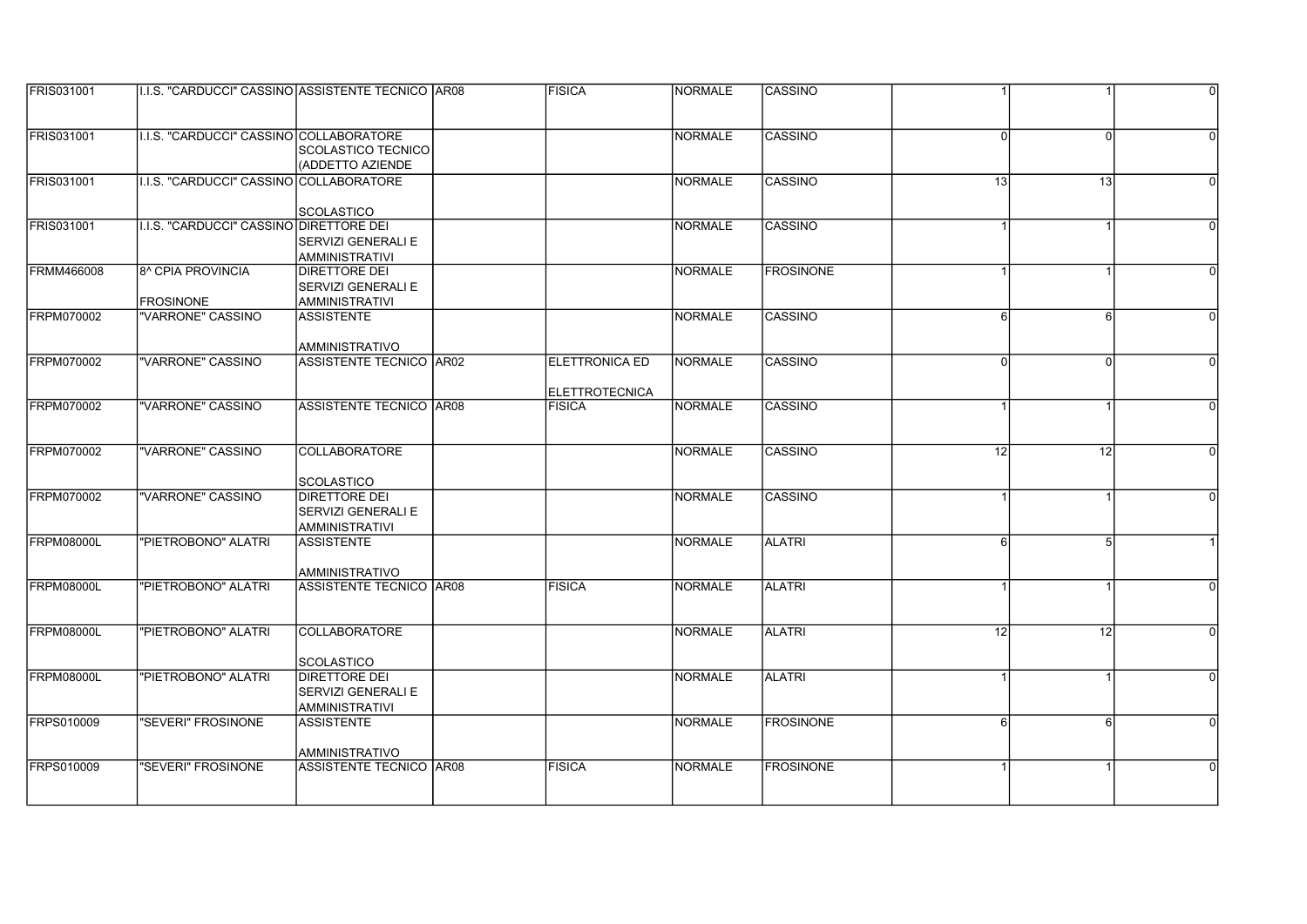| <b>FRPS010009</b> | "SEVERI" FROSINONE                       | ICOLLABORATORE                             |                       | INORMALE       | <b>IFROSINONE</b> | 13              | 13              | $\Omega$ |
|-------------------|------------------------------------------|--------------------------------------------|-----------------------|----------------|-------------------|-----------------|-----------------|----------|
|                   |                                          |                                            |                       |                |                   |                 |                 |          |
|                   |                                          | <b>SCOLASTICO</b>                          |                       |                |                   |                 |                 |          |
| FRPS010009        | "SEVERI" FROSINONE                       | <b>DIRETTORE DEI</b>                       |                       | <b>NORMALE</b> | <b>FROSINONE</b>  |                 |                 |          |
|                   |                                          | <b>SERVIZI GENERALI E</b>                  |                       |                |                   |                 |                 |          |
|                   | <b>LICEO SCIENTIFICO E</b>               | <b>AMMINISTRATIVI</b>                      |                       |                |                   |                 |                 |          |
| <b>FRPS070001</b> |                                          | <b>ASSISTENTE</b>                          |                       | NORMALE        | CECCANO           | 6               | 6               | $\Omega$ |
|                   | LINGUISTICO CECCANO                      | AMMINISTRATIVO                             |                       |                |                   |                 |                 |          |
| <b>FRPS070001</b> | <b>LICEO SCIENTIFICO E</b>               | <b>ASSISTENTE TECNICO AR08</b>             | <b>FISICA</b>         | NORMALE        | CECCANO           |                 |                 |          |
|                   |                                          |                                            |                       |                |                   |                 |                 |          |
|                   | LINGUISTICO CECCANO                      |                                            |                       |                |                   |                 |                 |          |
| <b>FRPS070001</b> | LICEO SCIENTIFICO E                      | <b>COLLABORATORE</b>                       |                       | INORMALE       | <b>ICECCANO</b>   | U               | $\Omega$        |          |
|                   |                                          | ISCOLASTICO TECNICO                        |                       |                |                   |                 |                 |          |
|                   | LINGUISTICO CECCANO                      | (ADDETTO AZIENDE                           |                       |                |                   |                 |                 |          |
| <b>FRPS070001</b> | LICEO SCIENTIFICO E                      | <b>COLLABORATORE</b>                       |                       | NORMALE        | CECCANO           | 13              | 13              | $\Omega$ |
|                   |                                          |                                            |                       |                |                   |                 |                 |          |
|                   | LINGUISTICO CECCANO                      | <b>SCOLASTICO</b>                          |                       |                |                   |                 |                 |          |
| <b>FRPS070001</b> | <b>LICEO SCIENTIFICO E</b>               | <b>DIRETTORE DEI</b>                       |                       | NORMALE        | CECCANO           |                 |                 |          |
|                   |                                          | <b>SERVIZI GENERALI E</b>                  |                       |                |                   |                 |                 |          |
| <b>FRPS02000X</b> | LINGUISTICO CECCANO<br>LICEO SCIENTIFICO | <b>AMMINISTRATIVI</b><br><b>ASSISTENTE</b> |                       | NORMALE        | CASSINO           |                 |                 |          |
|                   |                                          |                                            |                       |                |                   |                 |                 |          |
|                   | "PELLECCHIA" CASSINO                     | AMMINISTRATIVO                             |                       |                |                   |                 |                 |          |
| <b>FRPS02000X</b> | LICEO SCIENTIFICO                        | ASSISTENTE TECNICO IAR08                   | <b>FISICA</b>         | NORMALE        | ICASSINO          |                 |                 | $\Omega$ |
|                   |                                          |                                            |                       |                |                   |                 |                 |          |
|                   | "PELLECCHIA" CASSINO                     |                                            |                       |                |                   |                 |                 |          |
| <b>FRPS02000X</b> | <b>LICEO SCIENTIFICO</b>                 | <b>COLLABORATORE</b>                       |                       | <b>NORMALE</b> | <b>CASSINO</b>    | $\overline{13}$ | $\overline{13}$ |          |
|                   |                                          |                                            |                       |                |                   |                 |                 |          |
|                   | "PELLECCHIA" CASSINO                     | <b>SCOLASTICO</b>                          |                       |                |                   |                 |                 |          |
| <b>FRPS02000X</b> | <b>LICEO SCIENTIFICO</b>                 | <b>DIRETTORE DEI</b>                       |                       | <b>NORMALE</b> | <b>CASSINO</b>    |                 |                 |          |
|                   |                                          | <b>SERVIZI GENERALI E</b>                  |                       |                |                   |                 |                 |          |
|                   | "PELLECCHIA" CASSINO                     | AMMINISTRATIVI                             |                       |                |                   |                 |                 |          |
| <b>FRPS040005</b> | "LEONARDO DA VINCI"                      | <b>ASSISTENTE</b>                          |                       | NORMALE        | <b>SORA</b>       | 5               | 5               | $\Omega$ |
|                   |                                          | IAMMINISTRATIVO                            |                       |                |                   |                 |                 |          |
| <b>FRPS040005</b> | "LEONARDO DA VINCI"                      | ASSISTENTE TECNICO AR02                    | <b>ELETTRONICA ED</b> | INORMALE       | SORA              |                 |                 |          |
|                   |                                          |                                            |                       |                |                   |                 |                 |          |
|                   |                                          |                                            | <b>ELETTROTECNICA</b> |                |                   |                 |                 |          |
| <b>FRPS040005</b> | "LEONARDO DA VINCI"                      | ASSISTENTE TECNICO AR08                    | <b>FISICA</b>         | <b>NORMALE</b> | <b>SORA</b>       |                 |                 | $\Omega$ |
|                   |                                          |                                            |                       |                |                   |                 |                 |          |
|                   |                                          |                                            |                       |                |                   |                 |                 |          |
| <b>FRPS040005</b> | "LEONARDO DA VINCI"                      | COLLABORATORE                              |                       | NORMALE        | <b>SORA</b>       | $\Omega$        | $\Omega$        | $\Omega$ |
|                   |                                          | SCOLASTICO TECNICO                         |                       |                |                   |                 |                 |          |
|                   |                                          | (ADDETTO AZIENDE                           |                       |                |                   |                 |                 |          |
| <b>FRPS040005</b> | "LEONARDO DA VINCI"                      | <b>COLLABORATORE</b>                       |                       | NORMALE        | <b>SORA</b>       | 12              | 11              |          |
|                   |                                          |                                            |                       |                |                   |                 |                 |          |
|                   |                                          | <b>SCOLASTICO</b>                          |                       |                |                   |                 |                 |          |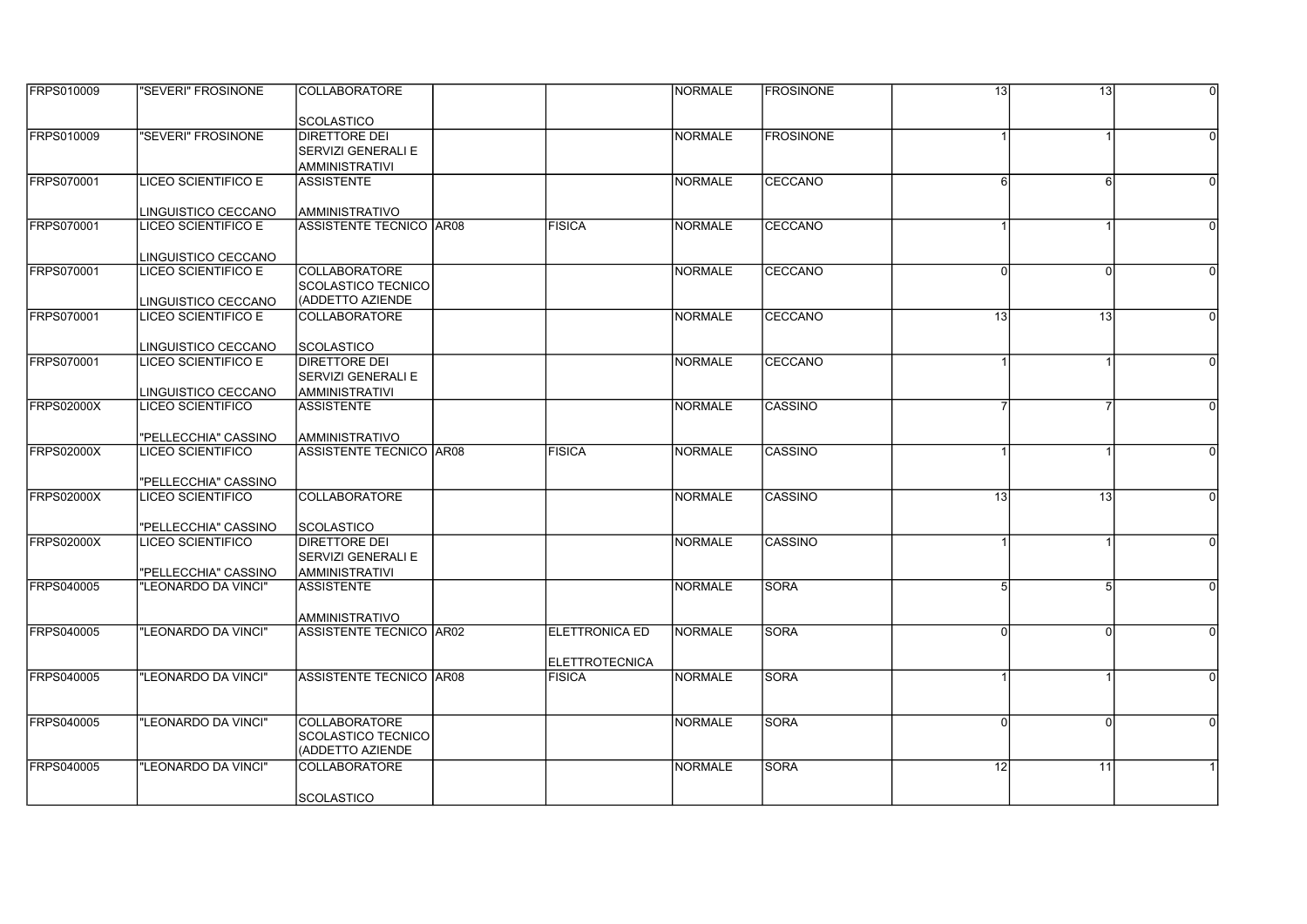| <b>FRPS040005</b> | "LEONARDO DA VINCI"                               | <b>DIRETTORE DEI</b>                      |                                             | <b>INORMALE</b> | <b>SORA</b>   |              |          | $\Omega$        |
|-------------------|---------------------------------------------------|-------------------------------------------|---------------------------------------------|-----------------|---------------|--------------|----------|-----------------|
|                   |                                                   | <b>SERVIZI GENERALI E</b>                 |                                             |                 |               |              |          |                 |
|                   |                                                   | <b>AMMINISTRATIVI</b>                     |                                             |                 |               |              |          |                 |
| <b>FRRH030008</b> | I.P.S.S.E.O.A. "M.                                | <b>ASSISTENTE</b>                         |                                             | <b>NORMALE</b>  | <b>FIUGGI</b> |              |          |                 |
|                   |                                                   |                                           |                                             |                 |               |              |          |                 |
|                   | <b>BUONARROTI" FIUGGI</b>                         | <b>AMMINISTRATIVO</b>                     |                                             |                 |               |              |          |                 |
| <b>FRRH030008</b> | I.P.S.S.E.O.A. "M.                                | ASSISTENTE TECNICO AR02                   | <b>ELETTRONICA ED</b>                       | NORMALE         | <b>FIUGGI</b> | $\Omega$     | $\Omega$ |                 |
|                   |                                                   |                                           |                                             |                 |               |              |          |                 |
| <b>FRRH030008</b> | <b>BUONARROTI" FIUGGI</b><br>I.P.S.S.E.O.A. "M.   | ASSISTENTE TECNICO AR20                   | <b>ELETTROTECNICA</b><br><b>ALBERGHIERA</b> | NORMALE         | <b>FIUGGI</b> | $6 \mid$     |          |                 |
|                   |                                                   |                                           |                                             |                 |               |              |          |                 |
|                   | <b>BUONARROTI" FIUGGI</b>                         |                                           |                                             |                 |               |              |          |                 |
| <b>FRRH030008</b> | I.P.S.S.E.O.A. "M.                                | <b>ASSISTENTE TECNICO AR21</b>            | <b>ALBERGHIERA</b>                          | <b>NORMALE</b>  | <b>FIUGGI</b> |              |          |                 |
|                   |                                                   |                                           | <b>AMMINISTRATIVA</b>                       |                 |               |              |          |                 |
|                   | <b>BUONARROTI" FIUGGI</b>                         |                                           | <b>CONTABILE</b>                            |                 |               |              |          |                 |
| <b>FRRH030008</b> | I.P.S.S.E.O.A. "M.                                | <b>CUOCO</b>                              |                                             | NORMALE         | <b>FIUGGI</b> | 3            | 3        | $\Omega$        |
|                   |                                                   |                                           |                                             |                 |               |              |          |                 |
|                   | <b>BUONARROTI" FIUGGI</b>                         |                                           |                                             |                 |               |              |          |                 |
| <b>FRRH030008</b> | I.P.S.S.E.O.A. "M.                                | <b>COLLABORATORE</b>                      |                                             | NORMALE         | <b>FIUGGI</b> | <sup>0</sup> |          | $\Omega$        |
|                   |                                                   | <b>SCOLASTICO TECNICO</b>                 |                                             |                 |               |              |          |                 |
| <b>FRRH030008</b> | <b>BUONARROTI" FIUGGI</b><br>I.P.S.S.E.O.A. "M.   | (ADDETTO AZIENDE<br><b>COLLABORATORE</b>  |                                             | <b>NORMALE</b>  | <b>FIUGGI</b> | 32           | 10       | $\overline{22}$ |
|                   |                                                   |                                           |                                             |                 |               |              |          |                 |
|                   | <b>BUONARROTI" FIUGGI</b>                         | <b>SCOLASTICO</b>                         |                                             |                 |               |              |          |                 |
| <b>FRRH030008</b> | I.P.S.S.E.O.A. "M.                                | <b>DIRETTORE DEI</b>                      |                                             | NORMALE         | <b>FIUGGI</b> |              |          | $\Omega$        |
|                   |                                                   | <b>SERVIZI GENERALI E</b>                 |                                             |                 |               |              |          |                 |
|                   | <b>BUONARROTI" FIUGGI</b>                         | <b>AMMINISTRATIVI</b>                     |                                             |                 |               |              |          |                 |
| <b>FRRH030008</b> | I.P.S.S.E.O.A. "M.                                | <b>GUARDAROBIERE</b>                      |                                             | NORMALE         | <b>FIUGGI</b> |              |          |                 |
|                   |                                                   |                                           |                                             |                 |               |              |          |                 |
|                   | <b>BUONARROTI" FIUGGI</b>                         |                                           |                                             |                 |               |              |          |                 |
| <b>FRRH030008</b> | I.P.S.S.E.O.A. "M.                                | <b>INFERMIERE</b>                         |                                             | NORMALE         | <b>FIUGGI</b> |              | $\Omega$ |                 |
|                   |                                                   |                                           |                                             |                 |               |              |          |                 |
| <b>FRTA03000X</b> | <b>BUONARROTI" FIUGGI</b><br><b>VIA S. NICOLA</b> | <b>ASSISTENTE</b>                         |                                             | NORMALE         | <b>ALVITO</b> |              |          |                 |
|                   |                                                   |                                           |                                             |                 |               |              |          |                 |
|                   |                                                   | <b>AMMINISTRATIVO</b>                     |                                             |                 |               |              |          |                 |
| <b>FRTA03000X</b> | VIA S. NICOLA                                     | ASSISTENTE TECNICO AR28                   | AZIENDA AGRARIA                             | NORMALE         | <b>ALVITO</b> |              |          |                 |
|                   |                                                   |                                           |                                             |                 |               |              |          |                 |
|                   |                                                   |                                           |                                             |                 |               |              |          |                 |
| <b>FRTA03000X</b> | VIA S. NICOLA                                     | <b>COLLABORATORE</b>                      |                                             | <b>INORMALE</b> | <b>ALVITO</b> | 2            |          |                 |
|                   |                                                   | <b>SCOLASTICO TECNICO</b>                 |                                             |                 |               |              |          |                 |
|                   |                                                   | (ADDETTO AZIENDE                          |                                             |                 |               |              |          |                 |
| <b>FRTA03000X</b> | <b>VIA S. NICOLA</b>                              | <b>COLLABORATORE</b>                      |                                             | <b>NORMALE</b>  | <b>ALVITO</b> | 5            | 5        |                 |
|                   |                                                   |                                           |                                             |                 |               |              |          |                 |
| <b>FRTA03000X</b> | VIA S. NICOLA                                     | <b>SCOLASTICO</b><br><b>DIRETTORE DEI</b> |                                             | NORMALE         | <b>ALVITO</b> | U            |          |                 |
|                   |                                                   | <b>SERVIZI GENERALI E</b>                 |                                             |                 |               |              |          |                 |
|                   |                                                   | <b>AMMINISTRATIVI</b>                     |                                             |                 |               |              |          |                 |
|                   |                                                   |                                           |                                             |                 |               |              |          |                 |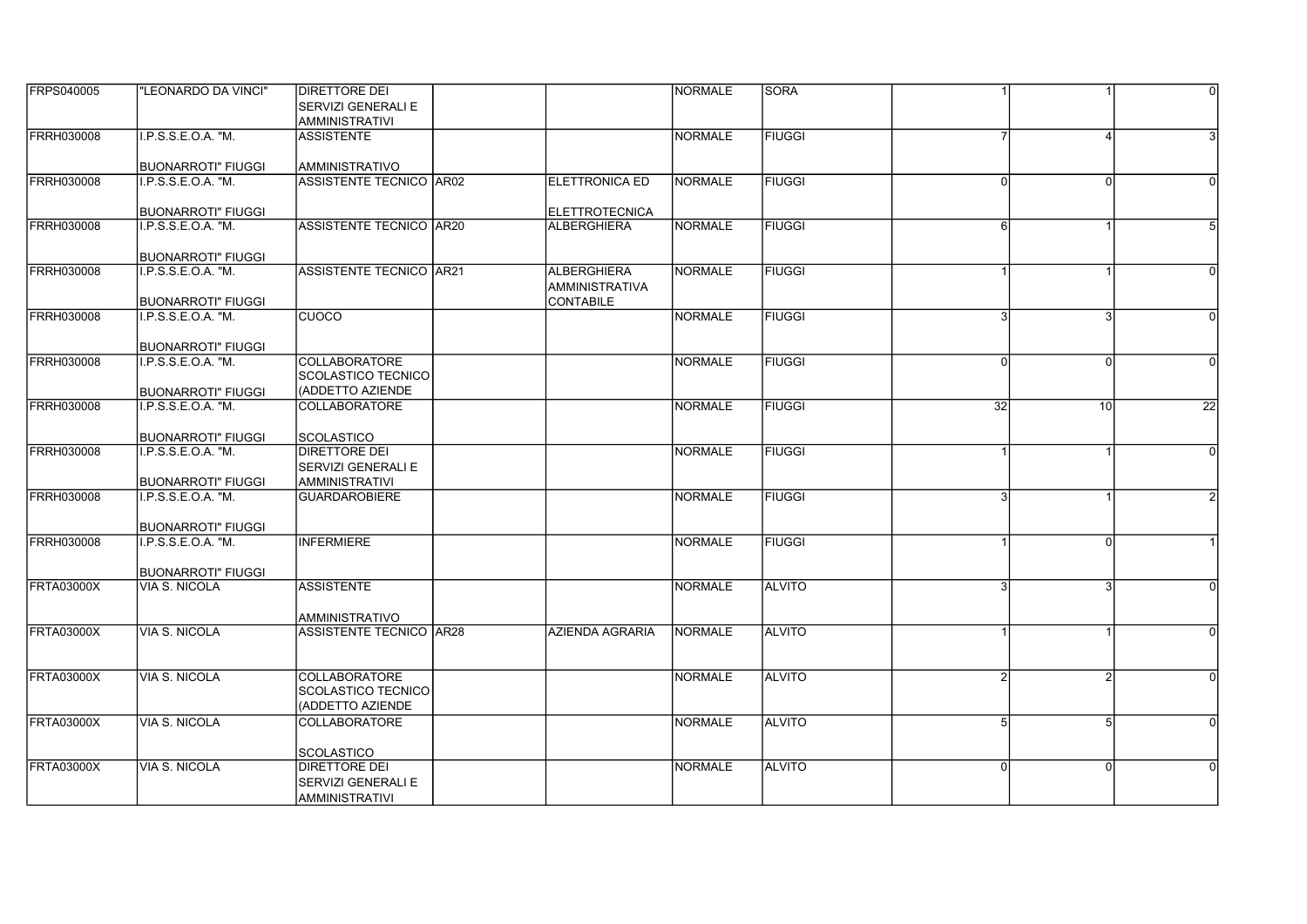| <b>FRTD12000L</b> | <b>IISTITUTO TECNICO</b>                     | <b>ASSISTENTE</b>                          |                         | <b>INORMALE</b> | <b>IROCCASECCA</b> | 3        |          | $\Omega$ |
|-------------------|----------------------------------------------|--------------------------------------------|-------------------------|-----------------|--------------------|----------|----------|----------|
|                   | <b>ECONOMICO</b>                             |                                            |                         |                 |                    |          |          |          |
|                   | <b>ROCCASECCA</b>                            | <b>AMMINISTRATIVO</b>                      |                         |                 |                    |          |          |          |
| <b>FRTD12000L</b> | <b>ISTITUTO TECNICO</b>                      | <b>COLLABORATORE</b><br>SCOLASTICO TECNICO |                         | NORMALE         | ROCCASECCA         | U        | $\Omega$ |          |
|                   | <b>ECONOMICO</b>                             | (ADDETTO AZIENDE                           |                         |                 |                    |          |          |          |
| <b>FRTD12000L</b> | <b>ROCCASECCA</b><br><b>ISTITUTO TECNICO</b> | <b>COLLABORATORE</b>                       |                         | NORMALE         | <b>ROCCASECCA</b>  | 5        |          |          |
|                   |                                              |                                            |                         |                 |                    |          | 5        |          |
|                   | <b>ECONOMICO</b>                             |                                            |                         |                 |                    |          |          |          |
| <b>FRTD12000L</b> | <b>ROCCASECCA</b><br><b>ISTITUTO TECNICO</b> | <b>SCOLASTICO</b><br><b>DIRETTORE DEI</b>  |                         | NORMALE         | ROCCASECCA         | U        |          |          |
|                   |                                              |                                            |                         |                 |                    |          |          |          |
|                   | <b>ECONOMICO</b>                             | <b>SERVIZI GENERALI E</b>                  |                         |                 |                    |          |          |          |
| FRTF020002        | <b>ROCCASECCA</b><br>I.T.I.S. "ETTORE        | <b>AMMINISTRATIVI</b><br><b>ASSISTENTE</b> |                         | NORMALE         | <b>CASSINO</b>     | 8        | 8        |          |
|                   |                                              |                                            |                         |                 |                    |          |          |          |
|                   | MAJORANA" CASSINO                            | <b>AMMINISTRATIVO</b>                      |                         |                 |                    |          |          |          |
| FRTF020002        | I.T.I.S. "ETTORE                             | <b>ASSISTENTE TECNICO IARR2</b>            | MECCANICA (I32)         | NORMALE         | <b>CASSINO</b>     |          |          |          |
|                   |                                              |                                            |                         |                 |                    |          |          |          |
|                   | <b>MAJORANA" CASSINO</b>                     |                                            |                         |                 |                    |          |          |          |
| <b>FRTF020002</b> | I.T.I.S. "ETTORE                             | ASSISTENTE TECNICO ARR3                    | <b>MECCANICA (ALTRI</b> | NORMALE         | CASSINO            |          |          |          |
|                   |                                              |                                            |                         |                 |                    |          |          |          |
|                   | MAJORANA" CASSINO                            |                                            | LABORATORI)             |                 |                    |          |          |          |
| FRTF020002        | I.T.I.S. "ETTORE                             | <b>ASSISTENTE TECNICO AR02</b>             | <b>ELETTRONICA ED</b>   | <b>NORMALE</b>  | <b>CASSINO</b>     | 6        | 6        |          |
|                   |                                              |                                            |                         |                 |                    |          |          |          |
|                   | MAJORANA" CASSINO                            |                                            | <b>ELETTROTECNICA</b>   |                 |                    |          |          |          |
| FRTF020002        | I.T.I.S. "ETTORE                             | ASSISTENTE TECNICO AR08                    | <b>FISICA</b>           | NORMALE         | CASSINO            | $\Omega$ | $\Omega$ |          |
|                   | MAJORANA" CASSINO                            |                                            |                         |                 |                    |          |          |          |
| <b>FRTF020002</b> | I.T.I.S. "ETTORE                             | <b>ASSISTENTE TECNICO AR23</b>             | <b>CHIMICA</b>          | NORMALE         | <b>CASSINO</b>     |          |          |          |
|                   |                                              |                                            |                         |                 |                    |          |          |          |
|                   | MAJORANA" CASSINO                            |                                            |                         |                 |                    |          |          |          |
| FRTF020002        | I.T.I.S. "ETTORE                             | COLLABORATORE                              |                         | <b>NORMALE</b>  | <b>CASSINO</b>     | 15       | 15       |          |
|                   |                                              |                                            |                         |                 |                    |          |          |          |
|                   | MAJORANA" CASSINO                            | <b>SCOLASTICO</b>                          |                         |                 |                    |          |          |          |
| <b>FRTF020002</b> | I.T.I.S. "ETTORE                             | DIRETTORE DEI                              |                         | NORMALE         | <b>CASSINO</b>     |          |          |          |
|                   |                                              | <b>SERVIZI GENERALI E</b>                  |                         |                 |                    |          |          |          |
|                   | <b>MAJORANA" CASSINO</b>                     | <b>AMMINISTRATIVI</b>                      |                         |                 |                    |          |          |          |
| <b>FRTF06000C</b> | I.T.I.S."M.O.V.M.DON                         | <b>ASSISTENTE</b>                          |                         | NORMALE         | FERENTINO          | 6        |          |          |
|                   |                                              |                                            |                         |                 |                    |          |          |          |
|                   | <b>MOROSINI" FERENTINO</b>                   | <b>AMMINISTRATIVO</b>                      |                         |                 |                    |          |          |          |
| FRTF06000C        | I.T.I.S."M.O.V.M.DON                         | <b>ASSISTENTE TECNICO ARR3</b>             | <b>MECCANICA (ALTRI</b> | NORMALE         | <b>FERENTINO</b>   |          |          |          |
|                   |                                              |                                            |                         |                 |                    |          |          |          |
|                   | <b>MOROSINI" FERENTINO</b>                   |                                            | LABORATORI)             |                 |                    |          |          |          |
| <b>FRTF06000C</b> | I.T.I.S."M.O.V.M.DON                         | ASSISTENTE TECNICO AR02                    | <b>ELETTRONICA ED</b>   | NORMALE         | FERENTINO          |          |          |          |
|                   |                                              |                                            |                         |                 |                    |          |          |          |
|                   | MOROSINI" FERENTINO                          |                                            | <b>ELETTROTECNICA</b>   |                 |                    |          |          |          |
| <b>FRTF06000C</b> | I.T.I.S."M.O.V.M.DON                         | ASSISTENTE TECNICO AR07                    | AREONAUTICA             | NORMALE         | <b>FERENTINO</b>   |          |          |          |
|                   | <b>MOROSINI" FERENTINO</b>                   |                                            |                         |                 |                    |          |          |          |
|                   |                                              |                                            |                         |                 |                    |          |          |          |